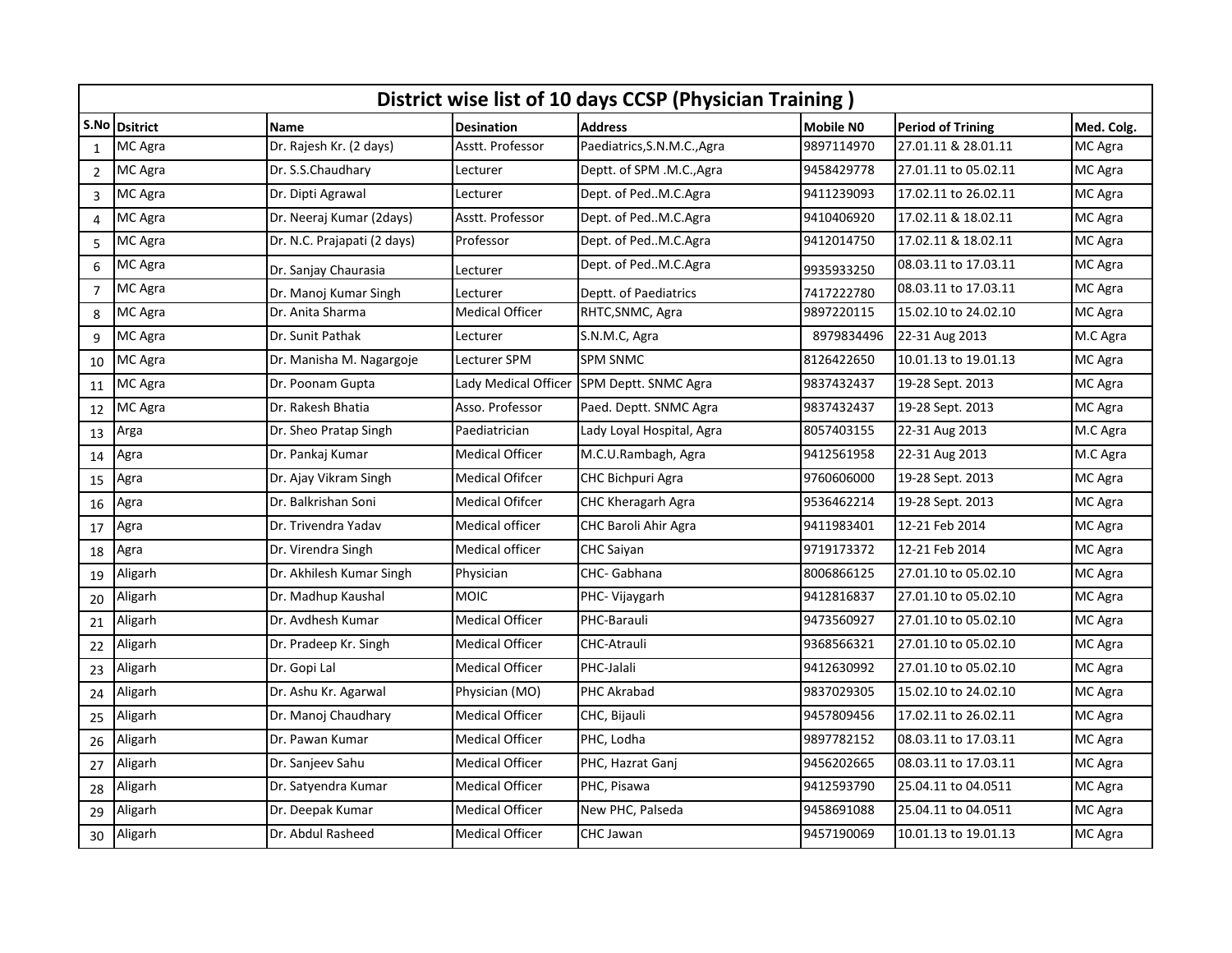|    | S.No Dsitrict       | <b>Name</b>              | <b>Desination</b>      | <b>Address</b>          | <b>Mobile NO</b> | <b>Period of Trining</b> | Med. Colg. |
|----|---------------------|--------------------------|------------------------|-------------------------|------------------|--------------------------|------------|
| 31 | Aligarh             | Dr. Md Monazir Imam      | Medical officer        | CHC Harduaganj          | 9412879405       | 12-21 Feb 2014           | MC Agra    |
| 32 | Bulandshahar        | Dr. Ajay Kumar           | <b>Medical Officer</b> | CHC-Jahangirabad        | 9456841489       | 27.01.10 to 05.02.10     | MC Agra    |
| 33 | Bulandshahar        | Dr. Tarun Kumar          | <b>MOIC</b>            | PHC-Khanpur Unchaganv   | 8057645901       | 27.01.10 to 05.02.10     | MC Agra    |
| 34 | Bulandshahar        | Dr.Muhammed Nasir        | <b>MOIC</b>            | PHC-Lakhawati           | 9410670538       | 27.01.10 to 05.02.10     | MC Agra    |
| 35 | Bulandshahar        | Dr. Amit Kumar Singh     | <b>Medical Officer</b> | PHC-B.B. Nagar          | 9897200533       | 27.01.10 to 05.02.10     | MC Agra    |
| 36 | Bulandshahar        | Dr. Rajeev Verma         | <b>Medical Officer</b> | PHC Dhamera             | 9871000762       | 15.02.10 to 24.02.10     | MC Agra    |
| 37 | <b>Bulandshahar</b> | Dr. Sharig Husain        | Physician(MO)          | <b>CHC Dibai</b>        | 9935477936       | 15.02.10 to 24.02.10     | MC Agra    |
| 38 | Bulandshahar        | Dr. Pravin Kumar         | <b>MOIC</b>            | PHC Pahasu              | 9456242604       | 15.02.10 to 24.02.10     | MC Agra    |
| 39 | Bulandshahar        | Dr. S.P. Gupta           | <b>Medical Officer</b> | <b>CHC Pahasu</b>       | 9837433502       | 15.02.10 to 24.02.10     | MC Agra    |
| 40 | Bulandshahar        | Dr. Subhash Chandra      | <b>Medical Officer</b> | PHC, Dhamera            | 9568836085       | 04.03.10 to 13.03.10     | MC Agra    |
| 41 | Bulandshahar        | Dr. Rajendra Kumar       | <b>Medical Officer</b> | PHC, Daanpur            | 9005848681       | 04.03.10 to 13.03.10     | MC Agra    |
| 42 | Bulandshahar        | Dr. A.K. Bhandari        | <b>Medical Officer</b> | CHC, Siyana             | 9719250339       | 04.03.10 to 13.03.10     | MC Agra    |
| 43 | Bulandshahar        | Dr. R.K. Tyagi           | <b>Medical Officer</b> | PHC, Saidpur            | 9719007266       | 04.03.10 to 13.03.10     | MC Agra    |
| 44 | Bulandshahar        | Dr. Arun Kumar           | <b>Medical Officer</b> | CHC, Gulaothi           | 9412465872       | 04.03.10 to 13.03.10     | MC Agra    |
| 45 | Bulandshahar        | Dr. Ramavtar singhGautam | <b>Medical Officer</b> | PHC-Baral               | 9536854487       | 18.03.10 to 27.03.10     | MC Agra    |
| 46 | Bulandshahar        | Dr. Shri Bhagwan Gupta   | <b>Medical Officer</b> | PHC-Bugarasi            | 9719749296       | 18.03.10 to 27.03.10     | MC Agra    |
| 47 | Bulandshahar        | Dr. Vinod Kumar Tyagi    | <b>Medical Officer</b> | PHC-Malagarh            | 9412665394       | 18.03.10 to 27.03.10     | MC Agra    |
| 48 | Bulandshahar        | Dr. Abbas Ali Naqui      | <b>Medical Officer</b> | PHC-Bhatona Gulaoti     | 9210020867       | 18.03.10 to 27.03.10     | MC Agra    |
| 49 | Bulandshahar        | Dr. Sanjeev Kumar        | <b>Medical Officer</b> | PHC - Daanpur           | 9410658530       | 18.03.10 to 27.03.10     | MC Agra    |
| 50 | Bulandshahar        | Dr. Khan Chandra         | <b>Medical Officer</b> | CHC-Muni                | 9411687015       | 27.01.11 to 05.02.11     | MC Agra    |
| 51 | Bulandshahar        | Dr. Vikas Sharma         | <b>Medical Officer</b> | Combined Govt. Hospital | 9412611497       | 27.01.11 to 05.02.11     | MC Agra    |
| 52 | Bulandshahar        | Dr. Neeraj Kumar Sharma  | <b>Medical Officer</b> | CHC, Pahasu             | 9412395515       | 17.02.11 to 26.02.11     | MC Agra    |
| 53 | Bulandshahar        | Dr. S.C. Gaur            | <b>Medical Officer</b> | PHC-Baral               | 9412230114       | 17.02.11 to 26.02.11     | MC Agra    |
| 54 | Bulandshahar        | Dr. Narendra Singh       | <b>Medical Officer</b> | PHC, Wair               | 9759574787       | 08.03.11 to 17.03.11     | MC Agra    |
| 55 | Bulandshahar        | Dr. Rohtash Kumar Yadav  | Deputy DLO             | DLO Office              | 9410017761       | 08.03.11 to 17.03.11     | MC Agra    |
| 56 | Bulandshahar        | Dr. Satish Chandra Doval | <b>Medical Officer</b> | PHC, Sarai              | 9457666845       | 25.04.11 to 04.0511      | MC Agra    |
| 57 | <b>Bulandshahar</b> | Dr. Sanjay Singh         | <b>Medical Officer</b> | PHC, Machad Khurja      | 9310899071       | 25.04.11 to 04.0511      | MC Agra    |
| 58 | Bulandshahr         | Dr. Kapil Garg           | <b>Medical Officer</b> | PHC Surjawali           | 7599186188       | 10.01.13 to 19.01.13     | MC Agra    |
| 59 | Bulandshahr         | Dr. Dhiraj Kumar Jha     | Medical Officer        | PHC Dharpa              | 9968326753       | 10.01.13 to 19.01.13     | MC Agra    |
| 60 | Bulandshahr         | Dr. Vineet Srivastava    | <b>Medical Officer</b> | PHC Sikoi               | 9711336949       | 10.01.13 to 19.01.13     | MC Agra    |
| 61 | Bulandshahar        | Dr. Karunendra Deo Rahul | <b>Medical Officer</b> | CHC Pahasu Bulandshahar | 8057592464       | 22-31 Aug 2013           | M.C Agra   |
| 62 | Badaun              | Dr. Siddharth Kr. Gautam | <b>Medical Officer</b> | PHC Saidpur             | 9452306430       | 17.02.11 to 26.02.11     | MC Agra    |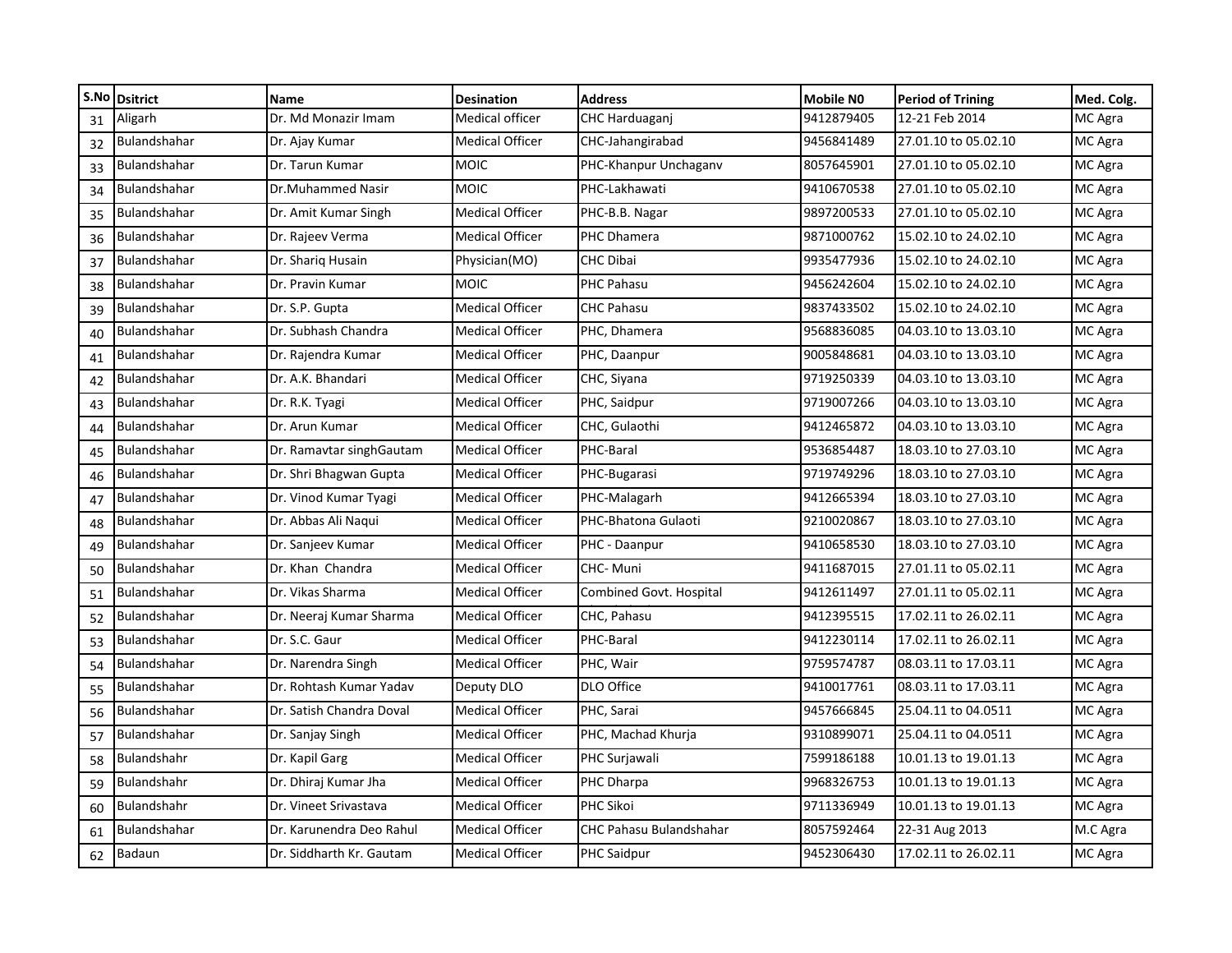| S.No | <b>Dsitrict</b> | Name                       | <b>Desination</b>      | <b>Address</b>                   | <b>Mobile NO</b> | <b>Period of Trining</b> | Med. Colg. |
|------|-----------------|----------------------------|------------------------|----------------------------------|------------------|--------------------------|------------|
| 63   | Badaun          | Dr. Mahendra Bhan Singh    | <b>Medical Officer</b> | Junawai Bada                     | 8006487340       | 17.02.11 to 26.02.11     | MC Agra    |
| 64   | Badaun          | Dr. Mohd. Yasir Arafat     | <b>Medical Officer</b> | New PHC, Mohakampur              | 9410280976       | 17.02.11 to 26.02.11     | MC Agra    |
| 65   | Badaun          | Dr. Navneet Kumar          | <b>Medical Officer</b> | New PHC, Dabtori                 | 9410012482       | 17.02.11 to 26.02.11     | MC Agra    |
| 66   | Badaun          | Dr. Sanjeev Kumar          | <b>Medical Officer</b> | New PHC, Katra                   | 9412589925       | 08.03.11 to 17.03.11     | MC Agra    |
| 67   | Badaun          | Dr. Vinesh Kumar           | <b>Medical Officer</b> | CHC, Wazirganj                   | 9411438071       | 25.04.11 to 04.0511      | MC Agra    |
| 68   | Badaun          | Dr. Najam Khan             | <b>Medical Officer</b> | New PHC, Noorpur                 | 9760070065       | 25.04.11 to 04.0511      | MC Agra    |
| 69   | Badaun          | Dr. Rajveer Singh          | <b>Medical Officer</b> | New PHC, Baramaikhera            | 9454343763       | 25.04.11 to 04.0511      | MC Agra    |
| 70   | Badaun          | Dr. Bhuvanesh Kumar        | <b>Medical Officer</b> | <b>CHC Kakrala</b>               | 9811432458       | 10.01.13 to 19.01.13     | MC Agra    |
| 71   | Badaun          | Dr. Atul Kumar Srivastava  | Medical Officer        | <b>CHC Qadar Chowk</b>           | 8765291362       | 10.01.13 to 19.01.13     | MC Agra    |
| 72   | <b>Badaun</b>   | Dr. Shashi Kant Dubey      | <b>Medical Officer</b> | PHC Dhegawa Badaun               | 9839252495       | 22-31 Aug 2013           | M.C Agra   |
| 73   | <b>Badaun</b>   | Dr. Rakesh Roshan          | <b>Medical Officer</b> | <b>CHC Bilsi Badaun</b>          | 8868041077       | 22-31 Aug 2013           | M.C Agra   |
| 74   | <b>Bareilly</b> | Dr. Roham                  | <b>Medical Officer</b> | N.PHC Keeratpur bareilly         | 9760012399       | 22-31 Aug 2013           | M.C Agra   |
| 75   | <b>Bareilly</b> | Dr. Nain Singh             | <b>Medical Officer</b> | PHC Bhojipura Bareilly           | 9411922092       | 22-31 Aug 2013           | M.C Agra   |
| 76   | <b>Bareilly</b> | Dr. Ajeet Kumar Saini      | <b>Medical Officer</b> | <b>CHC Bhamora Bareilly</b>      | 9456207113       | 19-28 Sept. 2013         | MC Agra    |
| 77   | Bijnor          | Dr. B.S. Rawat             | <b>Medical Officer</b> | CHC-Nazibabad                    | 9412428563       | 27.01.11 to 05.02.11     | MC Agra    |
| 78   | Bijnor          | Dr. Dashrath Singh         | <b>Medical Officer</b> | PHC-Sarkada Dhampur              | 9411903773       | 27.01.11 to 05.02.11     | MC Agra    |
| 79   | Bijnor          | Dr. Vinod Kumar            | <b>Medical Officer</b> | CHC-Nagina                       | 9410262192       | 27.01.11 to 05.02.11     | MC Agra    |
| 80   | Bijnor          | Dr. Krishan Gopal          | <b>Medical Officer</b> | New PHC, Mandawali               | 9759223164       | 17.02.11 to 26.02.11     | MC Agra    |
| 81   | Bijnor          | Dr. Rajneesh Kr. Sharma    | <b>MOIC</b>            | Govt. T.B. Clinic                | 9412489989       | 17.02.11 to 26.02.11     | MC Agra    |
| 82   | Bijnor          | Dr. Pawan Kumar Jaysi      | <b>Medical Officer</b> | PHC, Nehtaur                     | 9412854535       | 08.03.11 to 17.03.11     | MC Agra    |
| 83   | Bijnor          | Dr. Anuj Deep              | <b>Medical Officer</b> | PHC, Manpur Shivpuri             | 9458869197       | 25.04.11 to 04.0511      | MC Agra    |
| 84   | Bijnor          | Dr. Amit Kumar             | <b>Medical Officer</b> | PHC, Kotkadar                    | 8971437088       | 25.04.11 to 04.0511      | MC Agra    |
| 85   | Bijnor          | Dr. Vivek Govind Rao       | <b>Medical Officer</b> | <b>CHC Kiratpur</b>              | 8755259678       | 10.01.13 to 19.01.13     | MC Agra    |
| 86   | Bijnor          | Dr. Rajeev Kumar Chauhan   | <b>Medical Officer</b> | P.H.C. Dhakka Karamchand Dhampur | 8057558702       | 10.01.13 to 19.01.13     | MC Agra    |
| 87   | Bijnor          | Dr. Iraj Raja              | <b>Medical Officer</b> | PHC Dharmnagri                   | 9411825169       | 10.01.13 to 19.01.13     | MC Agra    |
| 88   | Bijnoor         | Dr. Nidhish Kumar          | Medical officer        | PHC Siau Bijnoor                 | 8171937137       | 12-21 Feb 2014           | MC Agra    |
| 89   | Etah            | Dr. Gauray Yaday           | <b>Medical Officer</b> | PHC-Malawan                      | 9411251155       | 27.01.11 to 05.02.11     | MC Agra    |
| 90   | Etah            | Dr. G.D. Arya              | MOI/C                  | PHC-Narora                       | 9719410058       | 27.01.11 to 05.02.11     | MC Agra    |
| 91   | Etah            | Dr. Pravesh Kr. Maheshwari | <b>Medical Officer</b> | PHC-Piwari                       | 9927475154       | 27.01.11 to 05.02.11     | MC Agra    |
| 92   | Etah            | Dr. Rajesh Sharma          | <b>Medical Officer</b> | PHC, Jaithra                     | 9897411156       | 17.02.11 to 26.02.11     | MC Agra    |
| 93   | Etah            | Dr. Pawan Kumar            | <b>Medical Officer</b> | PHC, Basundhra                   | 9719068583       | 08.03.11 to 17.03.11     | MC Agra    |
| 94   | Etah            | Dr. Satya Prakash Rathore  | <b>Medical Officer</b> | CHC, Marhra                      | 9837265860       | 08.03.11 to 17.03.11     | MC Agra    |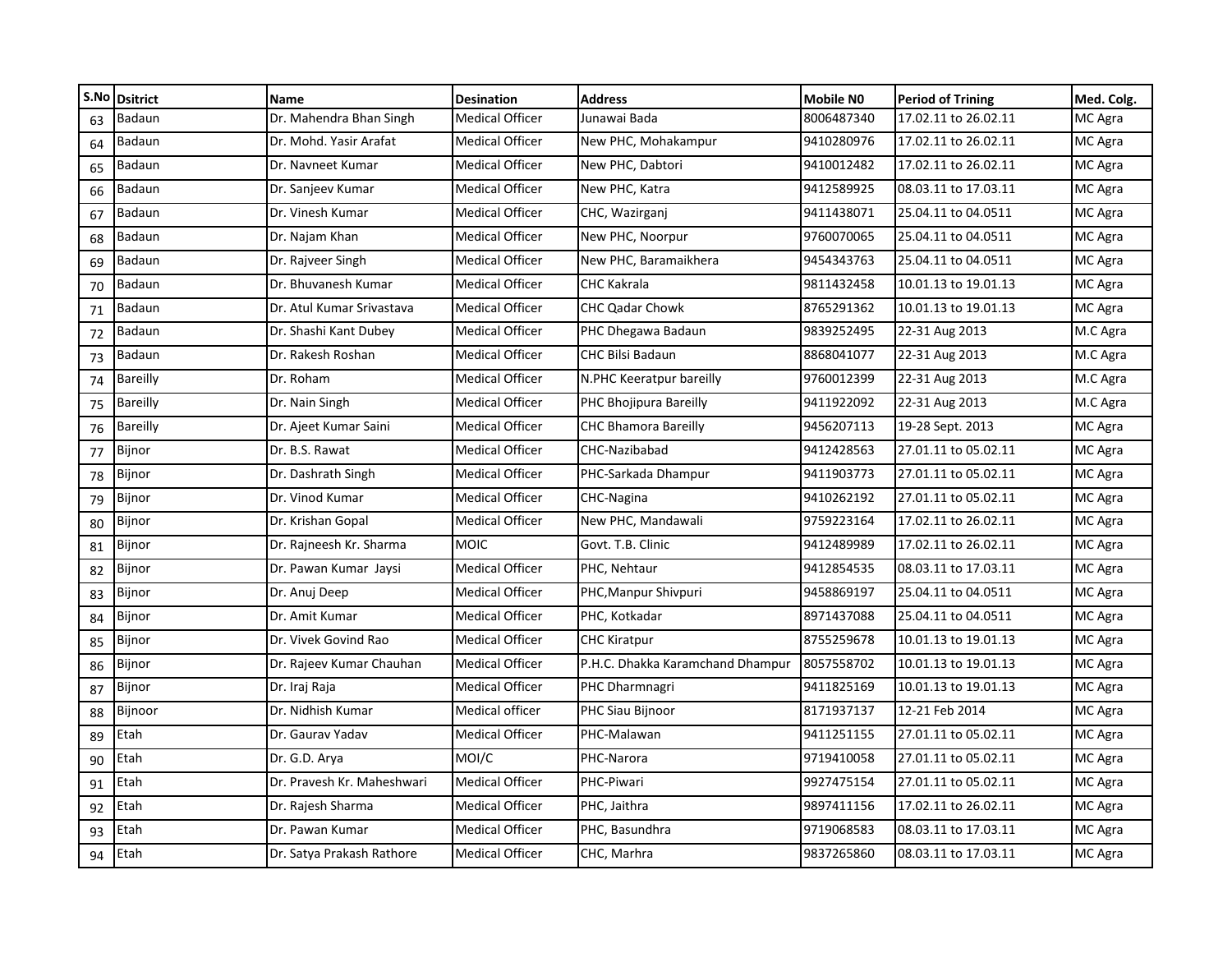|     | S.No Dsitrict  | <b>Name</b>                   | <b>Desination</b>      | <b>Address</b>                  | Mobile NO   | <b>Period of Trining</b> | Med. Colg. |
|-----|----------------|-------------------------------|------------------------|---------------------------------|-------------|--------------------------|------------|
| 95  | Etah           | Dr. Ravi Maheshwari           | Medical Officer        | CHC, Jalesar                    | 9837848025  | 25.04.11 to 04.0511      | MC Agra    |
| 96  | Etah           | Dr. Mohd. Ifrag Husain        | Medical Officer        | NPHC Pursari Jaithra Block Etah | 8864969757  | 10.01.13 to 19.01.13     | MC Agra    |
| 97  | Etah           | Dr. Ravi Ranjan Yadav         | <b>Medical Officer</b> | PHC Jaithra Etah                | 8726827020  | 19-28 Sept. 2013         | MC Agra    |
| 98  | Firozabad      | Dr. Prakash Chandra           | <b>Medical Officer</b> | PHC Ussaini Firozabad           | 7599328255  | 22-31 Aug 2013           | M.C Agra   |
| 99  | Firozabad      | Dr. Veer Singh                | Medical Officer        | PHC Madanpur Firozabad          | 9410660715  | 19-28 Sept. 2013         | MC Agra    |
| 100 | Firozabad      | Dr. Manoj Kumar               | Medical officer        | Distt. Hospital                 | 9410437018  | 12-21 Feb 2014           | MC Agra    |
| 101 | Ghaziabad      | Dr. Hemant Kant Nanda         | Medical Officer        | <b>CHC-Murad Nagar</b>          | 9999933584  | 27.01.11 to 05.02.11     | MC Agra    |
| 102 | Ghaziabad      | Dr. Dharmesh Kr. Kansal       | <b>Medical Officer</b> | CHC-Hapur                       | 9868736888  | 27.01.11 to 05.02.11     | MC Agra    |
| 103 | Ghaziabad      | Dr. Robin Chaudhary           | Medical Officer        | CHC-Dasna                       | 9639300496  | 27.01.11 to 05.02.11     | MC Agra    |
| 104 | Ghaziabad      | Dr. Sajid Khan                | Medical Officer        | CHC-Sapnawat                    | 9634848707  | 27.01.11 to 05.02.11     | MC Agra    |
| 105 | Ghaziabad      | Dr. Chandra Mohan             | Medical Officer        | New PHC Allipur, Hapur          | 98686613350 | 17.02.11 to 26.02.11     | MC Agra    |
| 106 | Ghaziabad      | Dr. Manish Gupta              | <b>Medical Officer</b> | New PHC Pansoda                 | 9811550465  | 17.02.11 to 26.02.11     | MC Agra    |
| 107 | Ghaziabad      | Dr. Piyush Jain               | Physician              | CHC, Muradnagar                 | 8859074040  | 08.03.11 to 17.03.11     | MC Agra    |
| 108 | Ghaziabad      | Dr. Vikrant Titoria           | Medical Officer        | <b>CHC Modinagar</b>            | 7409631499  | 10.01.13 to 19.01.13     | MC Agra    |
| 109 | Ghaziabad      | Dr. Ajeet Singh               | Medical Officer        | PHC Farukhnagar (Loni)          | 9654276061  | 10.01.13 to 19.01.13     | MC Agra    |
| 110 | Ghaziabad      | Dr. Sushil Kumar              | <b>Medical Officer</b> | CHC Modinagar Ghaziabad         | 9458610086  | 22-31 Aug 2013           | M.C Agra   |
| 111 | Hapur          | Dr Prem Pal Singh             | <b>Medical Officer</b> | PHC Bhaina Garh Hapur           | 9675505430  | 22-31 Aug 2013           | M.C Agra   |
|     | 112 Hapur      | Dr. Prashant Solanki          | <b>Medical Officer</b> | <b>CHC Dhaulana Hapur</b>       | 9410034362  | 22-31 Aug 2013           | M.C Agra   |
| 113 | <b>Hathras</b> | Dr. Siddharth Singh Bhadauria | <b>Medical Officer</b> | NPHC Jaitai, Sadabad Hathras    | 9758092160  | 22-31 Aug 2013           | M.C Agra   |
| 114 | <b>Hathras</b> | Dr. Prakash Mohan             | <b>Medical Officer</b> | <b>CHC Sadabad Hathars</b>      | 7500259705  | 19-28 Sept. 2013         | MC Agra    |
| 115 | <b>Hathras</b> | Dr. Amit Harswarup Agarwal    | Medical officer        | CHC Sadabad                     | 9557296499  | 12-21 Feb 2014           | MC Agra    |
| 116 | J.P. Nagar     | Dr. Sukhdev Singh             | <b>Medical Officer</b> | P.H.C. Chhoudharpur J.P. Nagar  | 8192079744  | 22-31 Aug 2013           | M.C Agra   |
| 117 | J.P. Nagar     | Dr. Mayank Verma              | Medical Officer        | CHC Amroha Amroha               | 9412405972  | 19-28 Sept. 2013         | MC Agra    |
| 118 | J.P. Nagar     | Dr. Javed Hafeez              | Medical Officer        | <b>CHC Gairola Amroha</b>       | 8791337274  | 19-28 Sept. 2013         | MC Agra    |
|     | 119 Kasganj    | Dr. Faheem Ahmed              | <b>Medical Officer</b> | CHC Sahawar Kasganj             | 9536596480  | 22-31 Aug 2013           | M.C Agra   |
| 120 | Kasganj        | Dr. Pradip Kumar Upadhyay     | Paediatrician          | Distt. Hospital Kasganj         | 9719930169  | 19-28 Sept. 2013         | MC Agra    |
| 121 | Meerut         | Dr. Shri Om                   | Peadiatrician          | Distt. Woman Hospital Meerut    | 9412534365  | 22-31 Aug 2013           | M.C Agra   |
| 122 | Meerut         | Dr. Laxmi N. Sharma           | Medical officer        | <b>CHC Hastinapur</b>           | 8527918148  | 12-21 Feb 2014           | MC Agra    |
| 123 | Mathura        | Dr. Gopal Baboo               | Medical Officer        | New PHC-Pachawar                | 9219032170  | 27.01.11 to 05.02.11     | MC Agra    |
| 124 | Mathura        | Dr. Yogendra Singh Rana       | Medical Officer        | CHC-Barsana                     | 8057676124  | 27.01.11 to 05.02.11     | MC Agra    |
| 125 | Mathura        | Dr. Vivek Asthana             | Medical Officer        | CHC-Raal                        | 9997425432  | 27.01.11 to 05.02.11     | MC Agra    |
|     | 126 Mathura    | Dr. Ram Nath Garg             | Medical Officer        | CHC-Baldeo                      | 9837210664  | 27.01.11 to 05.02.11     | MC Agra    |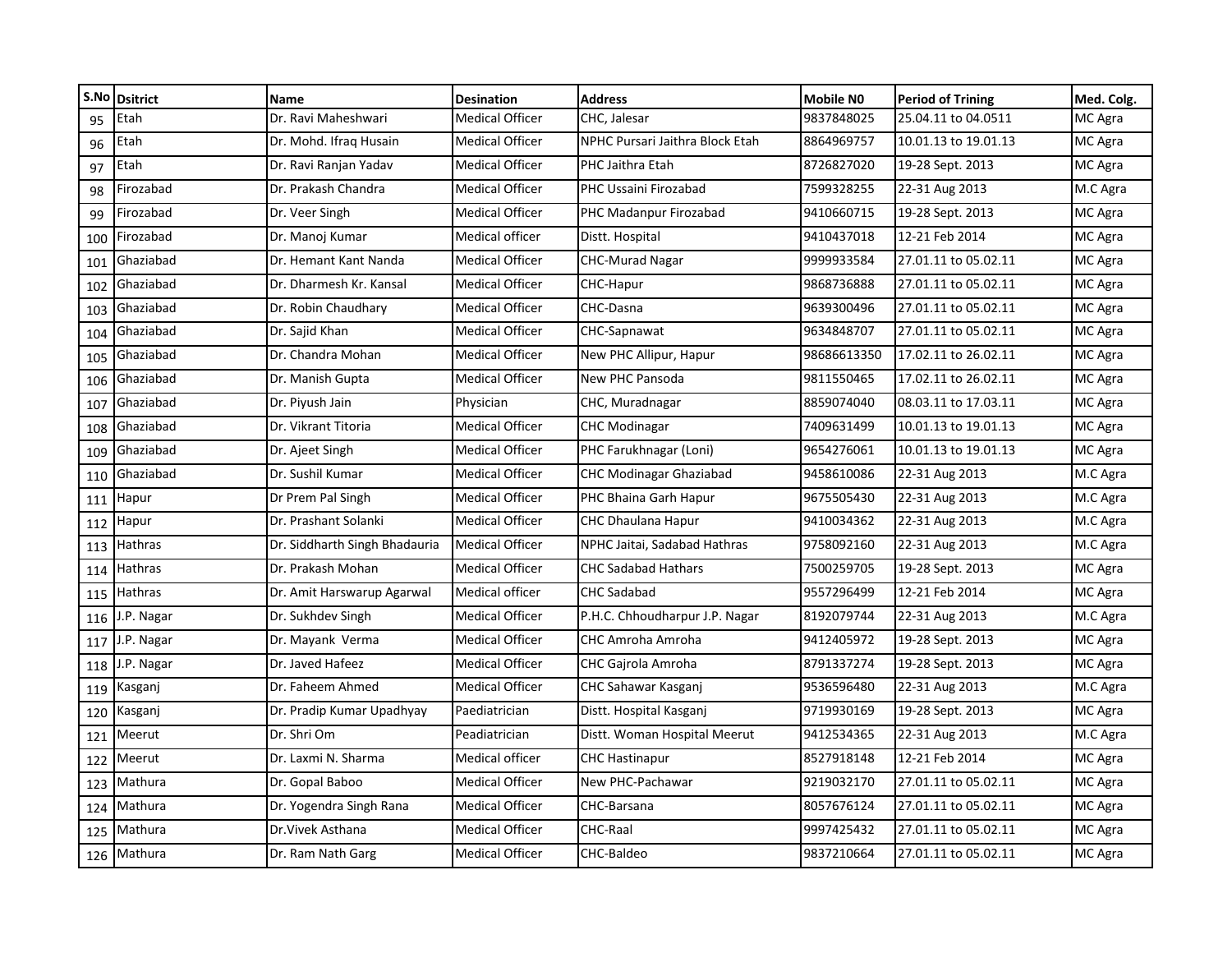|     | S.No Dsitrict | <b>Name</b>                   | <b>Desination</b>      | <b>Address</b>               | Mobile NO  | <b>Period of Trining</b> | Med. Colg. |
|-----|---------------|-------------------------------|------------------------|------------------------------|------------|--------------------------|------------|
| 127 | Mathura       | Dr. Manpal Singh              | <b>Medical Officer</b> | New PHC, Karahari Mant       | 9415629180 | 17.02.11 to 26.02.11     | MC Agra    |
| 128 | Mathura       | Dr. R.C. Keshav               | <b>Medical Officer</b> | CHC, Baldev                  | 9412485139 | 17.02.11 to 26.02.11     | MC Agra    |
| 129 | Mathura       | Dr. Upendra Pal Singh Solanki | Medical Officer        | PHC, Koshikhurd Goverdhan    | 9412891739 | 17.02.11 to 26.02.11     | MC Agra    |
| 130 | Mathura       | Dr. Pravin Kumar Bharti       | <b>Medical Officer</b> | PHC, Sanoii                  | 9450700456 | 08.03.11 to 17.03.11     | MC Agra    |
| 131 | Mathura       | Dr. Pawan Sharma              | <b>Medical Officer</b> | New PHC, Kishanpur Baldev    | 9411839866 | 08.03.11 to 17.03.11     | MC Agra    |
| 132 | Mathura       | Dr. Vikash Jain               | <b>Medical Officer</b> | New PHC, Naugoan chauma      | 9415942236 | 08.03.11 to 17.03.11     | MC Agra    |
| 133 | Mathura       | Dr. Shobhawati                | Consultant             | CHC, Baldev                  | 9455687267 | 25.04.11 to 04.0511      | MC Agra    |
| 134 | Mathura       | Dr. Anil Sighal               | Surgeon                | CHC, Farah                   | 9897022274 | 25.04.11 to 04.0511      | MC Agra    |
| 135 | Mathura       | Dr. Munish Singh Paurush      | <b>Medical Officer</b> | <b>CHC Goverdhan</b>         | 9760840121 | 10.01.13 to 19.01.13     | MC Agra    |
| 136 | Mathura       | Dr. Jateen Ukrani             | <b>Medical Officer</b> | PHC Chaumah                  | 9045204930 | 10.01.13 to 19.01.13     | MC Agra    |
| 137 | Mathura       | Dr. Bhoodev Singh             | <b>Medical Officer</b> | <b>CHC Mant</b>              | 9837081946 | 10.01.13 to 19.01.13     | MC Agra    |
| 138 | Mathura       | Dr. Ajay Kumar Ohri           | Peadiatrician          | <b>CHC Farah Mathura</b>     | 8650096780 | 22-31 Aug 2013           | M.C Agra   |
| 139 | Mathura       | Dr. Sandeep Kumar Singh       | <b>Medical Officer</b> | <b>CHC Goverdhan Mathura</b> | 9758500500 | 19-28 Sept. 2013         | MC Agra    |
| 140 | Mathura       | Dr. Sanjiv Yadav              | <b>Medical officer</b> | PHC Chhata                   | 9412342084 | 12-21 Feb 2014           | MC Agra    |
| 141 | Moradabad     | Dr. B.L. Viratia              | <b>MOIC</b>            | PHC-Naranli                  | 9760429582 | 27.01.10 to 05.02.10     | MC Agra    |
| 142 | Moradabad     | Dr. B.M.Nagar                 | <b>MOIC</b>            | PHC-Sambhal                  | 9412011592 | 27.01.10 to 05.02.10     | MC Agra    |
| 143 | Moradabad     | Dr. Tej Singh                 | <b>MOIC</b>            | PHC-Dilari                   | 9412449222 | 27.01.10 to 05.02.10     | MC Agra    |
| 144 | Moradabad     | Dr. Ramesh Kumar              | <b>Medical Officer</b> | PHC-Kandh                    | 9412440655 | 27.01.10 to 05.02.10     | MC Agra    |
| 145 | Moradabad     | Dr. Vijay Singh               | <b>Medical Officer</b> | <b>CPH</b>                   | 9412376243 | 15.02.10 to 24.02.10     | MC Agra    |
| 146 | Moradabad     | Dr. Dinesh Verma              | <b>Medical Officer</b> | <b>CPH</b>                   | 9837525502 | 15.02.10 to 24.02.10     | MC Agra    |
| 147 | Moradabad     | Dr. V.K. Verma                | <b>Medical Officer</b> | <b>CHC Chandosi</b>          | 9412309229 | 15.02.10 to 24.02.10     | MC Agra    |
| 148 | Moradabad     | Dr. Saket Agarwal             | <b>Medical Officer</b> | <b>CHC Thakurdwara</b>       | 9415178755 | 15.02.10 to 24.02.10     | MC Agra    |
| 149 | Moradabad     | Dr. Yogendra Kumar            |                        | PHC-Manoca                   | 9412126299 | 15.02.10 to 24.02.10     | MC Agra    |
| 150 | Moradabad     | Dr. Brahama Singh             | MOI/C                  | PHC, Kanth                   | 9758610064 | 04.03.10 to 13.03.10     | MC Agra    |
| 151 | Moradabad     | Dr. Santosh Kumar             | <b>Medical Officer</b> | CHC, Chandausi               | 9456400399 | 04.03.10 to 13.03.10     | MC Agra    |
| 152 | Moradabad     | Dr. Digvijay Singh            | MOI/C                  | PHC, Bhojpur                 | 9411973695 | 04.03.10 to 13.03.10     | MC Agra    |
| 153 | Moradabad     | Dr. Shalabh                   |                        |                              |            | 04.03.10 to 13.03.10     | MC Agra    |
| 154 | Moradabad     | Dr. Ganga Singh Martolia      | <b>Medical Officer</b> | PHC-Pawansa                  | 9557192566 | 18.03.10 to 27.03.10     | MC Agra    |
| 155 | Moradabad     | Dr. Mrinal Rathi              | <b>Medical Officer</b> | PHC-Kunderki                 | 9259895337 | 18.03.10 to 27.03.10     | MC Agra    |
| 156 | Moradabad     | Dr. Anil Kumar Singh          | Sr.ChildSpecialist     | CHC-Sambhal                  | 9450444136 | 18.03.10 to 27.03.10     | MC Agra    |
| 157 | Moradabad     | Dr. Sanjai Kumar Verma        | <b>Medical Officer</b> | Central Police Hospital      | 9837061474 | 18.03.10 to 27.03.10     | MC Agra    |
| 158 | Moradabad     | Dr. R.S. Gangwar              | <b>Medical Officer</b> | PHC-Bahjoi                   | 9411903511 | 17.02.11 to 26.02.11     | MC Agra    |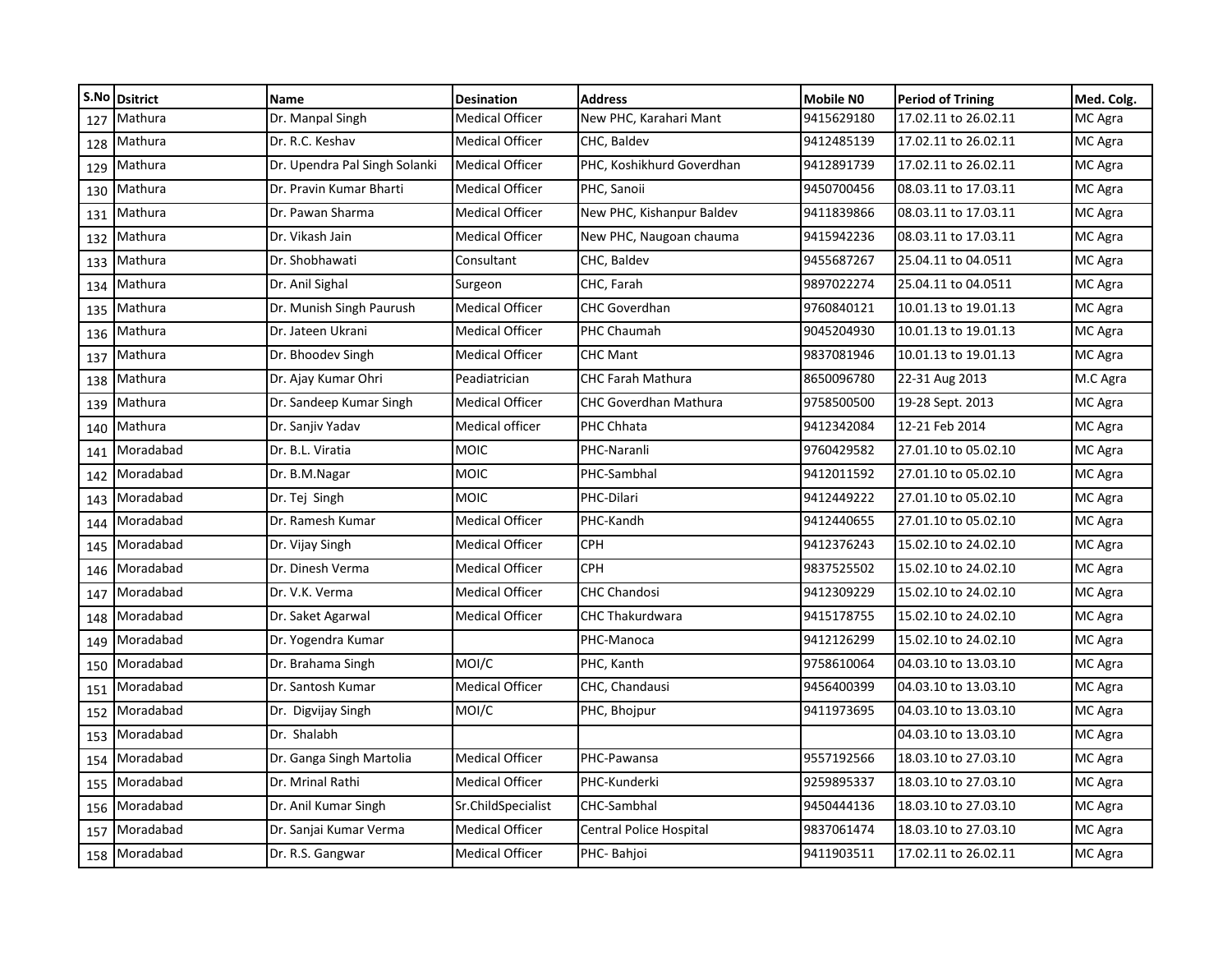|     | S.No Dsitrict  | Name                      | <b>Desination</b>      | <b>Address</b>               | <b>Mobile NO</b> | <b>Period of Trining</b> | Med. Colg. |
|-----|----------------|---------------------------|------------------------|------------------------------|------------------|--------------------------|------------|
| 159 | Moradabad      | Dr. S.K. Sharma           | Dy.CMO/MLCD            | CMO Office                   | 9456497891       | 25.04.11 to 04.0511      | MC Agra    |
| 160 | Moradabad      | Dr. Mohd. Aslam           | <b>Medical Officer</b> | <b>CHC Rampur Ghoghar</b>    | 7417929579       | 10.01.13 to 19.01.13     | MC Agra    |
| 161 | Moradabad      | Dr. Divya Prakash         | <b>Medical Officer</b> | <b>APHC Delari Moradabad</b> | 7351034343       | 22-31 Aug 2013           | M.C Agra   |
| 162 | Moradabad      | Dr. Avniesh Kunwar        | Medical officer        | <b>CHC Thakurdwara</b>       | 8853933834       | 12-21 Feb 2014           | MC Agra    |
| 163 | Rampur         | Dr. Ashish Singh          | <b>Medical Officer</b> | <b>CHC Shahbad Rampur</b>    | 8958269010       | 22-31 Aug 2013           | M.C Agra   |
| 164 | Rampur         | Dr. Satya Pal             | Medical officer        | <b>CHC Milak</b>             | 8869062158       | 12-21 Feb 2014           | MC Agra    |
| 165 | Sambhal        | Dr. Manoj Kumar Singh     | <b>Medical Officer</b> | <b>CHC Naroli Sambhal</b>    | 9458058586       | 22-31 Aug 2013           | M.C Agra   |
| 166 | Sambhal        | Dr. Ragunandan Singh      | Medical officer        | <b>CHC Narauli</b>           | 9528190808       | 12-21 Feb 2014           | MC Agra    |
| 167 | Saharanpur     | Dr. Mehbub-ur-rahmaan     | <b>MOIC</b>            | PHC-Jeevala, Muzaffarabad    | 9997402786       | 27.01.10 to 05.02.10     | MC Agra    |
| 168 | Saharanpur     | Dr. Tarun Yadav           | <b>Medical Officer</b> | PHC-Talhedi Bujurg, Naagal   | 9958644133       | 27.01.10 to 05.02.10     | MC Agra    |
| 169 | Saharanpur     | Dr.Jay Prakash            | <b>Medical Officer</b> | CHC-Harora                   | 9720583588       | 27.01.10 to 05.02.10     | MC Agra    |
| 170 | Saharanpur     | Dr. Amit Kumar            | <b>Medical Officer</b> | PHC-Nanauta                  | 9307894244       | 27.01.10 to 05.02.10     | MC Agra    |
| 171 | Saharanpur     | Dr. Sunil Kr. Mittal      | <b>Medical Officer</b> | <b>CHC-Rampur Maniharan</b>  | 9627298884       | 27.01.10 to 05.02.10     | MC Agra    |
| 172 | Saharanpur     | Dr. Arvind Kr. Agarwal    | <b>Medical Officer</b> | <b>CHC Deo Band</b>          | 9837150340       | 15.02.10 to 24.02.10     | MC Agra    |
| 173 | Saharanpur     | Dr. Sarvesh Kr. Singh     | <b>Medical Officer</b> | CHC, Rampur Maniharan        | 9335052914       | 15.02.10 to 24.02.10     | MC Agra    |
| 174 | Saharanpur     | Dr. Indresh Chandra Gupta | <b>Medical Officer</b> | <b>CHC Fatehpur</b>          | 9897246436       | 15.02.10 to 24.02.10     | MC Agra    |
| 175 | Saharanpur     | Dr. Mohammad Tehseen      | <b>Medical Officer</b> | PHC Tobai                    | 9368676710       | 15.02.10 to 24.02.10     | MC Agra    |
| 176 | Saharanpur     | Dr. Gaus Mohd.            | <b>Medical Officer</b> | PHC Puwarka                  | 9457159495       | 15.02.10 to 24.02.10     | MC Agra    |
| 177 | Saharanpur     | Dr.Ravinder Kr. Goel      | <b>MOIC</b>            | PHC Nagal                    | 9410441667       | 15.02.10 to 24.02.10     | MC Agra    |
| 178 | Saharanpur     | Dr. Ajay Kumar Shukla     | <b>Medical Officer</b> | PHC, Islamnagar              | 9412558347       | 04.03.10 to 13.03.10     | MC Agra    |
| 179 | Saharanpur     | Dr. Inderjeet Singh       | Medical Officer        | CHC, Gangoh                  | 9457291022       | 04.03.10 to 13.03.10     | MC Agra    |
| 180 | Saharanpur     | Dr. Sanjeev               | <b>Medical Officer</b> | PHC, Sarsawa                 | 9336483441       | 04.03.10 to 13.03.10     | MC Agra    |
| 181 | Saharanpur     | Dr. Sanjeev Kumar         | <b>Medical Officer</b> | PHC, Muzzafarabad            | 9027747279       | 04.03.10 to 13.03.10     | MC Agra    |
| 182 | Saharanpur     | Dr. Anshu Sharma          | <b>Medical Officer</b> | CHC-Harora                   | 9758139002       | 18.03.10 to 27.03.10     | MC Agra    |
| 183 | Saharanpur     | Dr. Anwar Ansari          | <b>Medical Officer</b> | CHC-Gangoh,                  | 9410669027       | 18.03.10 to 27.03.10     | MC Agra    |
| 184 | Saharanpur     | Dr. Bhanu Prakash         | <b>Medical Officer</b> | PHC-Sadholi Qadeem           | 9758961444       | 18.03.10 to 27.03.10     | MC Agra    |
| 185 | Saharanpur     | Dr. Indraj Singh          | <b>Medical Officer</b> | CHC-Chilkana                 | 9927252641       | 18.03.10 to 27.03.10     | MC Agra    |
| 186 | Saharanpur     | Dr. Rajesh Jain           | <b>Medical Officer</b> | CHC-Deoband                  | 9457034502       | 18.03.10 to 27.03.10     | MC Agra    |
| 187 | Saharanpur     | Dr. Sumit Kumar           | <b>Medical Officer</b> | PHC-Pahasu(Rampur)           | 9219536513       | 18.03.10 to 27.03.10     | MC Agra    |
| 188 | Saharanpur     | Dr. Anuj kant             | <b>Medical Officer</b> | CHC-Rampur                   | 7830562085       | 27.01.11 to 05.02.11     | MC Agra    |
| 189 | Saharanpur     | Dr. Sushil Kumar          | <b>Medical Officer</b> | PHC-Kutulpur                 | 9956312126       | 27.01.11 to 05.02.11     | MC Agra    |
|     | 190 Saharanpur | Dr. Ajeet Rathi           | <b>Medical Officer</b> | Additional PHC, Matki        | 9891191108       | 17.02.11 to 26.02.11     | MC Agra    |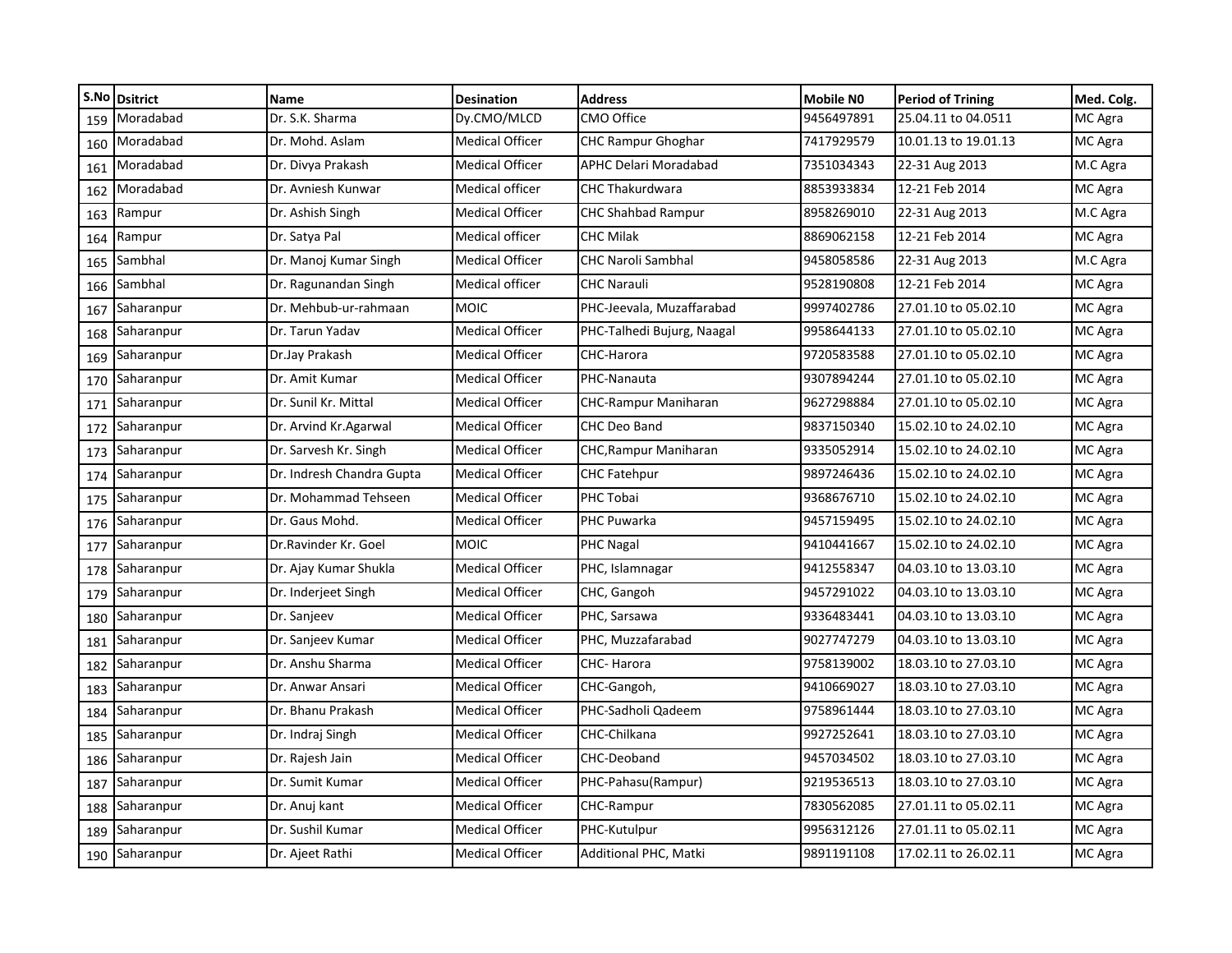|     | S.No Dsitrict     | Name                      | <b>Desination</b>      | <b>Address</b>                 | Mobile NO  | <b>Period of Trining</b> | Med. Colg. |
|-----|-------------------|---------------------------|------------------------|--------------------------------|------------|--------------------------|------------|
| 191 | Saharanpur        | Dr. Sandeep Ghildiyal     | <b>Medical Officer</b> | PHC, Biharigarh                | 9758756755 | 08.03.11 to 17.03.11     | MC Agra    |
| 192 | Saharanpur        | Dr. Amit Kumar            | <b>Medical Officer</b> | PHC, Kailashpur                | 9758465222 | 08.03.11 to 17.03.11     | MC Agra    |
| 193 | Saharanpur        | Dr. Murad Haider          | <b>Medical Officer</b> | CHC. Randhol                   | 9997658523 | 08.03.11 to 17.03.11     | MC Agra    |
| 194 | Saharanpur        | Dr. Vikas Pal             | <b>Medical Officer</b> | PHC, ChandanaKoili-Nagal block | 9410454384 | 25.04.11 to 04.0511      | MC Agra    |
| 195 | Saharanpur        | Dr. Ayush Singhal         | <b>Medical Officer</b> | PHC Kurdi, Deoband             | 9711591553 | 10.01.13 to 19.01.13     | MC Agra    |
| 196 | Saharanpur        | Dr. Umar Faroog           | <b>Medical Officer</b> | PHC Talheri Buzurg             | 9927905786 | 10.01.13 to 19.01.13     | MC Agra    |
| 197 | Saharanpur        | Dr. Neeraj Singh Dhadrwal | <b>Medical Officer</b> | PHC Sunheti Kharkhari          | 9557854878 | 10.01.13 to 19.01.13     | MC Agra    |
| 198 | Saharanpur        | Dr. Mohammad Saleem       | <b>Medical Officer</b> | PHC Deoband Saharanpur         | 9690228600 | 22-31 Aug 2013           | M.C Agra   |
| 199 | Saharanpur        | Dr. Vikas Kahra           | <b>Medical Officer</b> | <b>CHC Deoband Saharanpur</b>  | 8273271003 | 19-28 Sept. 2013         | MC Agra    |
| 200 | Saharanpur        | Dr. Arjun Singh           | <b>Medical officer</b> | <b>CHC Chilkana</b>            | 8439933058 | 12-21 Feb 2014           | MC Agra    |
| 201 | Saharanpur        | Dr. Mohammad Usman        | Medical officer        | <b>CHC Behat</b>               | 9568559332 | 12-21 Feb 2014           | MC Agra    |
| 202 | Shahjahanpur      | Dr. Virendra Kumar        | <b>MOIC</b>            | PHC-Dadrol                     | 9453473015 | 27.01.10 to 05.02.10     | MC Agra    |
| 203 | Shahjahanpur      | Dr. K.K. Verma            | <b>MOIC</b>            | CHC-Powayan                    | 9198295140 | 27.01.10 to 05.02.10     | MC Agra    |
| 204 | Shahjahanpur      | Dr. Sri Ram               | <b>MOIC</b>            | PHC-Sindhauli                  | 9648939860 | 27.01.10 to 05.02.10     | MC Agra    |
| 205 | Shahjahanpur      | Dr. Satendra Kr.          | <b>Medical Officer</b> | PHC-RajanPur                   | 9451104752 | 27.01.10 to 05.02.10     | MC Agra    |
| 206 | Shahjahanpur      | Dr. O.P. Gautam           | <b>MOIC</b>            | Police Hospital SRN            | 9415087365 | 15.02.10 to 24.02.10     | MC Agra    |
| 207 | Shahjahanpur      | Dr. Virendra Kr. Verma    | <b>Medical Officer</b> | <b>PHC Khutar</b>              | 9415179812 | 15.02.10 to 24.02.10     | MC Agra    |
| 208 | Shahjahanpur      | Dr. Mahesh Kr. Gupta      | <b>Medical Officer</b> | CHC Alhaganj                   | 9412450337 | 15.02.10 to 24.02.10     | MC Agra    |
| 209 | Shahjahanpur      | Dr. Naim Shamsi           | <b>Medical Officer</b> | <b>CHC Banda</b>               | 9411089212 | 15.02.10 to 24.02.10     | MC Agra    |
| 210 | Shahjahanpur      | Dr. Fahim Shamsi          | <b>Medical Officer</b> | PHC, Garhia Rangeen            | 9410499112 | 15.02.10 to 24.02.10     | MC Agra    |
| 211 | Shahjahanpur      | Dr. Maaz Farooque         | Medical Officer        | PHC Kalan                      | 9532605328 | 15.02.10 to 24.02.10     | MC Agra    |
| 212 | Shahjahanpur      | Dr. Narendra Singh Maan   | MOI/C                  | PHC, Khudaganj                 | 9897322044 | 04.03.10 to 13.03.10     | MC Agra    |
| 213 | Shahjahanpur      | Dr. Manoj Kumar           | <b>Medical Officer</b> | Shahjahanpur                   |            | 04.03.10 to 13.03.10     | MC Agra    |
| 214 | Shahjahanpur      | Dr. Abhishek Gupta        | <b>Medical Officer</b> | CHC-Powayan                    | 9935801202 | 18.03.10 to 27.03.10     | MC Agra    |
| 215 | Shahjahanpur      | Dr. Narendra Singh        | <b>Medical Officer</b> | CHC-Alhaganj                   | 9598765531 | 18.03.10 to 27.03.10     | MC Agra    |
| 216 | Shahjahanpur      | Dr. Arun Kr. Yadav        | <b>Medical Officer</b> | PHC-Kalan                      | 9412510601 | 18.03.10 to 27.03.10     | MC Agra    |
| 217 | Shahjahanpur      | Dr. Dinesh Pal Singh      | <b>Medical Officer</b> | PHC-Mirzapur                   | 9412602518 | 18.03.10 to 27.03.10     | MC Agra    |
| 218 | Shahjahanpur      | Dr. Umendra Kumar         | <b>Medical Officer</b> | New PHC-Prathvipur, Dhai       | 9410667864 | 17.02.11 to 26.02.11     | MC Agra    |
| 219 | Shahjahanpur      | Dr. Abhas Saxena          | Medical Officer'       | CHC, Allahganj                 | 9838030260 | 17.02.11 to 26.02.11     | MC Agra    |
| 220 | Shahjahanpur      | Dr. Akhilesh Kumar        | <b>Medical Officer</b> | <b>CHC Allahganj</b>           | 9359792243 | 10.01.13 to 19.01.13     | MC Agra    |
| 221 | MC, Allahabad     | Dr. Ruchi Rai             | A Professor            | Dept. Ped. MLN MCAlld,         | 9415254457 | 25.01.2010 to 04.02.2010 | MC Alld,,  |
|     | 222 MC, Allahabad | Dr. MA Hassan             | A Professor            | Dept.SPM MC, Allahabad         | 9415816929 | 25.01.2010 to 04.02.2010 | MC Alld.,  |
|     |                   |                           |                        |                                |            |                          |            |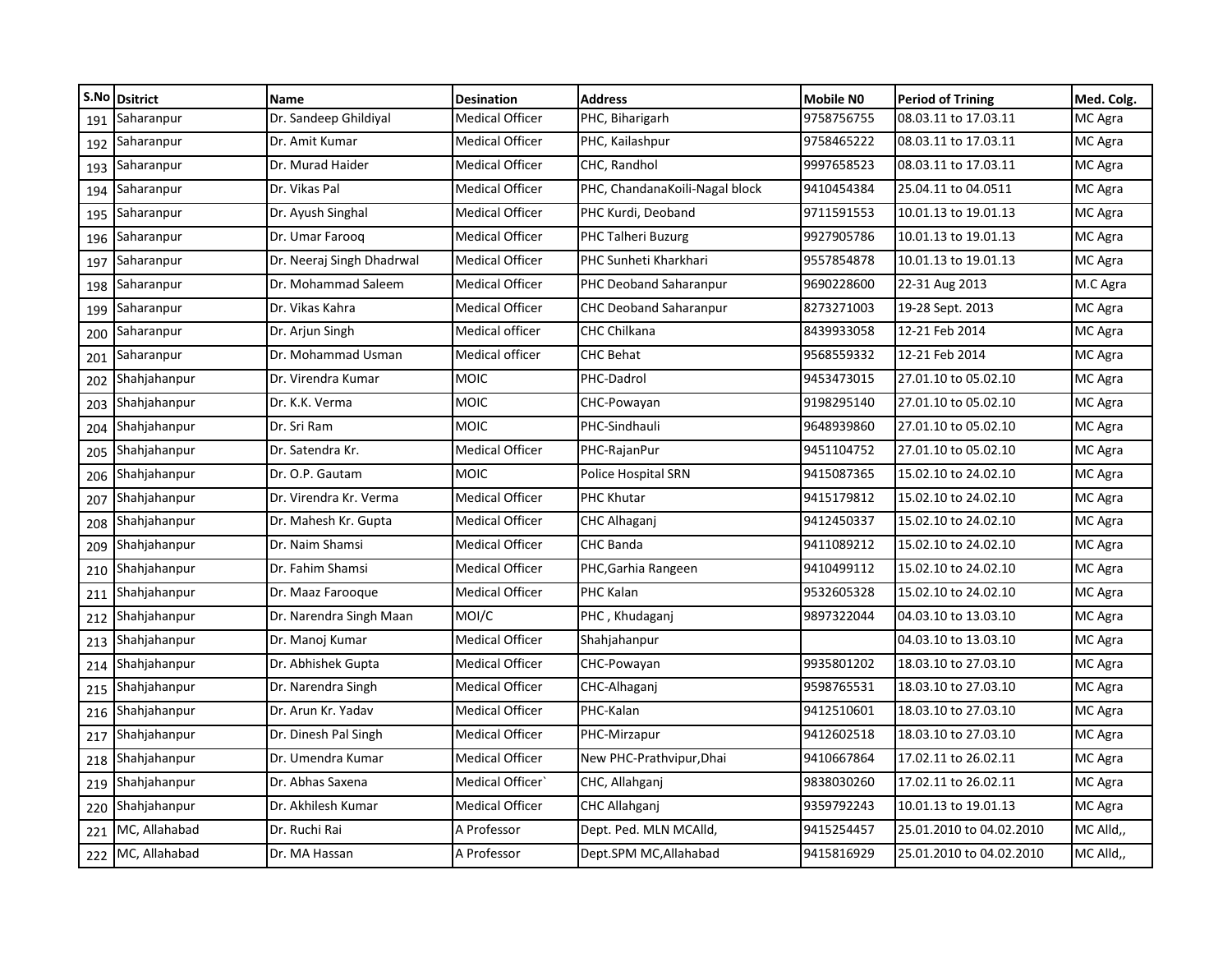|     | S.No Dsitrict       | <b>Name</b>               | <b>Desination</b> | <b>Address</b>                    | Mobile NO  | <b>Period of Trining</b> | Med. Colg. |
|-----|---------------------|---------------------------|-------------------|-----------------------------------|------------|--------------------------|------------|
| 223 | MC, Allahabad       | Dr. shama Shaikh          | Lecturer          | Dept.SPM MC, Allahabad            | 9628538760 | 25.01.2010 to 04.02.2010 | MC Alld,   |
|     | 224 M.C Allahabad   | Dr. Anubha Shrivastava    | SR                | SN Children Hospital, Allahabad   | 9236804326 | 10.02.2010 to 19.02.2010 | MC Alld,   |
|     | 225 M.C Allahabad   | Dr. Mohan Jha             | JR-I              | SN Children Hospital, Allahabad   | 9450438204 | 10.02.2010 to 19.02.2010 | MC Alld,   |
|     | 226 M.C Allahabad   | Dr. Ravi Kant Nirankari   | JR-I (Ped.)       | SNCH, Allahabad                   | 9235701381 | 20.03.2010 to 29.03.2010 | MC Alld,   |
| 227 | M.C Allahabad       | Dr. Anchala Singh         | JR-I (Ped.)       | SNCH, Allahabad                   | 9616514681 | 20.03.2010 to 29.03.2010 | MC Alld,,  |
| 228 | MC Allahabad        | Dr. Saurabh Mishra        | JR-II             | Dept. of SPM, MC Allahabad        | 8005088806 | 11.01.2011 to 20.01.2011 | MC Alld,,  |
|     | 229 MC Allahabad    | Dr. Manisha Maurya        | Lecturer          | Dept. Ped, SN Children Hospital   | 9335982127 | 11.01.2011 to 20.01.2011 | MC Alld,,  |
| 230 | <b>MC Allahabad</b> | Dr. Rajnish Kumar         | JR-I              | Dept. Ped, SN Children Hospital   | 9598473120 | 11.01.2011 to 20.01.2011 | MC Alld,   |
| 231 | M.C Allahabad       | Dr. Gitika Pant           | JR-II Ped.        | Dept. of Ped. SN Ch Hospi Alld,,  | 9889943844 | 21.02.2011 to 02.03.2011 | MC Alld,   |
| 232 | M.C Allahabad       | Dr. Ambuj Tripathi        | JR-I Ped.         | Dept. of Ped. SN Ch Hospi Alld,,  | 9839668683 | 21.02.2011 to 02.03.2011 | MC Alld,,  |
|     | 233 M.C Allahabad   | Dr. Richa Singh           | JR-I              | Dept. of SPM MC Allahabad         | 9412935987 | 21.02.2011 to 02.03.2011 | MC Alld,,  |
|     | 234 M.C Allahabad   | Dr. Harish Chandra Tiwari | JR-II             | Dept. (SPM), MLN MC Alld,,        | 9452929750 | 07.03.2011 to 16.03.2011 | MC Alld,,  |
|     | 235 M.C Allahabad   | Dr. Ashok Kumar Singh     | JR-II             | Dept. Ped. SN CH Alld,,           | 9696765999 | 04.12.2012 to 13.12.2012 | MC Alld,,  |
|     | 236 M.C Allahabad   | Dr. Amit Shukla           | JR-I              | Dept. Ped. SN CH Alld             | 7376814209 | 04.12.2012 to 13.12.2012 | MC Alld,   |
| 237 | M.C Allahabad       | Dr. Neha Tyagi            | JR-III            | Dept. (SPM), MLN MC, Alld,,       | 9455999489 | 04.12.2012 to 13.12.2012 | MC Alld,   |
|     | 238 M.C. Allahabad  | Dr. Ruchika Bhatnagar     | JR-II             | Dept. of Ped. MC Allahabad        | 9411453326 | 04-13 March 2013         | MC, Alld,, |
|     | 239 M.C. Allahabad  | Dr. Pawan Kumar Gupta     | JR-I              | Dept. of Ped. MC Allahabad        | 9473895733 | 04-13 March 2013         | MC, Alld,, |
|     | 240 M.C. Allahabad  | Dr. Mili Mishra           | JR-II             | Dept. SPM M.C. Allahabad          | 9452528527 | 04-13 March 2013         | MC, Alld,, |
| 241 | MC Allahabad        | Dr. Abhishek Singh        | JR-III            | Dept. of (SPM), MLN M.C Alld      | 9956255805 | 18-27 Nov 2013           | MC Alld,,  |
| 242 | MC Allahabad        | Dr. Vandana Verma         | JR-I              | Dept of SPM, MC Allahabad         | 7376096790 | 16-25 Jan 2014           | MC Alld,,  |
| 243 | Allahabad           | Dr. Mukul Pandey          | M.O.              | PHC Lohandi, Mirzapur Allahabad   | 9451844021 | 20.03.2010 to 29.03.2010 | MC Alld,,  |
| 244 | Allahabad           | Dr. Uday Prakash Singh    | M.O.              | PHC Saidabad, Allahabad           | 9838653621 | 11.01.2011 to 20.01.2011 | MC Alld,,  |
| 245 | Allahabad           | Dr. Ajay Yadav            | M.O.              | CHC Soraon, Allahabad             | 9936438242 | 11.01.2011 to 20.01.2011 | MC Alld,   |
| 246 | Allahabad           | Dr. Rashmi Rastogi        | M.O.              | CHC Chaka, Allahabad              | 9452934435 | 11.01.2011 to 20.01.2011 | MC Alld,   |
| 247 | Allahabad           | Dr. Avinash Yadav         | M.O. II           | PHC Dhanupur, Allahabad           | 9695452821 | 11.01.2011 to 20.01.2011 | MC Alld,,  |
| 248 | Allahabad           | Dr. Atul Kumar Srivastava | M.O.I.C.          | NPHC. Lalgopalganj, Allahabad     | 9450774852 | 21.02.2011 to 02.03.2011 | MC Alld,,  |
| 249 | Allahabad           | Dr. Ashish Dubey          | M.O.I.C.          | NPHC. Tela, Handia, Allahabad     | 9889361551 | 21.02.2011 to 02.03.2011 | MC Alld,,  |
| 250 | Allahabad           | Dr. Lakshmi Devi          | M.O.              | PHC. Jari, Allahabad              | 7398377418 | 21.02.2011 to 02.03.2011 | MC Alld,   |
| 251 | Allahabad           | Dr. Imtiyaz Ahmad         | M.O.I.C.          | NPHC. Lakshagrah, Handiya, Alld,, | 9889442768 | 21.02.2011 to 02.03.2011 | MC Alld,   |
| 252 | Allahabad           | Dr. Mohd. Rafiq Ansari    | M.O.I.C.          | NPHC. Bigahiya, Allahabad         | 9452086394 | 21.02.2011 to 02.03.2011 | MC Alld,,  |
| 253 | Allahabad           | Dr. Harshit Dwivedi       | M.O.              | CHC. Kaundhiyara, Allahabad       | 9336231814 | 21.02.2011 to 02.03.2011 | MC Alld,,  |
|     | 254 Allahabad       | Dr. Y.K. Dubey            | Sr.Cons           | MLN District Hospital, Allahabad  | 9415570483 | 21.02.2011 to 02.03.2011 | MC Alld,,  |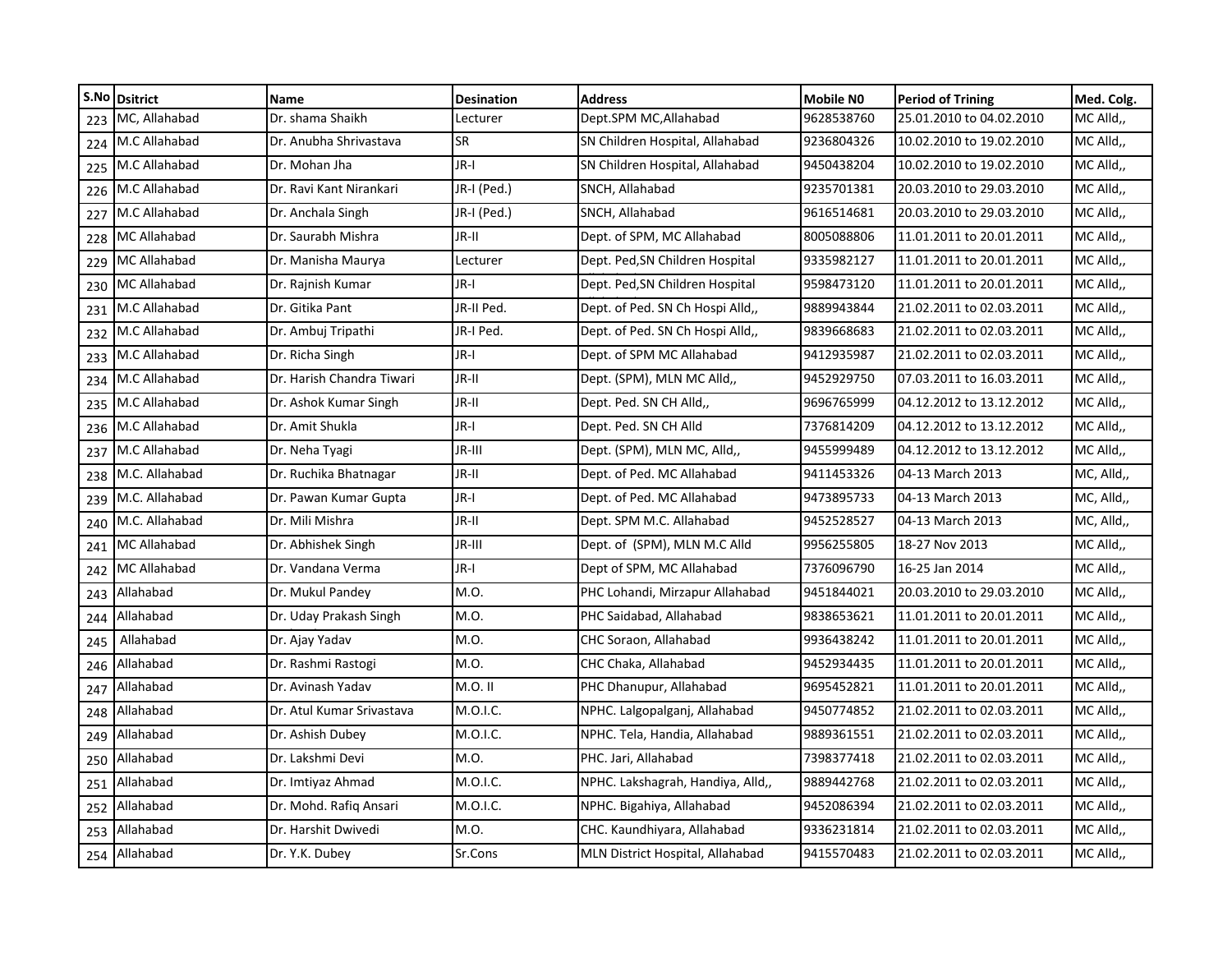|     | S.No Dsitrict  | <b>Name</b>                | <b>Desination</b> | <b>Address</b>                 | <b>Mobile NO</b> | <b>Period of Trining</b> | Med. Colg. |
|-----|----------------|----------------------------|-------------------|--------------------------------|------------------|--------------------------|------------|
| 255 | Allahabad      | Dr. G.P. Singh             | Ped.              | Duffrin Hospital, Allahabad    | 9838837194       | 21.02.2011 to 02.03.2011 | MC Alld,   |
| 256 | Allahabad      | Dr. Sushil Kumar Shukla    | M.O.              | School Dispensary, Allahabad   | 9450592213       | 07.03.2011 to 16.03.2011 | MC Alld,,  |
| 257 | Allahabad      | Dr. Raj Rachna Singh       | M.O.              | CHC Chaka, Allahabad           | 9455476361       | 07.03.2011 to 16.03.2011 | MC Alld,   |
| 258 | Allahabad      | Dr. Vivek Singhal          | M.O.              | CHC Karchhana, Allahabad       | 9795778315       | 04.12.2012 to 13.12.2012 | MC Alld,   |
| 259 | Allahabad      | Dr. Abhidha Shrivastava    | M.O.              | CHC Kaurihar, Allahabad        | 9026826655       | 04.12.2012 to 13.12.2012 | MC Alld,,  |
| 260 | Allahabad      | Dr. Amar Singh Chandrawal  | M.O.              | CHC Jasra, Allahabad           | 8808145662       | 04.12.2012 to 13.12.2012 | MC Alld,   |
| 261 | Allahabad      | Dr. Vimal Kant Verma       | Superintendent    | CHC Harakh Pur, Allahabad      | 7408682364       | 16-25 Jan 2014           | MC Alld,,  |
| 262 | Azamgarh       | Dr. Ram Asheesh Yadav      | MO                | CHC Phoolpur, Azamgarh         | 9450826334       | 25.01.2010 to 04.02.2010 | MC Alld,   |
| 263 | Azamgarh       | Dr. Vijai Prakash          | <b>MOII</b>       | PHC Bilariaganj, Azamgarh      | 9450993494       | 25.01.2010 to 04.02.2010 | MC Alld,,  |
| 264 | Azamgarh       | Dr. Avinash Jha            | <b>MO</b>         | PHC Tarwa, Azamgarh            | 9889917316       | 25.01.2010 to 04.02.2010 | MC Alld,   |
| 265 | Azamgarh       | Dr. Manish Kumar Chaurasia | <b>MO</b>         | PHC Sathiyaon, Azamgarh        | 9389293873       | 25.01.2010 to 04.02.2010 | MC Alld,   |
| 266 | Azamgarh       | Dr. Tapan Gupta            | MO II             | PHC Ahiraula, Azamgarh         | 9455114194       | 25.01.2010 to 04.02.2010 | MC Alld,   |
| 267 | Azamgarh       | Dr. Kumar Hrishikesh       | <b>MO</b>         | CHC Lalganj, Azamgarh          | 9616146842       | 25.01.2010 to 04.02.2010 | MC Alld,   |
| 268 | Azamgarh       | Dr. Ishwar Lal             | MO                | PHC Azamatgarh, Azamgarh       | 9455165112       | 25.01.2010 to 04.02.2010 | MC Alld,   |
| 269 | Azamgarh       | Dr. Vijay Kumar Singh      | <b>MO</b>         | Ad. PHC Padarkunda, Azamgarh   | 9889995811       | 10.02.2010 to 19.02.2010 | MC Alld.,  |
| 270 | Azamgarh       | Dr. Manoj Kumar            | MO                | Add PHC Barauna, Azamgarh      | 9451951850       | 10.02.2010 to 19.02.2010 | MC Alld,   |
| 271 | Azamgarh       | Dr. Anand Kumar            | <b>MO</b>         | PHC Martinganj, Azamgarh       | 9918769723       | 10.02.2010 to 19.02.2010 | MC Alld,   |
| 272 | Azamgarh       | Dr. Krishnoday Upadhyay    | MO                | Add. PHC Kandharapur, Azamgarh | 9451302166       | 10.02.2010 to 19.02.2010 | MC Alld,   |
| 273 | Azamgarh       | Dr. Dharendra Bir Singh    | M.O.              | Add PHC Nizamabad, Azamgarh    | 945003624        | 20.03.2010 to 29.03.2010 | MC Alld.,  |
| 274 | Azamgarh       | Dr. Sanjay Kumar           | M.O.              | Add PHC Mangrawan, Azamgarh    | 9208349002       | 20.03.2010 to 29.03.2010 | MC Alld,,  |
| 275 | Azamgarh       | Dr. Sunil Verma            | M.O.I/C           | CHC Koilsa, Azamgarh           | 9839704574       | 20.03.2010 to 29.03.2010 | MC Alld,   |
| 276 | Azamgarh       | Dr. Mukund Lal             | M.O.              | PHC Pandha, Azamgarh           | 9450181660       | 20.03.2010 to 29.03.2010 | MC Alld,   |
| 277 | Azamgarh       | Dr. Vineet Kumar Tripathi  | M.O.              | CHC Jeeyanpur, Azamgarh        | 9616579558       | 07.03.2011 to 16.03.2011 | MC Alld,   |
| 278 | Azamgarh       | Dr. Sarvesh Raj            | M.O.              | APHC Bewhera, Azamgarh         | 9450378312       | 07.03.2011 to 16.03.2011 | MC Alld,   |
| 279 | Azamgarh       | Dr. Shiv Chandra Patel     | M.O.              | CHC Meh Nagar, Azamgarh        | 9415278922       | 07.03.2011 to 16.03.2011 | MC Alld,   |
| 280 | Amhedkar Nagar | Dr. Amar Nath              | M.O.              | CHC Bhiti, Amhedkar Nagar      | 9161326604       | 18-27 Nov 2013           | MC Alld,   |
| 281 | Ambedkar Nagar | Dr. Satish Kumar Chowdhary | M.O.              | MCU Tanda, Ambedkar Nagar      | 7499387020       | 16-25 Jan 2014           | MC Alld,   |
| 282 | <b>Ballia</b>  | Dr. Prem Prakash           | M.O.              | PHC Baghuri, Ballia            | 9616815869       | 16-25 Jan 2014           | MC Alld,   |
| 283 | <b>Ballia</b>  | Dr. Ahmed Jamal Azizi      | M.O.I/C           | NPHC Mundera, Ballia           | 9889744647       | 16-25 Jan 2014           | MC Alld,   |
| 284 | Chandauli      | Dr. Ravi Kant Singh        | M.O.              | CHC Bhogwara, Chandauli        | 9670240237       | 18-27 Nov 2013           | MC Alld,   |
| 285 | Chandauli      | Dr. Manoj Kumar Singh      | Supritendent      | DWH Mughalsarai, Chandauli     | 9451067426       | 18-27 Nov 2013           | MC Alld,   |
| 286 | Chandauli      | Dr. Sanjeev Kumar Jaiswal  | M.O. II           | PHC Chandauli, Chandauli       | 9389563026       | 16-25 Jan 2014           | MC Alld,,  |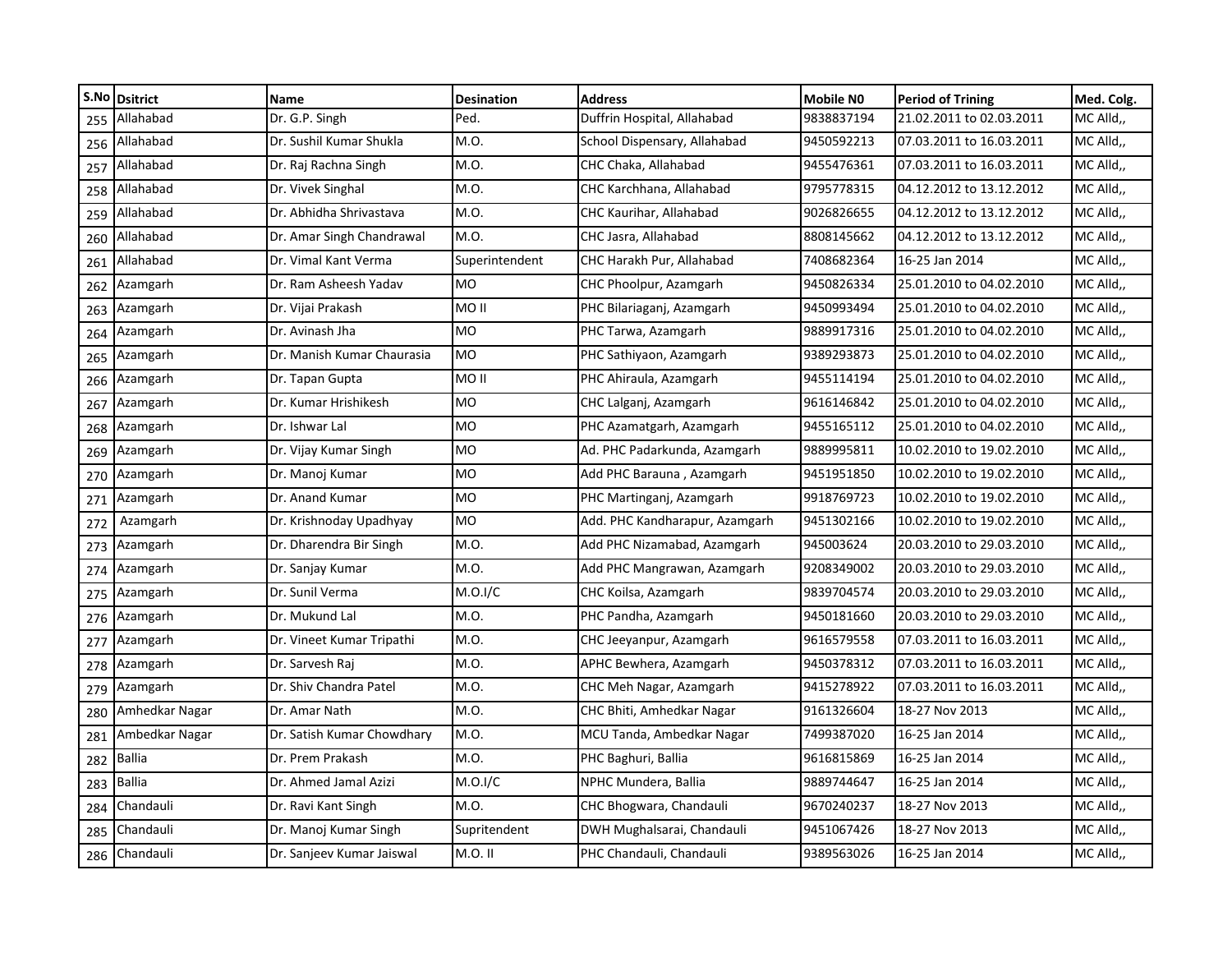| S.No | <b>Dsitrict</b> | <b>Name</b>                  | <b>Desination</b>  | <b>Address</b>                                 | <b>Mobile NO</b> | <b>Period of Trining</b> | Med. Colg. |
|------|-----------------|------------------------------|--------------------|------------------------------------------------|------------------|--------------------------|------------|
| 287  | Ghazipur        | Dr. Dharmendra Kumar         | M.O.               | NPHC Barhat, Ghazipur                          | 7376523586       | 18-27 Nov 2013           | MC Alld,   |
| 288  | Ghazipur        | Dr. Kirti Deo Upadhyay       | M.O.               | NPHC Gorkha, Ghazipur                          | 9532383298       | 18-27 Nov 2013           | MC Alld,,  |
| 289  | Ghazipur        | Dr. Awadhesh Kumar Rao       | M.O.I/C            | NPHC Bhimapar, Ghazipur                        | 9935510983       | 16-25 Jan 2014           | MC Alld,,  |
| 290  | Jaunpur         | Dr. Arun Kumar Kannaujia     | M.O. I.C.          | Add. PHC Gaurabadshahpur, Jaunpur              | 9450121936       | 11.01.2011 to 20.01.2011 | MC Alld,,  |
| 291  | Jaunpur         | Dr. Vipin Kumar Rai          | M.O. I.C.          | CHC Mehorana, Jaunpur                          | 8004592701       | 11.01.2011 to 20.01.2011 | MC Alld,   |
| 292  | Jaunpur         | Dr. Krishna Mohan            | M.O.               | PHC. Purew, Jaunpur                            | 9451524360       | 21.02.2011 to 02.03.2011 | MC Alld,,  |
| 293  | Jaunpur         | Dr. Shravan Kumar Yadav      | M.O.               | CHC Muftiganj, Jaunpur                         | 9839971409       | 07.03.2011 to 16.03.2011 | MC Alld,,  |
| 294  | Jaunpur         | Dr. Om Prakash Singh         | M.O.               | A PHC Kathwatiya, Jaunpur                      | 9670289267       | 07.03.2011 to 16.03.2011 | MC Alld,,  |
| 295  | Jaunpur         | Dr. Sunil Kumar              | M.O.               | PHC Kaserwa, Jaunpur                           | 9236895530       | 07.03.2011 to 16.03.2011 | MC Alld,,  |
| 296  | Jaunpur         | Dr. Ram Vijay Singh          | M.O.               | PHC Bermau, Jaunpur                            | 9450614389       | 07.03.2011 to 16.03.2011 | MC Alld,,  |
| 297  | Jaunpur         | Dr. Pramod Kumar Singh       | M.O.               | PHC Nibhapur, Jaunpur                          | 9455688881       | 07.03.2011 to 16.03.2011 | MC Alld,,  |
| 298  | Jaunpur         | Dr. SS Pandey                | Physician          | CHC Shahganj, Jaunpur                          | 9415860409       | 04.12.2012 to 13.12.2012 | MC Alld,   |
| 299  | Jaunpur         | Dr. Tarun Kumar Singh        | M.O.               | APHC Khaparaha, Jaunpur                        | 9307570808       | 04.12.2012 to 13.12.2012 | MC Alld,   |
| 300  | Jaunpur         | Dr. Rupesh Gupta             | M.O.               | APHC Pariyawa, Jaunpur                         | 9451207301       | 04-13 March 2013         | MC, Alld,, |
| 301  | Jaunpur         | Dr. Chandra Shekhar Pandey   | M.O.               | APHC Pawara, Janupur                           | 9415886123       | 16-25 Jan 2014           | MC Alld,,  |
| 302  | Jaunpur         | Dr. Manish Kumar Yadav       | M.O.               | APHC Veermav Bazar, Jaunpur                    | 9369414545       | 16-25 Jan 2014           | MC Alld,   |
| 303  | Kaushambi       | Dr. Arun Kumar Patel         | M.O.               | NPHC Amni Lokipur, Kaushambi                   | 8127493473       | 18-27 Nov 2013           | MC Alld,,  |
| 304  | Kaushambi       | Dr. Shariq Karim             | M.O.I/C            | NPHC Asrawalkala, Kaushambi                    | 9794341464       | 16-25 Jan 2014           | MC Alld,   |
| 305  | Kaushambi       | Dr. Mohammad Omar Faroog     | M.O.I/C            | NPHC Kadilpur, Kaushambi                       | 8400230553       | 16-25 Jan 2014           | MC Alld,,  |
| 306  | Fatehpur        | Dr. S.K. Diwakar             | M.O.               | <b>APHC Lalauli Fatehpur</b>                   | 9918045127       | 18-27 Nov 2013           | MC Alld,   |
| 307  | Fatehpur        | Dr. Satish Chandra           | Superintendent     | CHC Hussainganj, Fatehpur                      | 9450594897       | 16-25 Jan 2014           | MC Alld,,  |
| 308  | Mirzapur        | Dr. Nikunj Kumar Verma       | MO <sub>I</sub> /C | New PHC Adalhat, Mirzapur                      | 9415820479       | 25.01.2010 to 04.02.2010 | MC Alld,   |
| 309  | Mirzapur        | Dr. Mahboobur Rahman         | MO <sub>I</sub> /C | New PHC Bhaipur, Jamalpur, Mirzapur 9235190667 |                  | 25.01.2010 to 04.02.2010 | MC Alld,,  |
| 310  | Mirzapur        | Dr. Kaushal Kumar Pandey     | <b>MO</b>          | CHC Lalganj, Mirzapur                          | 9454068109       | 25.01.2010 to 04.02.2010 | MC Alld,   |
| 311  | Mirzapur        | Dr. Vinod Kumar Tiwary       | MO <sub>I</sub> /C | New PHC Narainpur, Mirzapur                    | 9956105332       | 25.01.2010 to 04.02.2010 | MC Alld,   |
| 312  | Mirzapur        | Dr. Ashutosh Kumar Pandey    | MO <sub>I</sub> /C | Add. PHC Vijaipur, Mirzapur                    | 9936950551       | 25.01.2010 to 04.02.2010 | MC Alld,,  |
| 313  | Mirzapur        | Dr. M.L. Balmiki             | <b>MO</b>          | CHC Chunar, Mirzapur                           | 9794255734       | 25.01.2010 to 04.02.2010 | MC Alld,   |
| 314  | Mirzapur        | Dr. P.L. Gupta               | MO.                | New PHC Naroia, Mirzapur                       | 9453461571       | 10.02.2010 to 19.02.2010 | MC Alld,   |
| 315  | Mirzapur        | Dr. Prabhat Kumar Srivastava | <b>ACMO</b>        | Mirzapur                                       | 9415639037       | 10.02.2010 to 19.02.2010 | MC Alld,,  |
| 316  | Mirzapur        | Dr. Dharmendra Kumar Singh   | <b>MO</b>          | New PHC Lalganj (Lahangpur),                   | 9452716066       | 10.02.2010 to 19.02.2010 | MC Alld,,  |
| 317  | Mirzapur        | Dr. Upendra Nath Singh       | <b>MO</b>          | CHC Marihan, Mirzapur                          | 9415610785       | 10.02.2010 to 19.02.2010 | MC Alld,   |
| 318  | Mirzapur        | Dr. Alok Kumar Singh         | MO II              | PHC Jamalpur, Mirzapur                         | 9452072280       | 10.02.2010 to 19.02.2010 | MC Alld,,  |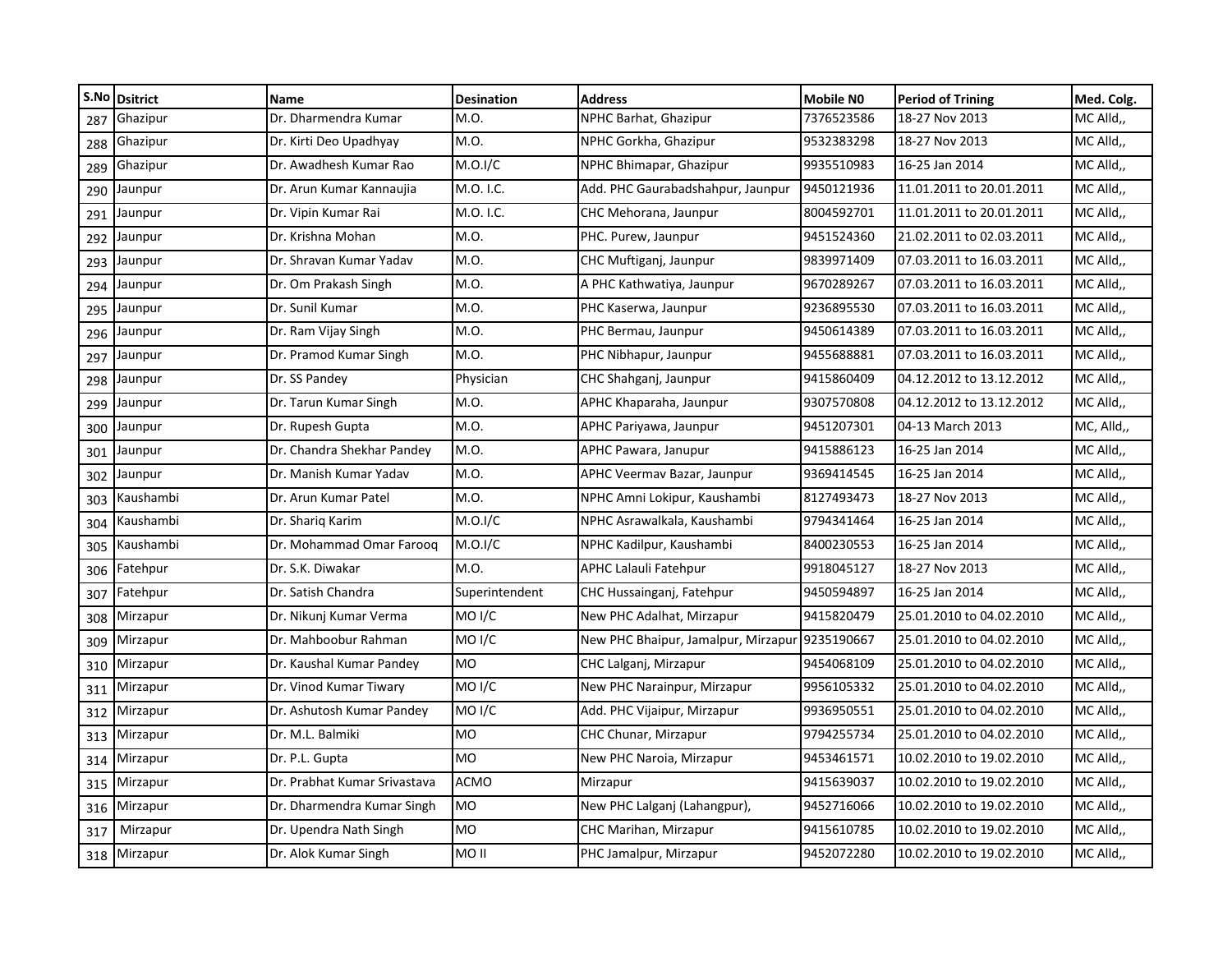| S.No | <b>Dsitrict</b> | <b>Name</b>                    | <b>Desination</b>  | <b>Address</b>                   | <b>Mobile NO</b> | <b>Period of Trining</b> | Med. Colg. |
|------|-----------------|--------------------------------|--------------------|----------------------------------|------------------|--------------------------|------------|
| 319  | Mirzapur        | Dr. Mukesh Kumar Prasad        | M.O.I/C            | New PHC Bihasada, Mirzapur       | 9936881983       | 20.03.2010 to 29.03.2010 | MC Alld,   |
| 320  | Mirzapur        | Dr. Arun Kumar                 | M.O.               | New PHC Jamua, Mirzapur          | 9415536558       | 20.03.2010 to 29.03.2010 | MC Alld,,  |
| 321  | Mirzapur        | Dr. Chandra Kumar              | M.O.               | CHC Marihan, Mirzapur            | 9452063658       | 20.03.2010 to 29.03.2010 | MC Alld,,  |
| 322  | Mirzapur        | Dr. N.N. Gupta                 | M.O.               | CHC Rajgarh, Mirzapur            | 9415819298       | 20.03.2010 to 29.03.2010 | MC Alld,,  |
| 323  | Mirzapur        | Dr. Chandra Prakash Srivastava | M.O.               | CHC Vindhyachal, Mirzapur        | 9451947172       | 11.01.2011 to 20.01.2011 | MC Alld,,  |
| 324  | Mirzapur        | Dr. Abhishek Kumar             | M.O. I.C.          | New PHC Dramandganj, Hallia,     | 9935866154       | 11.01.2011 to 20.01.2011 | MC Alld,,  |
| 325  | Mirzapur        | Dr. Rahul Kumar Tiwari         | M.O.               | NPHC. Adalpur, Khaira, Mirzapur  | 7607654325       | 21.02.2011 to 02.03.2011 | MC Alld,,  |
| 326  | Mirzapur        | Dr. Suman Kumar                | M.O.I.C.           | NPHC. Bagaura, Rajgarh, Mirzapur | 9451571534       | 21.02.2011 to 02.03.2011 | MC Alld,,  |
| 327  | Mirzapur        | Dr. Sanjay Singh               | M.O.               | PHC Dubar, Lalganj, Mirzapur     | 9450335747       | 07.03.2011 to 16.03.2011 | MC Alld,,  |
| 328  | Mirzapur        | Dr. Rahul Kapoor               | M.O.               | PHC Padari, Mirzapur             | 9956275776       | 07.03.2011 to 16.03.2011 | MC Alld,,  |
| 329  | Mirzapur        | Dr. Abhay Singh                | M.O. II            | PHC Chilh, Mirzapur              | 9616635475       | 07.03.2011 to 16.03.2011 | MC Alld,,  |
| 330  | Mirzapur        | Dr. Pavan Kumar                | M.O.I.C.           | PHC Vijaypur Mirzapur            | 7376888143       | 07.03.2011 to 16.03.2011 | MC Alld,   |
| 331  | Mirzapur        | Dr. Sunil Kumar Singh          | M.O.               | CHC Ahraura, Mirzapur            | 9451333444       | 04.12.2012 to 13.12.2012 | MC Alld,   |
| 332  | Mirzapur        | Dr. Chandrabali Patel          | M.O.               | NPHC Mangaraha, Mirzapur         | 9450333675       | 04-13 March 2013         | MC, Alld,, |
| 333  | Mirzapur        | Dr. Avinash Sharma             | M.O.               | NPHC Bihashara, Mirzapur         | 9936792329       | 04-13 March 2013         | MC, Alld,, |
| 334  | Mirzapur        | Dr. Devesh Kumar Pandey        | M.O.               | PHC Chilh, Mirzapur              | 8765043726       | 18-27 Nov 2013           | MC Alld,   |
| 335  | Mirzapur        | Dr. Prakash Chandra Pathak     | M.O.               | CHC Vindhyachal, Mirzapur        | 8577847832       | 18-27 Nov 2013           | MC Alld,,  |
| 336  | Mirzapur        | Dr. Mohd. Jamil Anwar          | M.O.               | CHC Chunar, Mirzapur             | 9532733974       | 16-25 Jan 2014           | MC Alld,   |
| 337  | Mirzapur        | Dr. Dheeraj Sharma             | M.O.I/C            | NPHC Rampur Dhabai, Mirzapur     | 7376749838       | 16-25 Jan 2014           | MC Alld,,  |
| 338  | Mau             | Dr. Umesh Lal Das              | M.O.I.C.           | NPHC. Adari, Mau                 | 9935112624       | 21.02.2011 to 02.03.2011 | MC Alld,   |
| 339  | Mau             | Dr. G.C. Sharma                | M.O.               | CHC. Ratanpura, Mau              | 9935226133       | 21.02.2011 to 02.03.2011 | MC Alld,,  |
| 340  | Mau             | Dr. Santosh Chaudhary          | M.O.               | NPHC Ailasch, Mau                | 9455734766       | 07.03.2011 to 16.03.2011 | MC Alld,   |
| 341  | Mau             | Dr. Rahul Anand                | M.O.               | CHC Kopaganj, Mau                | 8756705975       | 04.12.2012 to 13.12.2012 | MC Alld,,  |
| 342  | Mau             | Dr. Bhairaw Kumar Pandey       | M.O.               | CHC Fatehpur Mandav, Mau         | 9532202754       | 04.12.2012 to 13.12.2012 | MC Alld,   |
| 343  | Mau             | Dr. Anand Kumar                | M.O.               | CHC Mohammadabad Gohana, Mau     | 9415835026       | 04.12.2012 to 13.12.2012 | MC Alld,   |
| 344  | Mau             | Dr. Ved Prakash Gupta          | M.O.               | CHC Kopaganj, Mau                | 9453089676       | 04-13 March 2013         | MC, Alld,, |
| 345  | Mau             | Dr. J.H. Chaudhary             | M.O.               | NPHC Makhana, Mau                | 9455607602       | 18-27 Nov 2013           | MC Alld,,  |
| 346  | Mau             | Dr. Faizan                     | M.O.               | PHC Doharighat, Mau              | 9452274186       | 16-25 Jan 2014           | MC Alld,,  |
| 347  | Mau             | Dr. Sandeep Kumar              | M.O.I/C            | NPHC Sipah, Ibrahimabad, Mau     | 9452267903       | 16-25 Jan 2014           | MC Alld,,  |
| 348  | Pratapgarh      | Dr. Bharat Bhushan Shukla      | MO <sub>I</sub> /C | PHC Purabgaon, Pratapgarh        | 9648681656       | 25.01.2010 to 04.02.2010 | MC Alld,,  |
| 349  | Pratapgarh      | Dr. Maneesh Kumar              | MO <sub>I</sub> /C | New PHC Dhanbasa, Pratapgarh     | 9648563270       | 25.01.2010 to 04.02.2010 | MC Alld,   |
|      | 350 Pratapgarh  | Dr. Sharad Gupta               | MO I/C             | PHC Manikpur, Pratapgarh         | 9452690280       | 25.01.2010 to 04.02.2010 | MC Alld,,  |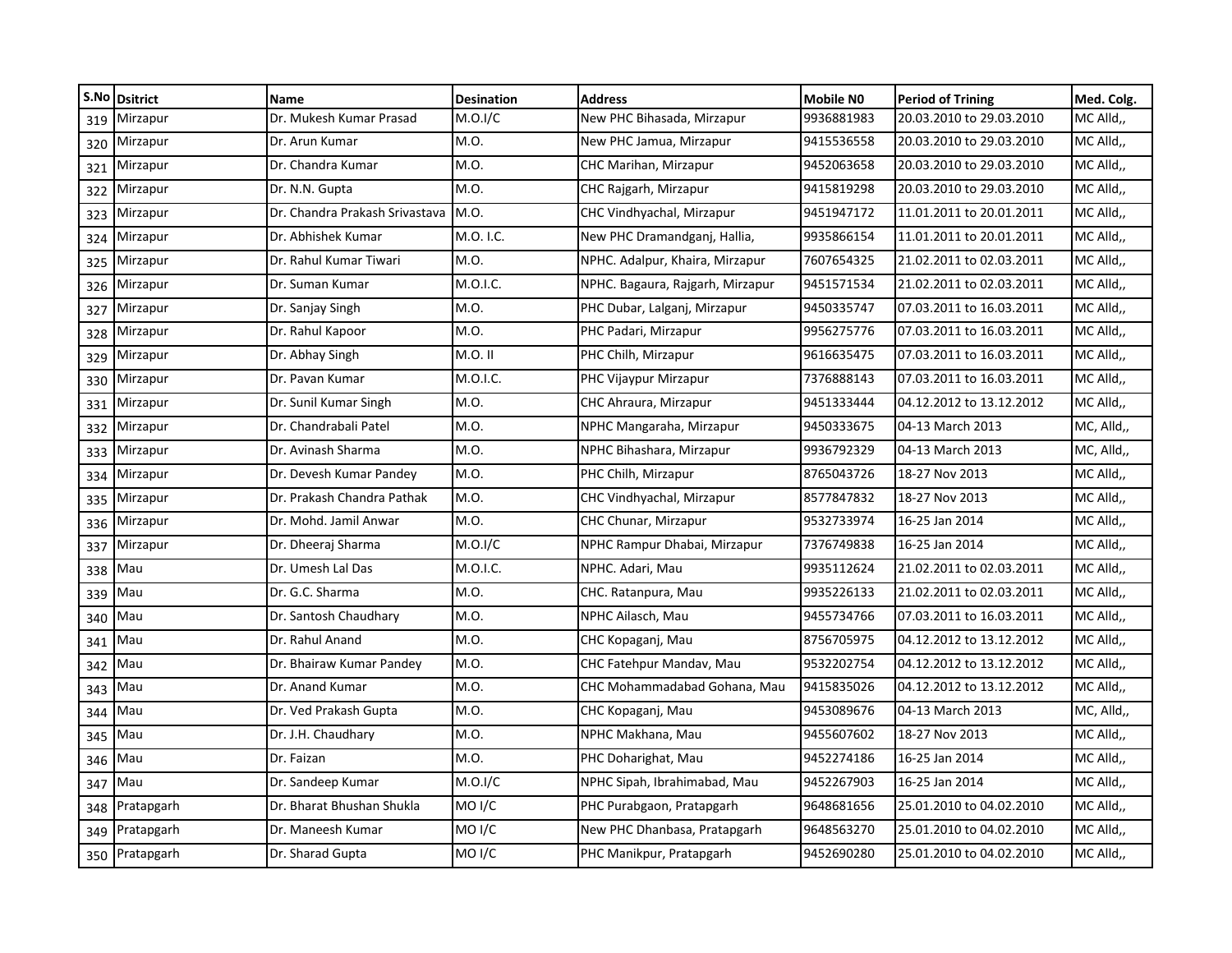|     | S.No Dsitrict | Name                         | <b>Desination</b>  | <b>Address</b>                      | <b>Mobile NO</b> | <b>Period of Trining</b> | Med. Colg. |
|-----|---------------|------------------------------|--------------------|-------------------------------------|------------------|--------------------------|------------|
| 351 | Pratapgarh    | Dr. Sanjay Kumar Gupta       | MO I/C             | Add. PHC Jagesharganj, Pratapgarh   | 9628589000       | 25.01.2010 to 04.02.2010 | MC Alld,   |
| 352 | Pratapgarh    | Dr. Harishchandra Srivastava | MO <sub>I</sub> /C | Add. PHC Mubarakpur, Pratapgarh     | 2461461          | 25.01.2010 to 04.02.2010 | MC Alld,,  |
| 353 | Pratapgarh    | Dr. Sultan Ahmad             | MO <sub>I</sub> /C | Add. PHC Katra Gulab Singh,         | 9415071860       | 25.01.2010 to 04.02.2010 | MC Alld,   |
| 354 | Pratapgarh    | Dr. Deepak Kumar Singh       | MO.                | Ad. PHC Diduhui, Pratapgarh         | 9452490788       | 10.02.2010 to 19.02.2010 | MC Alld,,  |
| 355 | Pratapgarh    | Dr. R.C. Yadav               | MO.                | PHC Narayanpur, Pratapgarh          | 9838793343       | 10.02.2010 to 19.02.2010 | MC Alld,   |
| 356 | Pratapgarh    | Dr. VK Bharti                | <b>MO</b>          | PHC Muzahi Bazar, Pratapgarh        | 9415352441       | 10.02.2010 to 19.02.2010 | MC Alld,,  |
| 357 | Pratapgarh    | Dr. Jayant Singh             | <b>MO</b>          | CHC Sandawa Chandika, Pratapgarh    | 9451542900       | 10.02.2010 to 19.02.2010 | MC Alld,,  |
| 358 | Pratapgarh    | Dr. Hasan Sagheer            | <b>MO</b>          | PHC Sipah, Pratapgarh               | 9452496076       | 10.02.2010 to 19.02.2010 | MC Alld,,  |
| 359 | Pratapgarh    | Dr. Vivek Kumar Yadav        | II OM              | PHC Kusuwapur, Pratapgarh           | 9455484730       | 10.02.2010 to 19.02.2010 | MC Alld,,  |
| 360 | Pratapgarh    | Dr. Rajeev Kumar Tripathi    | M.O.               | PHC Babaganj, Pratapgarh            | 8004268467       | 20.03.2010 to 29.03.2010 | MC Alld,   |
| 361 | Pratapgarh    | Dr. Sudhir Shrivastava       | M.O.               | New PHC Prithviganj, Pratapgarh     | 9838933176       | 20.03.2010 to 29.03.2010 | MC Alld,   |
| 362 | Pratapgarh    | Dr. Manoj Kumar Singh        | M.O.               | CHC Sangramgarh, Pratapgarh         | 9455033307       | 20.03.2010 to 29.03.2010 | MC Alld,   |
| 363 | Pratapgarh    | Dr. PK Maurya                | M.O.               | CHC Baghrai, Pratapgarh             | 9838140967       | 20.03.2010 to 29.03.2010 | MC Alld,   |
| 364 | Pratapgarh    | Dr. Satya Prakash Vimal      | M.O.               | CHC Patti, Pratapgarh               | 9616681749       | 20.03.2010 to 29.03.2010 | MC Alld,   |
| 365 | Pratapgarh    | Dr. Santosh Kumar Maurya     | M.O.               | APHC, Haripur Varadaita, Pratapgarh | 9532591447       | 20.03.2010 to 29.03.2010 | MC Alld,   |
| 366 | Pratapgarh    | Dr. Anil Kumar Gupta         | M.O.               | CHC Raniganj, Pratapgarh            | 9905170448       | 11.01.2011 to 20.01.2011 | MC Alld,   |
| 367 | Pratapgarh    | Dr. Abhilasha Singh          | M.O.               | CHC Raniganj, Pratapgarh            | 9452858100       | 11.01.2011 to 20.01.2011 | MC Alld,,  |
| 368 | Pratapgarh    | Dr. Upendra Kumar            | M.O.               | PHC Manapur, Pratapgarh             | 9889101353       | 11.01.2011 to 20.01.2011 | MC Alld,   |
| 369 | Pratapgarh    | Dr. Ratish Kumar Mishra      | M.O.I.C.           | Add. PHC Kilhanapur Kunda,          | 9795354666       | 11.01.2011 to 20.01.2011 | MC Alld,,  |
| 370 | Pratapgarh    | Dr. Sunil Kumar Yadav        | M.O.               | CHC Belkharnath, Pratapgarh         | 8400048188       | 21.02.2011 to 02.03.2011 | MC Alld,   |
| 371 | Pratapgarh    | Dr. Mohd. Haroon             | M.O.I.C.           | PHC Patna, Pratapgarh               | 8948816349       | 21.02.2011 to 02.03.2011 | MC Alld,,  |
| 372 | Pratapgarh    | Dr. Om Prakash               | M.O.I.C.           | APHC Durga Ganj, Pratapgarh         | 8400599344       | 21.02.2011 to 02.03.2011 | MC Alld,   |
| 373 | Pratapgarh    | Dr. Vivek Kumar Pandey       | M.O.I.C.           | CHC Dharupur, Pratapgarh            | 9696339919       | 21.02.2011 to 02.03.2011 | MC Alld,,  |
| 374 | Pratapgarh    | Dr. R.K. Kanaujia            | Sup                | CHC Manapur, Pratapgarh             | 9450090474       | 07.03.2011 to 16.03.2011 | MC Alld,   |
| 375 | Pratapgarh    | Dr. BS Dwivedi               | Physician          | CHC Kunda, Pratapgarh               | 9451058028       | 07.03.2011 to 16.03.2011 | MC Alld,   |
| 376 | Pratapgarh    | Dr. Kiran Kala               | Sr. Con            | DWH, Pratapgarh                     | 9415637195       | 07.03.2011 to 16.03.2011 | MC Alld,,  |
| 377 | Pratapgarh    | Dr. Manoj Kumar Kanaujiya    | M.O.               | CHC Kunda, Pratapgarh               | 9956178611       | 07.03.2011 to 16.03.2011 | MC Alld,   |
| 378 | Pratapgarh    | Dr. Faisal Alam              | M.O.               | CHC Parvatpur, Pratapgarh           | 9005689514       | 04.12.2012 to 13.12.2012 | MC Alld,   |
| 379 | Pratapgar     | Dr. Ramesh Yadav             | M.O.               | CHC Sangipur, Pratapgarh            | 9794235682       | 04-13 March 2013         | MC, Alld,, |
| 380 | Pratapgarh    | Dr. Ashish Dubey             | M.O.               | APHC Dhanwasa, Pratapgarh           | 8005086694       | 04-13 March 2013         | MC, Alld,, |
| 381 | Pratapgarh    | Dr. Naushad Husain           | M.O.               | PHC Mandhata, Pratapgarh            | 9451528270       | 04-13 March 2013         | MC, Alld,, |
| 382 | Pratapgarh    | Dr. Dheeraj Kumar            | M.O                | CHC Kahla Pratapgarh                | 9648825479       | 18-27 Nov 2013           | MC Alld,,  |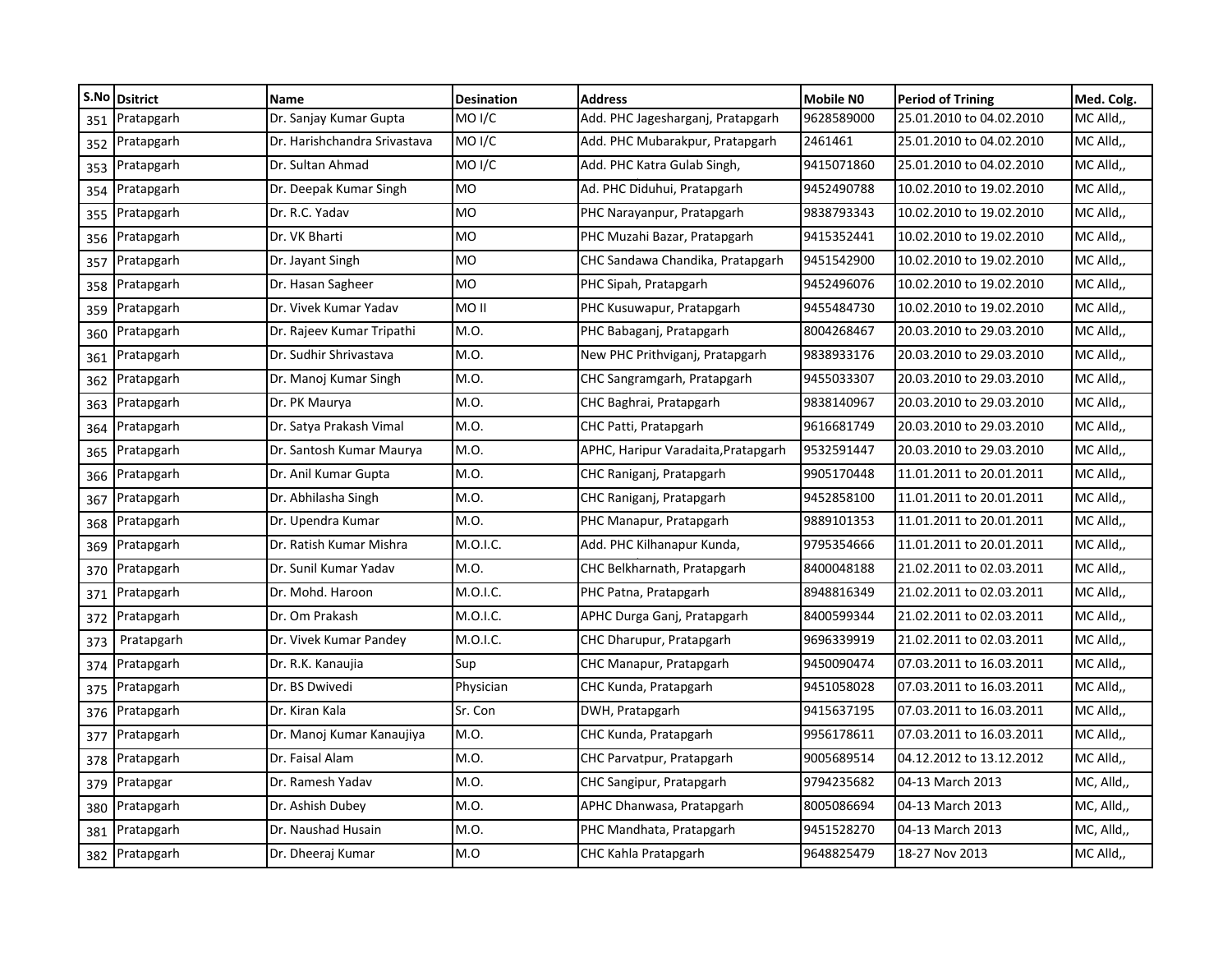| S.No | <b>Dsitrict</b>    | <b>Name</b>                | <b>Desination</b> | <b>Address</b>                    | <b>Mobile NO</b> | <b>Period of Trining</b> | Med. Colg. |
|------|--------------------|----------------------------|-------------------|-----------------------------------|------------------|--------------------------|------------|
| 383  | Pratapgarh         | Dr. Mahendra Pratap Singh  | M.O.              | CHC Gajrahi, Pratapgarh           | 9452494498       | 16-25 Jan 2014           | MC Alld,   |
| 384  | Raibareli          | Dr. Sudesh Kumar Singh     | M.O.              | NPHC Arkha, Raibareli             | 9451053555       | 18-27 Nov 2013           | MC Alld,,  |
| 385  | Raibareli          | Dr. Ram Chander            | M.O.              | NPHC Deen Shah Gaura, Rai Bareli  | 9452175533       | 16-25 Jan 2014           | MC Alld,,  |
| 386  | SR Nagar (Bhadohi) | Dr. MS Yadav               | M.O.              | CHC Suriyava, SR Nagar (Bhadohi)  | 9335108532       | 11.01.2011 to 20.01.2011 | MC Alld,,  |
| 387  | SR Nagar (Bhadohi) | Dr. Ramesh Kumar Bharati   | M.O.              | CHC Aurai, SR Nagar (Bhadohi)     | 9451371374       | 11.01.2011 to 20.01.2011 | MC Alld,   |
| 388  | SR Nagar (Bhadohi  | Dr. Vinay Kumar Mishra     | M.O. I.C.         | Mahzuda, Suriavan, SR Nagar       | 9415634902       | 11.01.2011 to 20.01.2011 | MC Alld,,  |
| 389  | SR Nagar (Bhadohi) | Dr. Girish Chandra Rawat   | M.O. I.C.         | New PHC Katra, SR Nagar (Bhadohi) | 9956593002       | 11.01.2011 to 20.01.2011 | MC Alld,,  |
| 390  | SR Nagar (Bhadohi) | Dr. Rajive Kumar Sinha     | Con.              | CHC Gopiganj, SR Nagar (Bhadohi)  | 9415361186       | 07.03.2011 to 16.03.2011 | MC Alld,,  |
| 391  | SR Nagar (Bhadohi) | Dr. Rakesh Kumar Maurya    | Con.              | NPHC Chaktodar, SRNagar (Bhadohi) | 9415310490       | 07.03.2011 to 16.03.2011 | MC Alld,,  |
| 392  | SR Nagar (Bhadohi) | Dr. AK Singh               | M.O.              | CHC, SR Nagar (Bhadohi)           | 8004213906       | 07.03.2011 to 16.03.2011 | MC Alld,   |
| 393  | SR Nagar (Bhadohi) | Dr. Amit Kumar Dubey       | M.O.              | APHC Maihardopatti, Bhadohi       | 9936435433       | 04.12.2012 to 13.12.2012 | MC Alld,,  |
| 394  | SR Nagar (Bhadohi) | Dr. Pramod Pathak          | M.O.              | CHC Suriyawan, Bhadohi            | 7275479325       | 04.12.2012 to 13.12.2012 | MC Alld,   |
| 395  | SR Nagar (Bhadohi) | Dr. Abhay Kumar Singh      | M.O.              | CHC Gopiganj, SR Nagar, Bhadohi   | 9559014969       | 04-13 March 2013         | MC, Alld,, |
| 396  | SR Nagar (Bhadohi) | Dr. Shankar Suvan Yadav    | M.O.              | CHC Gopiganj, SR Nagar, Bhadohi   | 9412125863       | 04-13 March 2013         | MC, Alld,, |
| 397  | SR Nagar (Bhadohi) | Dr. Avadhesh Kumar Singh   | M.O.              | NPHC Derwa, SR Nagar (Bhadohi)    | 9415994423       | 18-27 Nov 2013           | MC Alld,,  |
| 398  | Sonebhadra         | Dr. Yogendra Bahadur Singh | M.O.              | NPHC Maukala, Sonebhadra          | 9415240548       | 18-27 Nov 2013           | MC Alld,   |
| 399  | Sonebhadra         | Dr. Jai Prakesh Singh      | M.O               | PHC Nagwan Sonebhadra             | 9452047804       | 18-27 Nov 2013           | MC Alld,,  |
| 400  | Sonebhadra         | Dr. Sumir Kumar            | M.O.              | PHC Chatra, Sonebhadra            | 9454159243       | 16-25 Jan 2014           | MC Alld,   |
| 401  | Sonebhadra         | Dr. Ambrish Singh          | M.O.              | CHC Ghorawal, Sonebhadra          | 9389315930       | 16-25 Jan 2014           | MC Alld,,  |
| 402  | Varanasi           | Dr. Ashok Kumar            | MO                | CHC Pindro, Varanasi              | 9415287481       | 10.02.2010 to 19.02.2010 | MC Alld,   |
| 403  | Varanasi           | Dr. Surendra Kumar Shahi   | <b>MO</b>         | CHC Cholapur, Varanasi            | 542500506        | 10.02.2010 to 19.02.2010 | MC Alld,,  |
| 404  | Varanasi           | Dr. Pankaj Kumar Singh     | <b>MO</b>         | CHC Cholapur, Varanasi            | 9450958313       | 10.02.2010 to 19.02.2010 | MC Alld,   |
| 405  | Varanasi           | Dr. Ashok Kumar Maurya     | <b>MO</b>         | Upgraded Govt. Hospital Varanasi  | 9415209595       | 10.02.2010 to 19.02.2010 | MC Alld,,  |
| 406  | Varanasi           | Dr. Gyan Prakash           | Ad. CMO           | Ad. CMO, UIP Varanasi             | 9918901462       | 10.02.2010 to 19.02.2010 | MC Alld,   |
| 407  | Varanasi           | Dr. Jang Bahadur           | Dy CMO            | Dy CMO, CMO Office, Varanasi      | 9918901467       | 10.02.2010 to 19.02.2010 | MC Alld,   |
| 408  | Varanasi           | Dr. Rahul Singh            | M.O.              | PHC Harahua, Varanasi             | 9455825016       | 20.03.2010 to 29.03.2010 | MC Alld,,  |
| 409  | Varanasi           | Dr. Hans Raj               | M.O.              | CHC Hathi Bazar, Varanasi         | 9473662484       | 20.03.2010 to 29.03.2010 | MC Alld,   |
| 410  | Varanasi           | Dr. Arvind Kumar Singh     | M.O.I.C.          | Add PHC Viraonkot, Varanasi       | 9305875222       | 20.03.2010 to 29.03.2010 | MC Alld,   |
| 411  | Varanasi           | Dr. Harish Chandra Maurya  | M.O.              | PHC Pindra, Varanasi              | 9548312147       | 20.03.2010 to 29.03.2010 | MC Alld,,  |
| 412  | Varanasi           | Dr. Dharm Dev Dubey        | M.O.              | PHC Sewapuri, Varanasi            | 9307899014       | 20.03.2010 to 29.03.2010 | MC Alld,,  |
| 413  | Varanasi           | Dr. Sher Muhammad          | $M.O. - II$       | PHC Baragaon, Varanasi            | 9918878699       | 20.03.2010 to 29.03.2010 | MC Alld,   |
| 414  | Varanasi           | Dr. Ajay Kumar             | M.O.              | APHC, Mahgawn, Aragilin, Varanasi | 9452556867       | 20.03.2010 to 29.03.2010 | MC Alld,,  |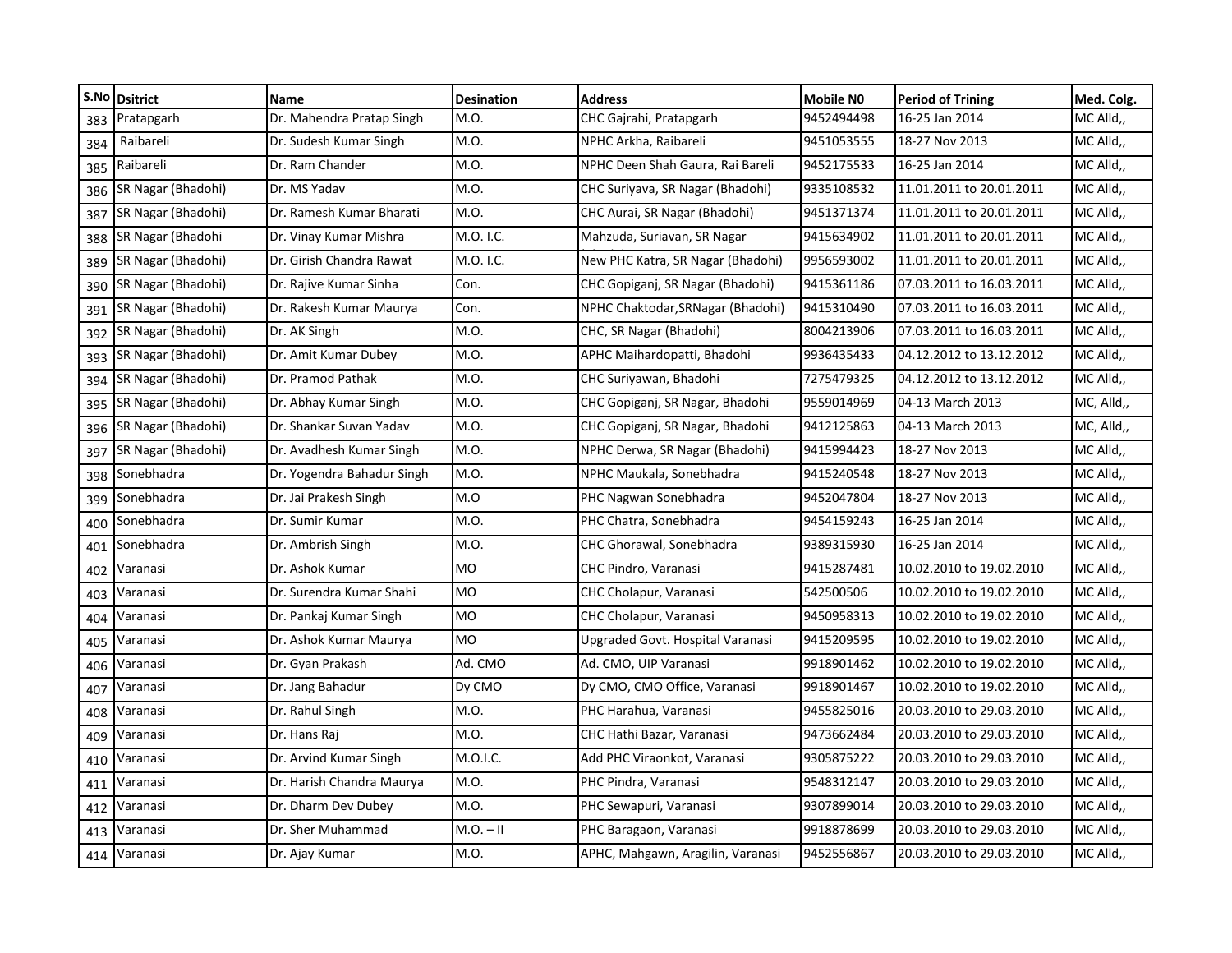|     | S.No Dsitrict | <b>Name</b>                  | <b>Desination</b> | <b>Address</b>                                   | Mobile NO  | <b>Period of Trining</b> | Med. Colg.       |
|-----|---------------|------------------------------|-------------------|--------------------------------------------------|------------|--------------------------|------------------|
| 415 | Varanasi      | Dr. Din Mohammad             | $M.O.$ -II        | CHC Cholapur, Varanasi                           | 9721822465 | 20.03.2010 to 29.03.2010 | MC Alld,         |
| 416 | Varanasi      | Dr. V.K. Mishra              | M.O.I.C.          | NPHC. Deochandpur, Varanasi                      | 9839222355 | 21.02.2011 to 02.03.2011 | MC Alld,,        |
| 417 | Varanasi      | Dr. Ratish Bhuvan Pathak     | M.O.I.C.          | NPHC. Barahi Navada, Varanasi                    | 8004589371 | 21.02.2011 to 02.03.2011 | MC Alld,,        |
| 418 | Varanasi      | Dr. Manoj Kumar Gautam       | M.O.              | CHC. Arajilines, Varanasi                        | 8004231956 | 21.02.2011 to 02.03.2011 | MC Alld,         |
| 419 | Varanasi      | Dr. MK Sharma                | M.O.              | CHC. Arajilines, Varanasi                        | 9793954932 | 21.02.2011 to 02.03.2011 | MC Alld,,        |
| 420 | Varanasi      | Dr. Naveen Singh             | M.O.              | CHC Hathi Bazar, Varanasi                        | 9415376834 | 07.03.2011 to 16.03.2011 | MC Alld,,        |
| 421 | Varanasi      | Dr. Ambuj Kumar Gupta        | M.O.              | CHC Hathi Bazar, Varanasi                        | 9412573337 | 07.03.2011 to 16.03.2011 | MC Alld,,        |
| 422 | Varanasi      | Dr. Hemant Kumar Singh       | <b>MOIC</b>       | NPHC Jagardevpur, Araziline, Varanasi 9410891534 |            | 07.03.2011 to 16.03.2011 | MC Alld,         |
| 423 | Varanasi      | Dr. Nabi Sarwar              | M.O.I.C.          | APHC.Payagpur, Araziline, Varanasi               | 9415854665 | 07.03.2011 to 16.03.2011 | MC Alld,,        |
| 424 | Varanasi      | Dr. Deo Dutta Singh          | M.O.              | APHC Kashipur, Pindra, Varanasi                  | 9451844879 | 04-13 March 2013         | MC, Alld,,       |
| 425 | Varanasi      | Dr. Rahul Singh              | M.O.              | APHC Domaila, Bhagwanpur, Varanasi 9889949708    |            | 04-13 March 2013         | MC, Alld,,       |
| 426 | Varanasi      | Dr. Ram Bali Singh           | M.O.              | PHC Gangapur, Varanasi                           | 9451667476 | 04-13 March 2013         | MC, Alld,,       |
| 427 | Varanasi      | Dr. Subhash Singh            | M.O.              | CHC Araziline, Varanasi                          | 8932900307 | 18-27 Nov 2013           | MC Alld,,        |
| 428 | Varanasi      | Dr. Din Mohammad             | M.O.              | CHC Cholapur, Varanasi                           | 9721822465 | 18-27 Nov 2013           | MC Alld,         |
| 429 | Varanasi      | Dr. Rajnath Ram              | M.O. II           | PHC Chiraigoan, Varanasi                         | 9532551015 | 16-25 Jan 2014           | MC Alld,         |
| 430 | Faizabad      | Dr.Yogendra Maurya           | M.O               | <b>PHC Saidpur</b>                               | 9455248946 | 18.01.2010 to 27.01.2010 | <b>MC</b> Kanpur |
| 431 | Faizabad      | Dr. Ram Pal Yadav            | M.O               | PHC Rani Bazar                                   | 9450543122 | 18.01.2010 to 27.01.2010 | <b>MC</b> Kanpur |
| 432 | Faizabad      | Dr.Manoj Ekka                | M.O               | PHC Kochha Bazar                                 | 9453560266 | 18.01.2010 to 27.01.2010 | <b>MC</b> Kanpur |
| 433 | Faizabad      | Dr. V.K. Gupta               | M.O               | Distt. Hospital                                  |            | 18.01.2010 to 27.01.2010 | <b>MC</b> Kanpur |
| 434 | Faizabad      | Dr.Ramanuj Kanojia           | M.O               | PHC Umapur                                       | 9696198429 | 18.01.2010 to 27.01.2010 | <b>MC</b> Kanpur |
| 435 | Faizabad      | Dr. Hublal Saroj             | M.O               | PHC Mawai                                        |            | 01.02.2010 to 10.02.2010 | <b>MC Kanpur</b> |
| 436 | Faizabad      | Dr. Gulrej Ahmed             | M.O               | PHC Maya                                         |            | 01.02.2010 to 10.02.2010 | <b>MC</b> Kanpur |
| 437 | Faizabad      | Dr. RC Srivastava            | M.O               | <b>PHC Milkipur</b>                              |            | 01.02.2010 to 10.02.2010 | <b>MC</b> Kanpur |
| 438 | Faizabad      | Dr. Asha Ram                 | M.O               | PHC Khandausa                                    |            | 01.02.2010 to 10.02.2010 | <b>MC</b> Kanpur |
| 439 | Faizabad      | Dr. Virendra Kumar Chaudhary | M.O               | PHC Maya Bazar                                   |            | 01.02.2010 to 10.02.2010 | <b>MC</b> Kanpur |
| 440 | Faizabad      | Dr.Amit Singh                | M.O               | PHC Tarun                                        | 9450030003 | 04.03.2010 to 13.03.2010 | <b>MC Kanpur</b> |
| 441 | Faizabad      | Dr. Vimlesh Kumar Sharma     | M.O               | PHC Haritganj                                    |            | 04.03.2010 to 13.03.2010 | <b>MC</b> Kanpur |
| 442 | Faizabad      | Dr.Manoj Kumar Gupta         | M.O               | PHC Masodha                                      | 9236983923 | 04.03.2010 to 13.03.2010 | <b>MC Kanpur</b> |
| 443 | Faizabad      | Dr.Ajai Mohan                | M.O               | PHC Rudauni                                      |            | 04.03.2010 to 13.03.2010 | <b>MC</b> Kanpur |
| 444 | Faizabad      | Dr.C B Dwivedi               | M.O               | PHC Gosaiganj                                    | 9450766050 | 04.03.2010 to 13.03.2010 | <b>MC Kanpur</b> |
| 445 | Faizabad      | Dr.SK Mandal                 | M.O               | PHC Bikapur                                      |            | 04.03.2010 to 13.03.2010 | <b>MC Kanpur</b> |
| 446 | Faizabad      | Dr. Vivek Gaurav Sachan      | M.O               | PHC Gaddopur, Khandas                            |            | 15.03.2010 to 24.03.2010 | <b>MC Kanpur</b> |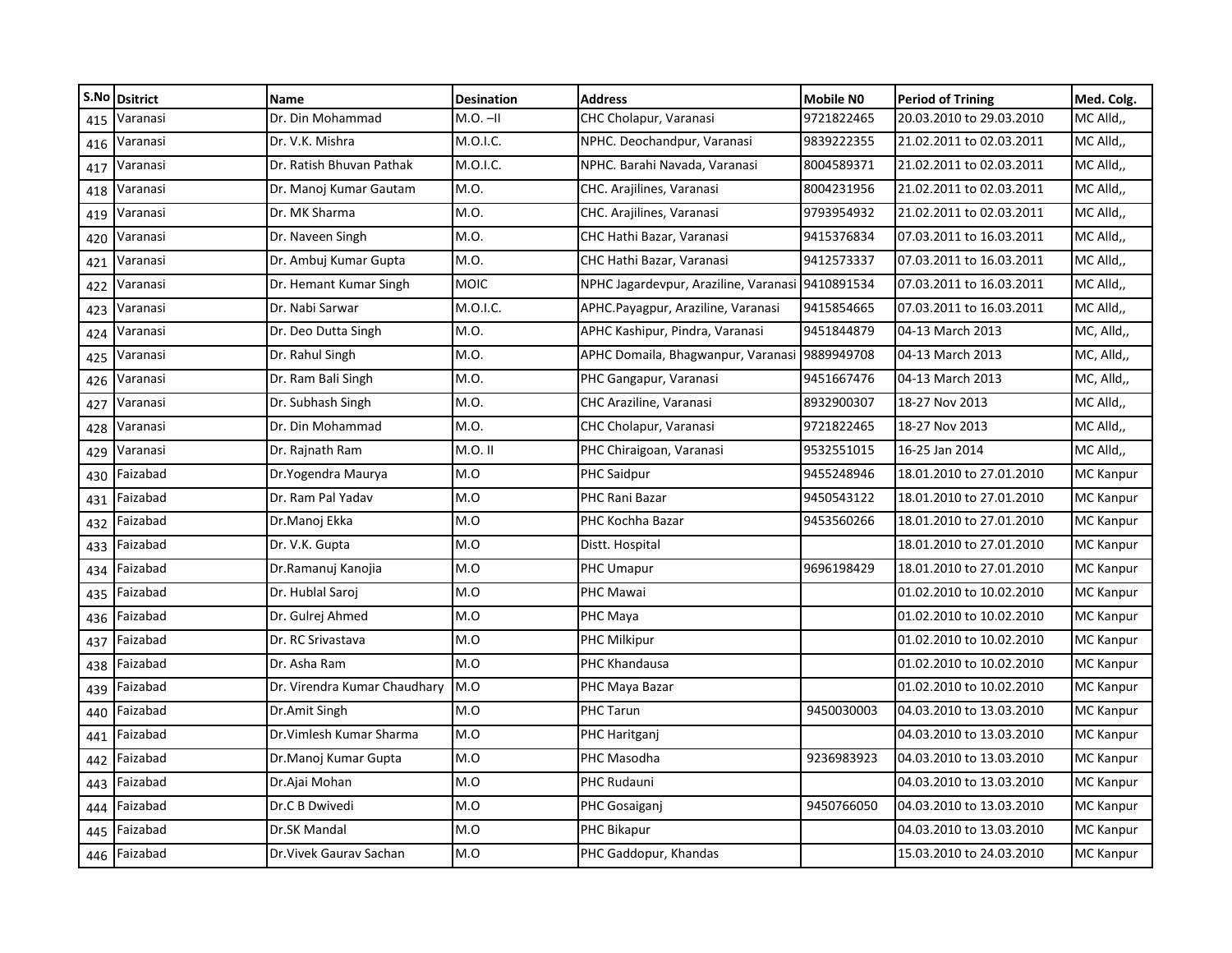| S.No | <b>Dsitrict</b> | <b>Name</b>                 | <b>Desination</b> | <b>Address</b>                 | <b>Mobile NO</b> | <b>Period of Trining</b> | Med. Colg.       |
|------|-----------------|-----------------------------|-------------------|--------------------------------|------------------|--------------------------|------------------|
| 447  | Faizabad        | Dr.Abdul Khateeb Ansari     | M.O               | PHC Masodha                    | 9532971996       | 15.03.2010 to 24.03.2010 | <b>MC</b> Kanpur |
| 448  | Faizabad        | Dr.K.S.Pandey               | M.O               | PHC Gosaiganj, Mayabazaar      | 9415183133       | 15.03.2010 to 24.03.2010 | <b>MC Kanpur</b> |
| 449  | Faizabad        | Dr.S.K.Singh                | M.O               | PHC Haidarganj, Tarun          |                  | 15.03.2010 to 24.03.2010 | <b>MC</b> Kanpur |
| 450  | Faizabad        | Dr.Ashish Kumar Singh       | M.O               | PHC Sujaganj, Rudauli          |                  | 15.03.2010 to 24.03.2010 | <b>MC Kanpur</b> |
| 451  | Faizabad        | Dr.Ramji Gupta              | M.O               | PHC Kharmaria, Harringtonganj  |                  | 15.03.2010 to 24.03.2010 | <b>MC Kanpur</b> |
| 452  | Gorakhpur       | Dr. Mukesh Kumar Srivastava | M.O               | PHC Mirzapur Khorabar          | 9307114881       | 18.01.2010 to 27.01.2010 | MC Kanpur        |
| 453  | Gorakhpur       | Dr.Surendra Kumar           | M.O               | PHC Belghat                    | 9454523147       | 18.01.2010 to 27.01.2010 | <b>MC Kanpur</b> |
| 454  | Gorakhpur       | Dr.SK Srivastava            | M.O               | PHC Derwa                      | 9454035851       | 18.01.2010 to 27.01.2010 | <b>MC Kanpur</b> |
| 455  | Gorakhpur       | Dr.Babban Prasad Yadav      | M.O               | PHC Gagha                      | 9415806317       | 18.01.2010 to 27.01.2010 | <b>MC Kanpur</b> |
| 456  | Gorakhpur       | Dr.Ram Niwas                | M.O               | PHC Katsehra                   | 9838154204       | 18.01.2010 to 27.01.2010 | <b>MC Kanpur</b> |
| 457  | Gorakhpur       | Dr.Ghanshyam Raman          | M.O               | PHC Chaparhat Parauli          | 9198786525       | 18.01.2010 to 27.01.2010 | <b>MC Kanpur</b> |
| 458  | Gorakhpur       | Dr. Ramsakal Yadav          | M.O               | PHC Piprauli                   |                  | 01.02.2010 to 10.02.2010 | <b>MC Kanpur</b> |
| 459  | Gorakhpur       | Dr. Vyas Kushwaha           | M.O               | PHC Kauriya                    |                  | 01.02.2010 to 10.02.2010 | <b>MC Kanpur</b> |
| 460  | Gorakhpur       | Dr. Sachin Gupta            | M.O               | PHC Sardar Nagar               |                  | 01.02.2010 to 10.02.2010 | <b>MC</b> Kanpur |
| 461  | Gorakhpur       | Dr. RP Singh                | M.O               | PHC Kauriram                   |                  | 01.02.2010 to 10.02.2010 | <b>MC</b> Kanpur |
| 462  | Gorakhpur       | Dr. Amendra Kumar           | M.O               | PHC Brahmpur                   |                  | 01.02.2010 to 10.02.2010 | <b>MC Kanpur</b> |
| 463  | Gorakhpur       | Dr. Anand Kumar             | M.O               | PHC Gagha                      |                  | 01.02.2010 to 10.02.2010 | <b>MC Kanpur</b> |
| 464  | Gorakhpur       | Dr.Sameer Yadav             | M.O               | PHC Vishnupura Brahmpur        |                  | 04.03.2010 to 13.03.2010 | <b>MC Kanpur</b> |
| 465  | Gorakhpu        | Dr.Gaurav                   | M.O               | PHC Uruwa                      |                  | 04.03.2010 to 13.03.2010 | <b>MC Kanpur</b> |
| 466  | Gorakhpu        | Dr.Anil Kumar               | M.O               | PHC AbhuramJn Kauria Gorakhpur | 9415673025       | 04.03.2010 to 13.03.2010 | <b>MC Kanpur</b> |
| 467  | Gorakhpu        | Dr.Ganesh Yadav             | M.O               | PHC Hafiznagar                 |                  | 04.03.2010 to 13.03.2010 | <b>MC Kanpur</b> |
| 468  | Gorakhpu        | Dr.Ashwini Kumar Verma      | M.O               | PHC Khutahan Chargawan         | 9336377918       | 04.03.2010 to 13.03.2010 | <b>MC Kanpur</b> |
| 469  | Gorakhpu        | Dr.Tahir Ali Ansari         | M.O               | PHC Belwa Babu Sardarnagar     | 9415614314       | 04.03.2010 to 13.03.2010 | <b>MC Kanpur</b> |
| 470  | Gorakhpur       | Dr.Mahesh Kumar             | M.O               | PHC Brahmpur                   | 9450679157       | 15.03.2010 to 24.03.2010 | <b>MC Kanpur</b> |
| 471  | Gorakhpur       | Dr.Manoj Kumar              | M.O               | <b>CHC Bansgaon</b>            | 9451970287       | 15.03.2010 to 24.03.2010 | <b>MC Kanpur</b> |
| 472  | Gorakhpur       | Dr.Subodh Kumar Singh       | M.O               | PHC Amahia Khorabar            | 9839139749       | 15.03.2010 to 24.03.2010 | <b>MC</b> Kanpur |
| 473  | Gorakhpur       | Dr.Ganesh Yadav             | M.O               | PHC Hafiznagar Bhathat         | 9450882050       | 15.03.2010 to 24.03.2010 | <b>MC Kanpur</b> |
| 474  | Gorakhpur       | Dr.Chandra Shekhar Gupta    | M.O               | PHC Bhatpar Derwan             | 9455271821       | 15.03.2010 to 24.03.2010 | <b>MC Kanpur</b> |
| 475  | Gorakhpur       | Dr.J.P. Kushwaha            | M.O               | New PHC Badhya Jn. Kauria      | 9208466965       | 15.03.2010 to 24.03.2010 | MC Kanpur        |
| 476  | Kannauj         | Dr. VK Shukla               | M.O               | CHC Kannauj                    | 9807448258       | 18.01.2010 to 27.01.2010 | <b>MC Kanpur</b> |
| 477  | Kannauj         | Dr. Satendra Kumar Sahu     | M.O               | <b>CHC Chibramau</b>           |                  | 18.01.2010 to 27.01.2010 | <b>MC Kanpur</b> |
|      | 478 Kannauj     | Dr. Jitendra Kumar Nag      | M.O               | CHC Tirwa                      | 9305111133       | 18.01.2010 to 27.01.2010 | MC Kanpur        |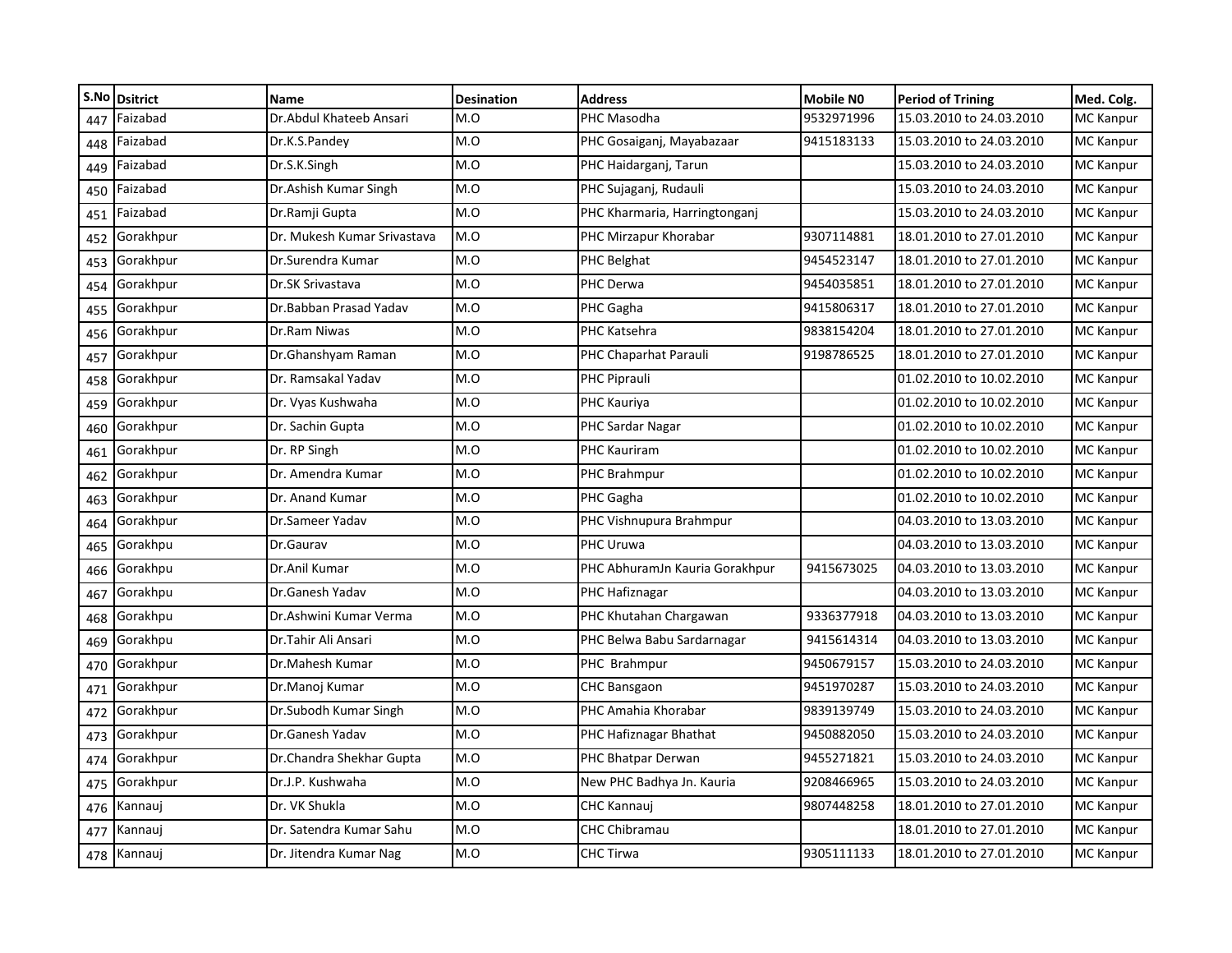| S.No | <b>Dsitrict</b> | Name                    | <b>Desination</b> | <b>Address</b>          | <b>Mobile NO</b> | <b>Period of Trining</b> | Med. Colg.       |
|------|-----------------|-------------------------|-------------------|-------------------------|------------------|--------------------------|------------------|
| 479  | Kannauj         | Dr.KN Katiyar           | M.O               | <b>CHC Gursahaiganj</b> | 9415068253       | 18.01.2010 to 27.01.2010 | MC Kanpur        |
| 480  | Kannauj         | Dr. Suman Sudha Gupta   | M.O               | Distt. Female Hospital  | 9450134255       | 18.01.2010 to 27.01.2010 | <b>MC Kanpur</b> |
| 481  | Kannauj         | Dr. Ashish Mishra       | M.O               | PHC Umarwa              |                  | 01.02.2010 to 10.02.2010 | <b>MC Kanpur</b> |
| 482  | Kannauj         | Dr.DS Chauhan           | M.O               | PHC Jalalabad           |                  | 01.02.2010 to 10.02.2010 | <b>MC Kanpur</b> |
| 483  | Kannauj         | Dr. Sardaman Singh      | M.O               | PHC Gursahaiganj        |                  | 01.02.2010 to 10.02.2010 | <b>MC Kanpur</b> |
| 484  | Kannauj         | Dr. Pranav Gautam       | M.O               | <b>PHC Thatia</b>       |                  | 01.02.2010 to 10.02.2010 | MC Kanpur        |
| 485  | Kannauj         | Dr. Awdhesh Kumar       | M.O               | PHC Jankhat             |                  | 01.02.2010 to 10.02.2010 | <b>MC Kanpur</b> |
| 486  | Kannauj         | Dr. Archana Verma       | M.O               | Distt. Female Hospital  |                  | 01.02.2010 to 10.02.2010 | <b>MC Kanpur</b> |
| 487  | Kannauj         | Dr.Umesh Kanaujia       | M.O               | PHC Haseran             | 9454999820       | 04.03.2010 to 13.03.2010 | <b>MC Kanpur</b> |
| 488  | Kannauj         | Dr.Anand Swaroop        | M.O               | PHC Umarda              | 9956213063       | 04.03.2010 to 13.03.2010 | <b>MC Kanpur</b> |
| 489  | Kannauj         | Dr. Vinay Kumar Katiyar | M.O               | PHC Umarda              | 9044985630       | 04.03.2010 to 13.03.2010 | <b>MC Kanpur</b> |
| 490  | Kannauj         | Dr.Irshad               | M.O               | PHC Talgram             |                  | 04.03.2010 to 13.03.2010 | <b>MC Kanpur</b> |
| 491  | Kannauj         | Dr.Ashish Katiyar       | M.O               | PHC Talgram             | 9235898908       | 04.03.2010 to 13.03.2010 | <b>MC Kanpur</b> |
| 492  | Kannauj         | Dr.Pankaj Sachan        | M.O               | PHC Talgram             | 9198677781       | 04.03.2010 to 13.03.2010 | <b>MC</b> Kanpur |
| 493  | Kannauj         | Dr.J.J. Ram             | M.O               | CHC Haseran             | 9415532973       | 15.03.2010 to 24.03.2010 | <b>MC Kanpur</b> |
| 494  | Kannauj         | Dr.Om Prakash           | M.O               | PHC Jalalabad           | 9919365739       | 15.03.2010 to 24.03.2010 | <b>MC Kanpur</b> |
| 495  | Kannauj         | Dr. Rajesh Kumar Gupta  | M.O               | <b>CHC Sakrawan</b>     |                  | 15.03.2010 to 24.03.2010 | <b>MC Kanpur</b> |
| 496  | Kannauj         | Dr.Ajit Kumar Azad      | M.O               | <b>PHC Veerpur</b>      | 8010018806       | 15.03.2010 to 24.03.2010 | <b>MC Kanpur</b> |
| 497  | Kannauj         | Dr.Pankaj Verma         | M.O               | CHC Sakrawan            | 9336123296       | 15.03.2010 to 24.03.2010 | <b>MC Kanpur</b> |
| 498  | Kannauj         | Dr.Shri Om              | M.O               | <b>CHC Chibramau</b>    |                  | 15.03.2010 to 24.03.2010 | <b>MC Kanpur</b> |
| 499  | Lakhimpur Kheri | Dr.Dinesh Kumar Pushkar | M.O               | PHC Padariatula         | 9415079844       | 18.01.2010 to 27.01.2010 | MC Kanpur        |
| 500  | Lakhimpur Kheri | Dr.Rajkumar Gautam      | M.O               | PHC Bijua               | 9452041752       | 18.01.2010 to 27.01.2010 | <b>MC Kanpur</b> |
| 501  | Lakhimpur Kheri | Dr. Rajesh Kumar Gautam | M.O               | PHC Mailani             | 9451320810       | 18.01.2010 to 27.01.2010 | MC Kanpur        |
| 502  | Lakhimpur Kheri | Dr.Brijesh Kumar Snehi  | M.O               | PHC Chandwapur&Padri    | 9919519510       | 18.01.2010 to 27.01.2010 | MC Kanpur        |
| 503  | Lakhimpur Kheri | Dr.Anil Kumar Verma     | M.O               | PHC Oyal                | 9415568002       | 18.01.2010 to 27.01.2010 | <b>MC Kanpur</b> |
| 504  | Lakhimpur Kheri | Dr.Sunil Kumar          | M.O               | PHC Behjam              | 9415889479       | 18.01.2010 to 27.01.2010 | <b>MC</b> Kanpur |
| 505  | Lakhimpur Kheri | Dr.Anukalyan Mishra     | M.O               | PHC Amkotna Nekha       |                  | 01.02.2010 to 10.02.2010 | <b>MC Kanpur</b> |
| 506  | Lakhimpur Kheri | Dr.Gyanendra Kumar      | M.O               | PHC Kalaam Fardhan      |                  | 01.02.2010 to 10.02.2010 | MC Kanpur        |
| 507  | Lakhimpur Kheri | Dr. Nilesh Kumar Maurya | M.O               | PHC Isa Nagar           |                  | 01.02.2010 to 10.02.2010 | MC Kanpur        |
| 508  | Lakhimpur Kheri | Dr. Vinod Kumar         | M.O               | PHC Fardhan             |                  | 01.02.2010 to 10.02.2010 | <b>MC Kanpur</b> |
| 509  | Lakhimpur Kheri | Dr.Pankaj Mishra        | M.O               | PHC Mituali             |                  | 01.02.2010 to 10.02.2010 | <b>MC Kanpur</b> |
| 510  | Lakhimpur Kheri | Dr.Jai Vijai Tiwari     | M.O               | PHC Kaluamoti Mitauli   |                  | 01.02.2010 to 10.02.2010 | MC Kanpur        |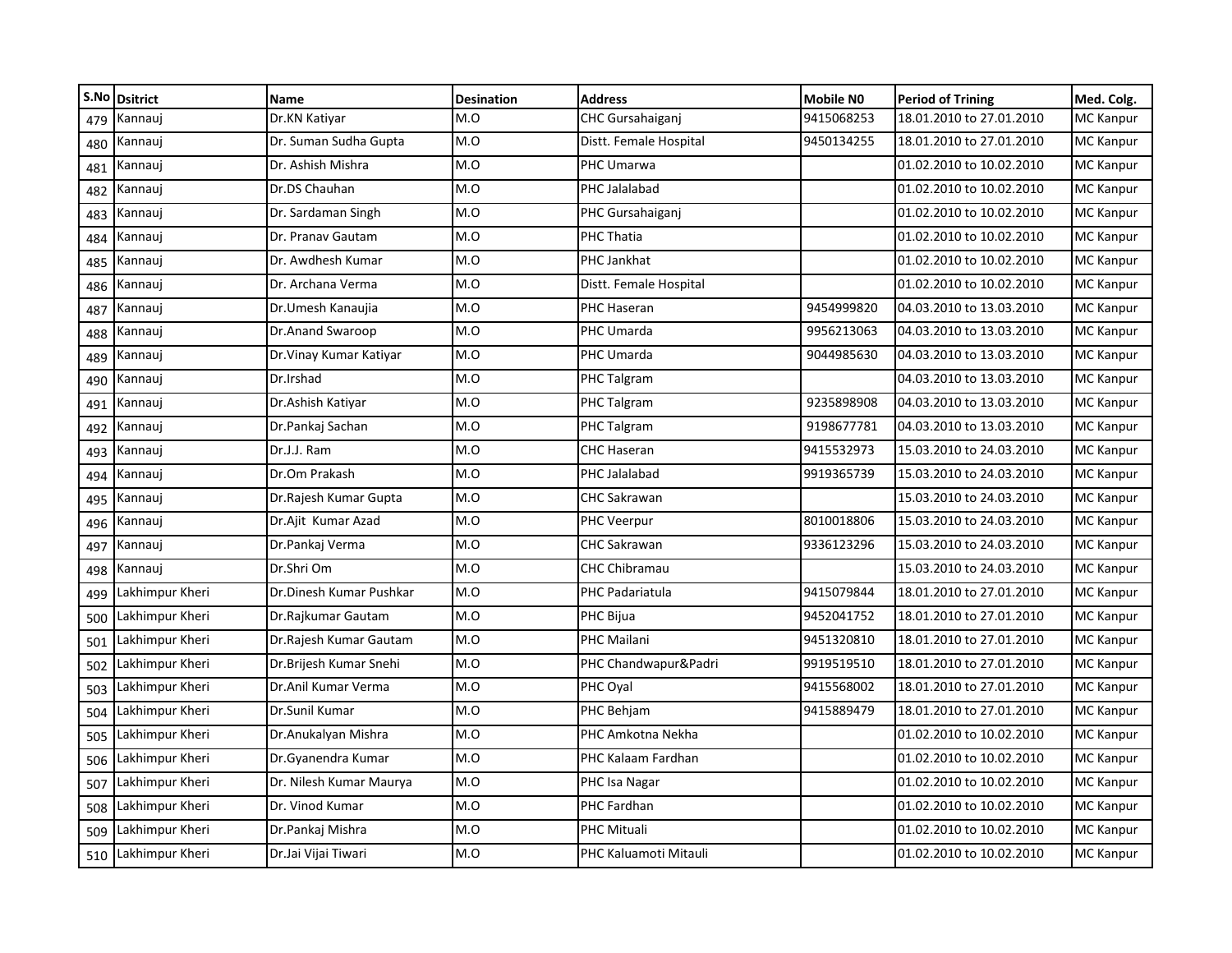|     | S.No Dsitrict   | <b>Name</b>               | <b>Desination</b> | <b>Address</b>                     | <b>Mobile NO</b> | <b>Period of Trining</b> | Med. Colg.       |
|-----|-----------------|---------------------------|-------------------|------------------------------------|------------------|--------------------------|------------------|
| 511 | Lakhimpur Kheri | Dr.Sunil Kumar            | M.O               | PHC Dewkali                        | 9415073044       | 04.03.2010 to 13.03.2010 | <b>MC Kanpur</b> |
| 512 | Lakhimpur Kheri | Dr. Vikas Singh           | M.O               | PHC Phoolbehar                     | 9451262852       | 04.03.2010 to 13.03.2010 | <b>MC Kanpur</b> |
| 513 | Lakhimpur Kheri | Dr.S K Rawat              | M.O               | PHC Nakaha                         | 9415084606       | 04.03.2010 to 13.03.2010 | <b>MC Kanpur</b> |
| 514 | Lakhimpur Kheri | Dr.Shailendra Sheel       | M.O               | PHC Lagucha                        | 9455509586       | 04.03.2010 to 13.03.2010 | <b>MC Kanpur</b> |
| 515 | Lakhimpur Kheri | Dr.VP Singh               | M.O               | PHC Pipriya Kaptan                 |                  | 04.03.2010 to 13.03.2010 | <b>MC Kanpur</b> |
| 516 | Lakhimpur Kheri | Dr. Vinod Kumar Verma     | O.M               | PHC Pareli/Kumbhi                  | 9415460778       | 04.03.2010 to 13.03.2010 | <b>MC Kanpur</b> |
| 517 | Lakhimpur Kheri | Dr.Rajesh Kumar           | M.O               | PHC Ishanagar                      | 9161872816       | 15.03.2010 to 24.03.2010 | <b>MC Kanpur</b> |
| 518 | Lakhimpur Kheri | Dr.Afzal Nafiz Usmani     | M.O               | PHC Sandilwa Mitauli               | 9415464502       | 15.03.2010 to 24.03.2010 | <b>MC Kanpur</b> |
| 519 | Lakhimpur Kheri | Dr.Adarsh Kumar Chaurasia | M.O               | PHC Chidaipatia                    | 9450845832       | 15.03.2010 to 24.03.2010 | <b>MC Kanpur</b> |
| 520 | Lakhimpur Kheri | Dr.Sushil Kumar           | M.O               | PHC Mudagalib                      |                  | 15.03.2010 to 24.03.2010 | <b>MC Kanpur</b> |
| 521 | Lakhimpur Kheri | Dr.Surendra Kumar         | M.O               | PHC J V Ganj, Pasgawan             |                  | 15.03.2010 to 24.03.2010 | <b>MC</b> Kanpur |
| 522 | Lakhimpur Kheri | Dr.Ravindra Sharma        | M.O               | PHC Sakethu                        | 9984842108       | 15.03.2010 to 24.03.2010 | <b>MC Kanpur</b> |
| 523 | MC Jhansi       | Dr. Mohan Lal Gupta       | M.O               | MLB, Medical College, Jhansi       | 9307773234       | 09-18 Mar 2010           | M.C Jhansi       |
| 524 | MC Jhansi       | Dr. Santosh Kumar Verma   | Lecturer,         | SPM Deptt., M.L.B. MC, Jhansi      | 9415483568       | 14-23 Feb 2011           | M.C Jhansi       |
| 525 | MC Jhansi       | Dr. Om Sankar Chourasiya  | Lecturer,         | Peadia Deptt., M.L.B. MC Jhansi    | 9532376316       | 14-23 Feb 2011           | M.C Jhansi       |
| 526 | MC Jhansi       | Dr. Vijay Singh           | MD Ped.           | Peda. Deptt. M.L.B. M.C, Jhansi    | 8765415612       | 02-11 Jan 2013           | MC Jhansi        |
| 527 | MC Jhansi       | Dr. Vimal Arya            | Lecturer,         | SPM Deptt. M.L.B. M.C., Jhansi     | 9452595018       | 15-24 Jan 2013           | MC Jhansi        |
| 528 | MC Jhansi       | Dr. Deepak Sankhwar       | I.R.-1, MD        | Pedia, Dept of Ped, MLB MC, Jhansi | 9454057915       | 15-24 Jan 2013           | MC Jhansi        |
| 529 | MC Jhansi       | Dr. Rashmi Yadav          | M.O               | JR-I SPM MC, Jhansi                | 958044267        | 18-Sept 27-2013          | MC Jhansi        |
| 530 | M.C Jhansi      | Dr. Renu Agarwal          | Assistant Pro     | Ass. Prof.SPM Deptt, MC, Jhansi    | 9452600974       | 19-28 NOV 2013           | MC Jhansi        |
| 531 | M.C Jhansi      | Dr. Neha Agarwal          | Senior Resident   | Dept.Ped. M.C., Jhansi             | 8532890099       | 19-28 NOV 2013           | MC Jhansi        |
| 532 | M.C Jhansi      | Dr. Sapna Gupta           | Senior Resident   | Dept.Ped. M.C., Jhansi             | 8052098110       | 19-28 NOV 2013           | MC Jhansi        |
| 533 | MC Jhansi       | Dr. Mrigen Deka           | JR R-II           | SPM Dept MC Jhansi                 | 9598386954       | 03-12 Dec 2013           | MC Jhansi        |
| 534 | Barabanki       | Dr. Shafi-ur-rahman       | M.O               | PHC, Dariyabad                     | 9411803476       | 08-17 Mar 2011           | M.C Jhansi       |
| 535 | Barabanki       | Dr. Ashutosh Srivastava   | M.O               | PHC Trivediganj                    | 9451404110       | 08-17 Mar 2011           | M.C Jhansi       |
| 536 | Barabanki       | Dr. S.C. Dhusiya          | M.O               | ACMO, Barabanki                    | 9452456345       | 08-17 Mar 2011           | M.C Jhansi       |
| 537 | Barabanki       | Dr. Murari Lal            | M.O               | CHC, Zaidpur Barabanki             | 9415509196       | 23-01 Ap 2011            | M.C Jhansi       |
| 538 | Barabanki       | Dr. Gaurav Kumar          | M.O               | CHC, Zaidpur Barabanki             | 9559815295       | 23-01 Ap 2011            | M.C Jhansi       |
| 539 | Barabanki       | Dr. Jai Singh Chaurasiya  | M.O               | CHC Patehpur, Barabanki            | 8799077674       | 04-13 Dec 2012           | M.C Jhansi       |
| 540 | Barabanki       | Dr. Virendra Kumar        | M.O               | CHC Sirpur, Barabanki              | 9838401314       | 04-13 Dec 2012           | M.C Jhansi       |
| 541 | Barabanki       | Dr. Rajesh Bahadur        | M.O               | NPHC Badusary, Barabanki           | 9839531001       | 04-13 Dec 2012           | M.C Jhansi       |
| 542 | Barabanki       | Dr. Peetam Singh          | M.O               | NPHC Kotwa Sadak, Barabanki        | 9452199663       | 15-24 Jan 2013           | M.C Jhansi       |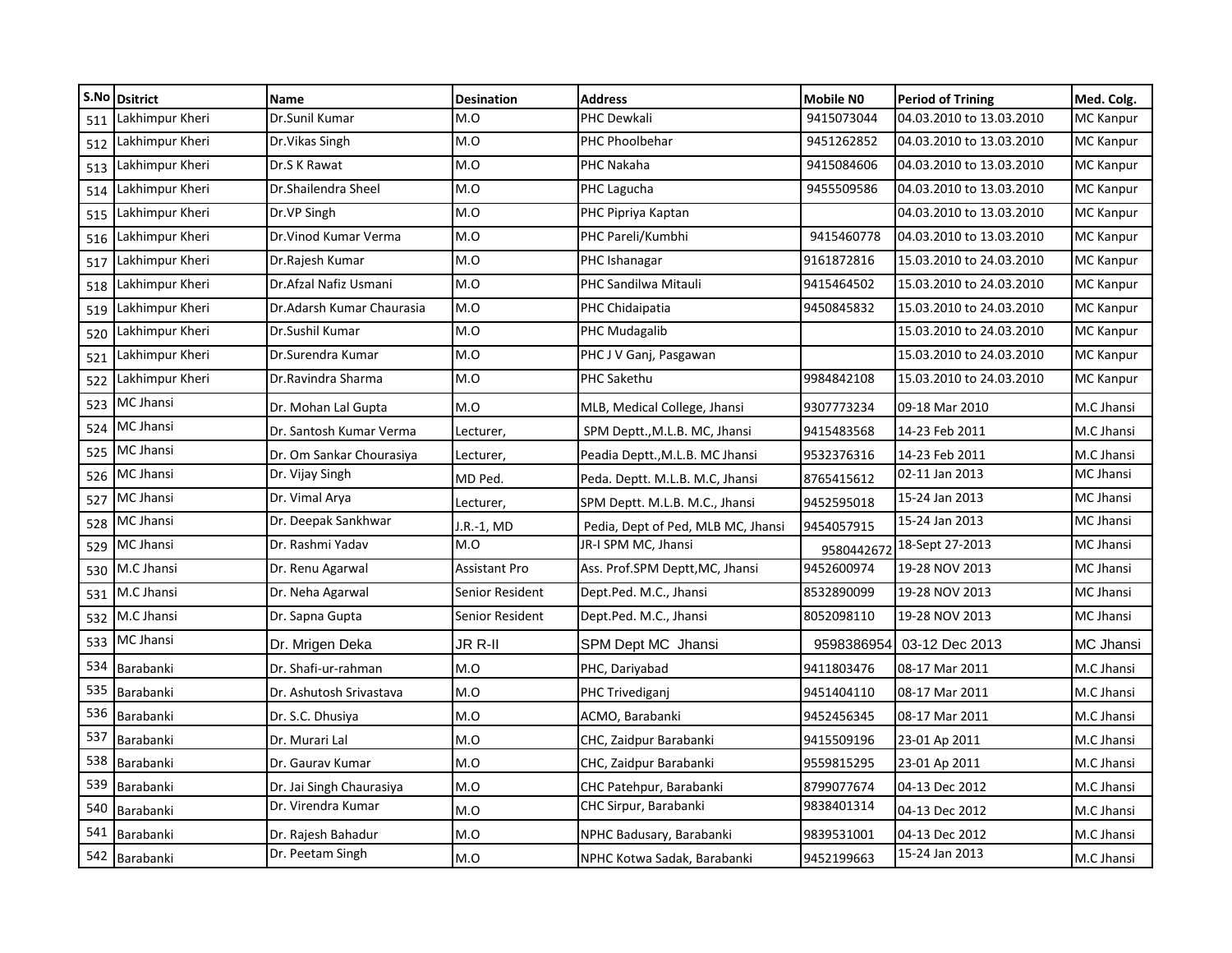|     | S.No Dsitrict | <b>Name</b>                       | <b>Desination</b> | <b>Address</b>                                | <b>Mobile NO</b> | <b>Period of Trining</b>  | Med. Colg. |
|-----|---------------|-----------------------------------|-------------------|-----------------------------------------------|------------------|---------------------------|------------|
| 543 | Barabanki     | Dr. Sanjeev Kumar                 | M.O               | NPHC Mahadewa, Barabanki                      | 9455273507       | 15-24 Jan 2013            | M.C Jhansi |
| 544 | Barabanki     | Dr. Sanjay Kumar                  | M.O               | NPHC Sarai Gopi, Haidergarh,                  | 7408619780       | 15-24 Jan 2013            | M.C Jhansi |
| 545 | Barabanki     | Dr. Neeraj Grover                 | <b>MO</b>         | NPHC, Kotwadham                               | 9369034312       | 22-31 May 2013            | MC Jhansi  |
| 546 | Barabanki     | Dr. Vijay Kumar                   | <b>MO</b>         | MO, CHC, Baragaon                             | 9415068319       | 03-12 June 2013           | MC Jhansi  |
| 547 | Barabanki     | Dr. Indra Bhawan Tiwari           | <b>MO</b>         | MO, PHC, Maghgawan Sharitor,                  | 9452085085       | 03-12 June2013            | MC Jhansi  |
| 548 | Barabanki     | Dr. Vankatesh Kumar Srivastava MO |                   | CHC Ramnagar,                                 | 9839309526       | 18-27Sept 2013            | MC Jhansi  |
| 549 | Barabanki     | Dr. Sadanand                      | M.O               | NPHC Sarai Barai                              | 8948369817       | 18-27Sept 2013            | MC Jhansi  |
| 550 | Barabanki     | Dr. Arvind Kumar                  | M.O               | CHC Trivediganj,                              |                  | 9450096200 19-28 NOV 2013 | MC Jhansi  |
| 551 | Barabanki     | Dr. Pramod Kumar Singh            | M.O               | NPHC Trivediganj Barabanki                    |                  | 8765752424 17-26 Dec 2013 | MC Jhansi  |
| 552 | Banda         | Dr.Ashish Ku. Bajpayi             | M.O               | NPHC, Banda.                                  | 9454173528       | 27 Jan 10 to 05 Feb 2010  | M.C Jhansi |
| 553 | Banda         | Dr.Mahendra Kumar                 | M.O               | PHC, Mahua, Banda.                            | 9839072245       | 27 Jan 10 to 05 Feb 2010  | M.C Jhansi |
| 554 | Banda         | Dr.R.S. Chauhan                   | M.O               | PHC, Nikhanda, Banda.                         | 9453463863       | 27 Jan 10 to 05 Feb 2010  | M.C Jhansi |
| 555 | Banda         | Dr.S.P.Drivedi                    | M.O               | NPHC, Badokhar Bujurg, Banda.                 | 9455179877       | 27 Jan 10 to 05 Feb 2010  | M.C Jhansi |
| 556 | Banda         | Dr.Umesh Kumar                    | M.O               | NPHC, Pukari, Banda.                          | 9451548134       | 27 Jan 10 to 05 Feb 2010  | M.C Jhansi |
| 557 | Banda         | Dr. Vishal Verma                  | M.O               | NPHC, Tera B, Banda                           | 9889103160       | 27 Jan 10 to 05 Feb 2010  | M.C Jhansi |
| 558 | Banda         | Dr.Mohd Anwar                     | M.O               | NPHC, Simauni, Banda.                         | 9532331661       | 09-18 Feb 2010            | M.C Jhansi |
| 559 | Banda         | Dr.Pawan Kumar                    | M.O               | NPHC, Bhabhua, Banda.                         | 9532404385       | 09-18 Feb 2010            | M.C Jhansi |
| 560 | Banda         | Dr.Ramanand                       | M.O               | NPHC, Baheri, Banda.                          | 9452335765       | 09-18 Feb 2010            | M.C Jhansi |
| 561 | Banda         | Dr.Udai Kumar                     | M.O               | Jaspura, Banda.                               | 9415507297       | 09-18 Feb 2010            | M.C Jhansi |
| 562 | Banda         | Dr. Anil Kumar                    | M.O               | NPHC, Barokhar Bujurg Mahua, Banda 9450290815 |                  | 09-18 Mar 2010            | M.C Jhansi |
| 563 | Banda         | Dr.Anil Kumar Shakya              | M.O               | NPHC, Pukari, Banda                           | 9415506288       | 09-18 Mar 2010            | M.C Jhansi |
| 564 | Banda         | Dr.Mahendra Desai                 | M.O               | NPHC, Chandwara, Banda                        | 9455779940       | 09-18 Mar 2010            | M.C Jhansi |
| 565 | Banda         | Dr. Ganga Ram Ahirwar             | M.O               | NPHC, kalinjar, Naraini, Banda                | 9628374126       | 20-29 Mar 2010            | M.C Jhansi |
| 566 | Banda         | Dr. Har Govind                    | M.O               | NPHC, Mataudh, Banda.                         |                  | 20-29 Mar 2010            | M.C Jhansi |
| 567 | Banda         | Dr. Hari Singh                    | M.O               | NPHC, Beera, Banda                            | 9450835598       | 20-29 Mar 2010            | M.C Jhansi |
| 568 | Banda         | Dr. Vinod Kumar                   | M.O               | NPHC, Fatehganj, Banda                        | 9628374128       | 20-29 Mar 2010            | M.C Jhansi |
| 569 | Banda         | Dr.Deepak k. Swarnakar            | M.O               | NPHC, Gudha Kalan, Banda                      | 9451169954       | 20-29 Mar 2010            | M.C Jhansi |
| 570 | Banda         | Dr. Sanjeb Kumar Verma            | M.O               | MOIC, PHC, LAMA                               | 8009951234       | 14-23 Feb 2011            | M.C Jhansi |
| 571 | <b>Banda</b>  | Dr. Rbindra Kumar Virma           | M.O               | Govt. Hosp. Atara, Banda                      | 9452546579       | 14-23 Feb 2011            | M.C Jhansi |
| 572 | Banda         | Dr. Naveen Kumar Chak             | M.O               | NPHC, Sindhan Kalar, Banda                    | 9452814678       | 14-23 Feb 2011            | M.C Jhansi |
| 573 | <b>Banda</b>  | Dr. Sanjay Kumar                  | M.O               | NPHC, Kurahi Bisauda, Banda                   | 8005095190       | 14-23 Feb 2011            | M.C Jhansi |
|     | 574 Banda     | Dr. Deepak Dwuvedi                | M.O               | MOIC, NPHC, Badaura Banda                     | 7398511360       | 14-23 Feb 2011            | M.C Jhansi |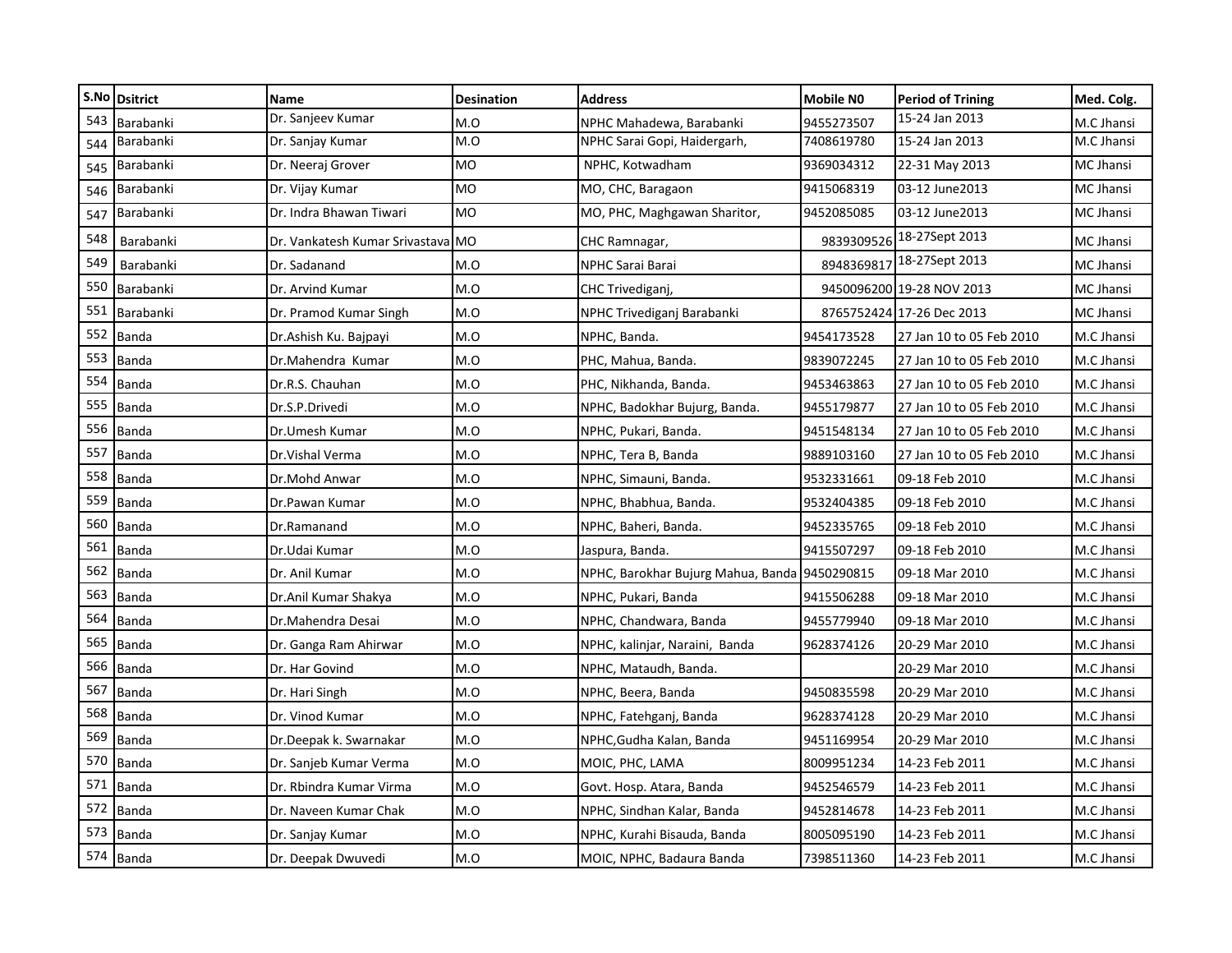|     | S.No Dsitrict   | Name                             | <b>Desination</b> | <b>Address</b>                      | <b>Mobile NO</b> | <b>Period of Trining</b> | Med. Colg.       |
|-----|-----------------|----------------------------------|-------------------|-------------------------------------|------------------|--------------------------|------------------|
| 575 | <b>Banda</b>    | Dr. Brajendra Singh Rajput       | M.O               | MO, CHC, Narahi Banda               | 9415073659       | 14-23 Feb 2011           | M.C Jhansi       |
| 576 | <b>Banda</b>    | Dr. Vikas Deep Bilhatiya         | M.O               | MO, Banda                           | 9415589429       | 08-17 Mar 2011           | M.C Jhansi       |
| 577 | Banda           | Dr. Naresh Kumar Ahirwar         | M.O               | MOCH, NPHC, Crudaku                 | 9098214930       | 23 Mar to 01 Ap 2011     | M.C Jhansi       |
| 578 | <b>Banda</b>    | Dr. Ashwane kumar SinghMO, B.M.O |                   | MO, NPHC, Parsahar                  | 9450335809       | 23 Mar to 01 Ap 2011     | M.C Jhansi       |
| 579 | <b>Banda</b>    | Dr. Ramanand                     | M.O               | M.O., New PHC, Bahari Banda         | 9452335765       | 04-13 Dec 2012           | M.C Jhansi       |
| 580 | Banda           | Dr. Shailendra Kumar Yadav       | MO                | New PHC Nai, Banda                  | 7376148535       | 15-24 Jan 2013           | M.C Jhansi       |
| 581 | <b>Bahraich</b> | Dr. Amar Singh                   | M.O               | CHC, Qaisar ganj, Bahraich          | 9415790286       | 27 Jan 10 to 05 Feb 2010 | M.C Jhansi       |
| 582 | Bahraich        | Dr. Anil Kumar Vishwakarma       | M.O               | PHC Visheshwarganj, Bahraich        | 9415087384       | 27 Jan 10 to 05 Feb 2010 | M.C Jhansi       |
| 583 | Bahraich        | Dr. Dinesh Kumar                 | M.O               | CHC Mahsi, Bahraich                 | 9532014619       | 27 Jan 10 to 05 Feb 2010 | M.C Jhansi       |
| 584 | Bahraich        | Dr. Pratap Gautam                | M.O               | CHC Fakharpur, Bahraich             | 9453403255       | 27 Jan 10 to 05 Feb 2010 | M.C Jhansi       |
| 585 | <b>Bahraich</b> | Dr. Vinod Kumar                  | M.O               | PHC Amva, Husainpur Bahraich        | 9450244054       | 27 Jan 10 to 05 Feb 2010 | M.C Jhansi       |
| 586 | <b>Bahraich</b> | Dr.Anil Kumar Verma              | M.O               | NPHC. chittora, Bahraich            | 9454501311       | 09-18 Feb 2010           | M.C Jhansi       |
| 587 | Bahraich        | Dr.Major. R.K.Prasad             | M.O               | CHC Nampara, Bahraich               | 9621991058       | 09-18 Feb 2010           | M.C Jhansi       |
| 588 | Bahraich        | Dr.Vashudev Verma                | M.O               | NPHC. Jarwal Road, Bahraich         | 9452080797       | 09-18 Feb 2010           | M.C Jhansi       |
| 589 | Bahraich        | Dr.Kuldeep Verma                 | M.O               | PHC, Kalpipara, Bahraich            | 9415582224       | 09-18 Mar 2010           | M.C Jhansi       |
| 590 | Bahraich        | Dr.Raghavenra K. Sharma          | M.O               | NPHC, matera, Bahraich              | 9450614630       | 09-18 Mar 2010           | M.C Jhansi       |
| 591 | Bahraich        | Dr. Arun Kumar Srivastava        | M.O               | NPHC, Matera, Bahraich              | 9984282946       | 20-29 Mar 2010           | M.C Jhansi       |
| 592 | <b>Bahraich</b> | Dr. Chandan K. singh Yadav       | M.O               | NPHC, Raja Baundi, Bahraich         | 9454111371       | 20-29 Mar 2010           | M.C Jhansi       |
| 593 | <b>Bahraich</b> | Dr. Rajneesh Kumar               | M.O               | PHC Devidaspur, Jarwal, Bahraich    | 9456410767       | 20-29 Mar 2010           | M.C Jhansi       |
| 594 | <b>Bahraich</b> | Dr. S.P. Singh                   | M.O               | NPHC, Ramwapur, Bahraich            | 9919625712       | 20-29 Mar 2010           | M.C Jhansi       |
| 595 | Bahraich        | Dr. Vinod Kumar                  | M.O               | CHC, Kaisarganj, Bahraich           | 9415847660       | 20-29 Mar 2010           | M.C Jhansi       |
| 596 | Bahraich        | Dr. Vivek Ranjan                 | M.O               | PHC, Badrauli, kaisarganj, Bahraich | 9358328391       | 20-29 Mar 2010           | M.C Jhansi       |
| 597 | <b>Bahraich</b> | Dr. Dharmendra Pandey            | M.O               | Bahraich                            | 945188803        | 08-17 Mar 2011           | M.C Jhansi       |
| 598 | Bahraich        | Dr. Sandeep Kumar Mishra         | M.O               | MO Bahraich                         | 967029966        | 08-17 Mar 2011           | M.C Jhansi       |
| 599 | Bahraich        | Dr. Abdul Hannan Kha             | M.O               | NPHC, Kaiserganj, Bahraich          | 9795573901       | 04-13 Dec 2012           | M.C Jhansi       |
| 600 | Bahraich        | Dr. Chandra Bhan Yadav           | M.O               | PHC Tetwapur, Bahraich              | 9410526860       | 04-13 Dec 2012           | M.C Jhansi       |
| 601 | Bahraich        | Dr. Umesh Kushwaha               | M.O               | PHC, Bahraich                       | 9897332548       | 04-13 Dec 2012           | M.C Jhansi       |
| 602 | <b>Bahraich</b> | Dr. Brajesh Kumar Ben            | <b>MO</b>         | CHC Jarwal, Mustafabad, Bahraich    | 9795628200       | 15-24 Jan 2013           | M.C Jhansi       |
| 603 | <b>Bahraich</b> | Dr. Sunil Kumar Singh            |                   | CHC Risia, Bahraich                 | 9451584680       | 02-11 Jan 2013           | MC Jhansi        |
| 604 | <b>Bahraich</b> | Dr. Jetendra Kumar Pandey        | <b>MO</b>         | ADD. PHC, Amba                      | 9452484710       | 22-31 May 2013           | <b>MC Jhansi</b> |
| 605 | <b>Bahraich</b> | Dr. Anil Kumar                   | <b>MO</b>         | CHC, Risia                          | 9918021592       | 22-31 May 2013           | MC Jhansi        |
|     | 606 Bahraich    | Dr. Bharat Kumar Verma           | MO                | MO, Addi. PHC Ramnagar, Khajuri     | 8172986100       | 03-12 June 2013          | <b>MC Jhansi</b> |
|     |                 |                                  |                   |                                     |                  |                          |                  |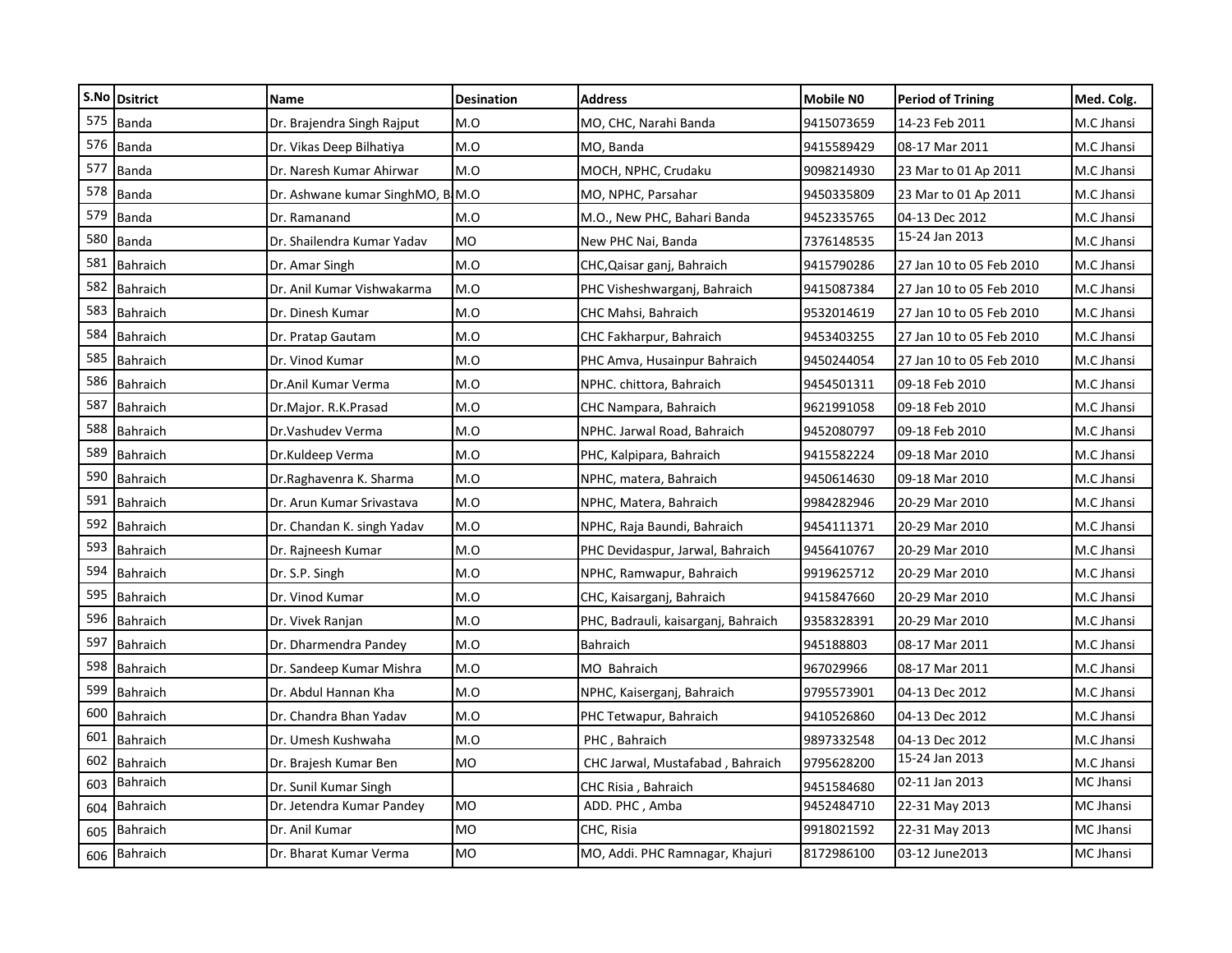|     | S.No Dsitrict    | Name                         | <b>Desination</b> | <b>Address</b>                 | <b>Mobile NO</b> | <b>Period of Trining</b> | Med. Colg.       |
|-----|------------------|------------------------------|-------------------|--------------------------------|------------------|--------------------------|------------------|
| 607 | <b>Bahraich</b>  | Dr. Rajiv Kumar Singh        | <b>MO</b>         | MO, Bishesh warganj            | 9554444434       | 03-12 June 2013          | <b>MC Jhansi</b> |
| 608 | <b>Bahraich</b>  | Dr. Vinay Krishna Singh      | <b>MO</b>         | CHC, Jarwal, Bahraich          | 9838929687       | 18-27 Sept 2013          | MC Jhansi        |
| 609 | <b>Bahraich</b>  | Dr. Shailendra Kumar Singh   | M.O               | CHC, Kaisarganj, Bahraich      | 9415470064       | 18-27 Sept 2013          | <b>MC Jhansi</b> |
| 610 | <b>Balrampur</b> | Dr. MOHD. NAWAZ              | <b>MO</b>         | MO, CHC, Sadulla Nagar,        | 9027051398       | 03-12 June2013           | MC Jhansi        |
| 611 | Balrampur        | Dr. Keshav Narayan Pandey    | <b>MO</b>         | MO. CHC, Utraula               | 9451027905       | 03-12 June 2013          | MC Jhansi        |
| 612 | Balrampur        | Dr. Mahendra Kumar           | M.O               | <b>CHC Panch Perwa</b>         | 8736069029       | 19-28 NOV 2013           | <b>MC Jhansi</b> |
| 613 | Balrampur        | Dr. Satya Narayan Singh      | M.O               | CHC Gaisari, Balrampur         | 9648250747       | 17-26 Dec 2013           | <b>MC Jhansi</b> |
| 614 | Baghpat          | Dr. Shani Kumar              | <b>MO</b>         | MO, CHC, Barant                | 9555986387       | 03-12 June 2013          | MC Jhansi        |
| 615 | <b>Baghpat</b>   | Dr. Payal Sirohi             | MO                | MO, CHC, Baraut                | 9555986387       | 03-12 June2013           | <b>MC Jhansi</b> |
| 616 | <b>Baghpat</b>   | Dr. Vijay Kumar              | M.O               | PHC Gwalikheda Baghpat         | 9213350041       | 19-28 NOV 2013           | MC Jhansi        |
| 617 | <b>Baghpat</b>   | Dr. Pramod Kumar             | M.O               | Dy C.M.O. Baghpat              | 9897101498       | 19-28 NOV 2013           | <b>MC Jhansi</b> |
| 618 | <b>Baghpat</b>   | Dr. Bhujveer Singh           | Radiologist,      | Radiologist, CHC Baghpat       | 9457672574       | 03-12 Dec 2013           | MC Jhansi        |
| 619 | <b>Baghpat</b>   | Dr. Arvind Malik             | M.O               | PHC (Baleni) Baghpat           | 9897648522       | 03-12 Dec 2013           | MC Jhansi        |
| 620 | Chitrakoot       | Dr. Ashok Kumar Garothiya    | DY. CMO           | Office Chitrakoot              | 9452178128       | 14-23 Feb 2011           | M.C Jhansi       |
| 621 | Chitrakoot       | Dr. Jagdish Kumar            | M.O               | PHC Barwara Chitrakoot         | 9336251117       | 14-23 Feb 2011           | M.C Jhansi       |
| 622 | Chitrakoot       | Kamlish Kumar                | M.O               | NPHC, Chitrakoot               | 9473599175       | 14-23 Feb 2011           | M.C Jhansi       |
| 623 | Chitrakoot       | Dr. Pradeep Singh Yadav      | M.O               | MO, CHC Mau Chitrakoot         | 8004446995       | 23-01 Ap 2011            | M.C Jhansi       |
| 624 | Chitrakoot       | Dr. Prateek Shrivastava      | M.O               | M.O., CHC Manikpur, Chitrakoot | 8400434781       | 04-13 Dec 2012           | M.C Jhansi       |
| 625 | Chitrakoot       | Dr. Lakhan Swaroop Garg      | M.O               | CHC Pahari, Chitrakoot         | 9450988441       | 02-11 Jan 2013           | MC Jhansi        |
| 626 | Chitrakoot       | Dr. Pradeep Kumar Singh      | M.O               | CHC Pahari, Chitrakoot         | 9956798712       | 02-11 Jan 2013           | MC Jhansi        |
| 627 | Chitrakoot       | Dr. Bharat Singh             | <b>MO</b>         | CHC, Mau                       | 7398145535       | 22-31 May 2013           | MC Jhansi        |
| 628 | Chitrakoot       | Dr. Amit Prakash             | <b>MO</b>         | Dist. Hospital, Karwi          | 7607155201       | 22-31 May 2013           | <b>MC Jhansi</b> |
| 629 | Chitrakoot       | Dr. Dileep Patel             | <b>MO</b>         | MO, CHC, Pahari                | 8765757363       | 03-12 June 2013          | <b>MC Jhansi</b> |
| 630 | Chitrakoot       | Umesh Kumar Nishad           | MO                | MO, New PHC, Itkhari           | 9453778570       | 03-12 June2013           | MC Jhansi        |
| 631 | Chitrakoot       | Dr. Shailendra Ku Chaurasiya | M.O               | CHC Manikpur, Chitrakoot       | 9455529790       | 19-28 NOV 2013           | MC Jhansi        |
| 632 | Deoria           | Dr. Shyam Kumar              | <b>MO</b>         | PHC, Deoria                    | 9532900072       | 18-27 Sept 2013          | <b>MC Jhansi</b> |
| 633 | <b>GB Nagar</b>  | Dr. Ram Kumar Mishra         | <b>MO</b>         | CHC, Dadri,                    | 8860163180       | 22-31 May 2013           | MC Jhansi        |
| 634 | <b>GB Nagar</b>  | Dr. Shachindra Kumar Mishra  | MO                | PHC - Pyawali                  | 9911405551       | 22-31 May 2013           | MC Jhansi        |
| 635 | <b>GB Nagar</b>  | Dr. Rohit Tyagi              | <b>MO</b>         | MO, PHC, Man                   | 9015348338       | 03-12 June2013           | <b>MC Jhansi</b> |
| 636 | G.B Nagar        | Dr. Amit Bhatia              | M.O               | NPHC Khandara, GB Nagar        | 9911169994       | 03-12 Dec 2013           | MC Jhansi        |
| 637 | G.B. Nagar       | Dr. Deepak Kumar             | M.O               | Badoli, G.B. Nagar             | 9911079482       | 17-26 Dec 2013           | MC Jhansi        |
|     | 638 G.B. Nagar   | Dr. Davinder Kumar Verma     | M.O               | Thapkhera, Bisrakh, G.B. Nagar | 9990404759       | 17-26 Dec 2013           | MC Jhansi        |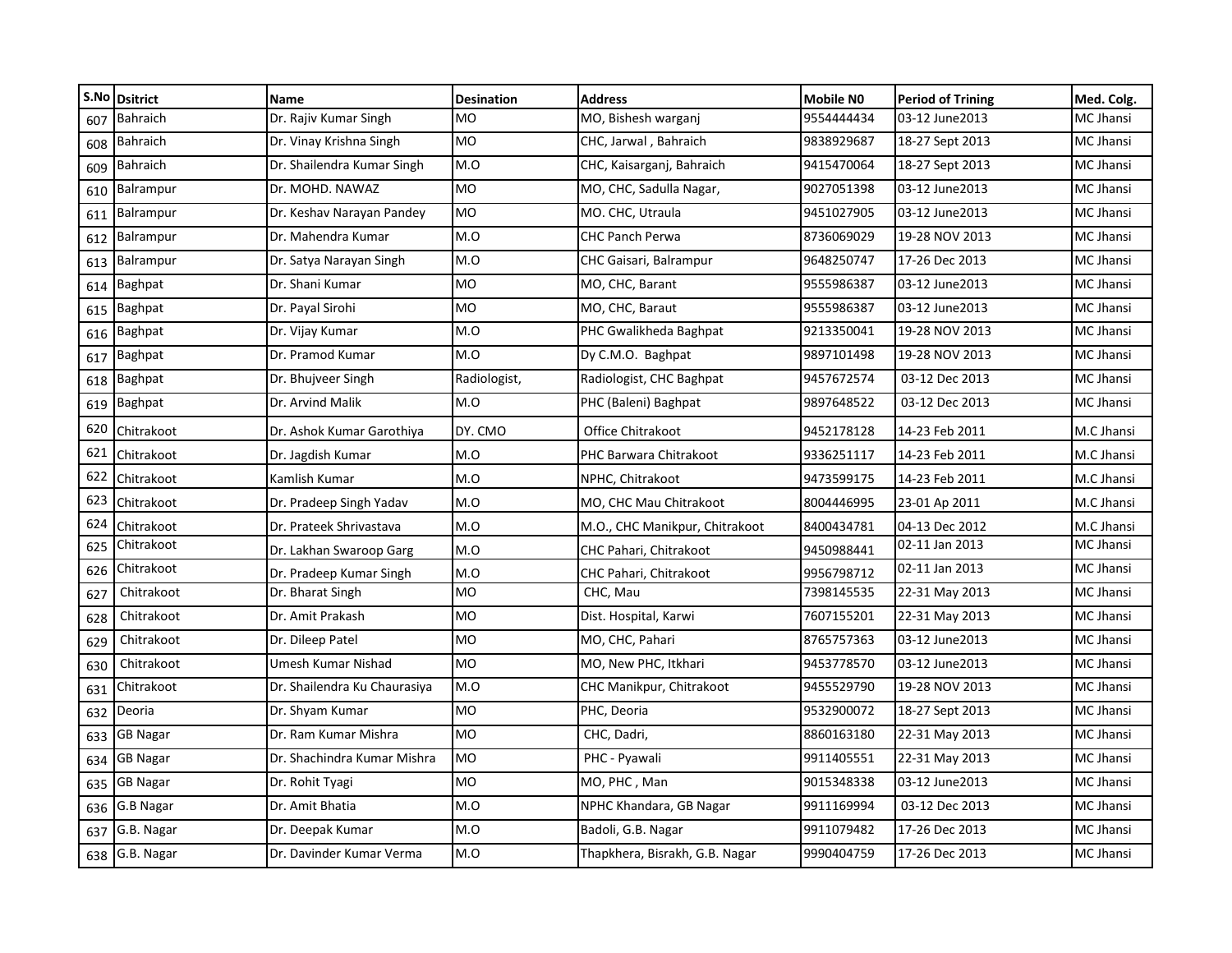|     | S.No Dsitrict | Name                    | <b>Desination</b> | <b>Address</b>                  | Mobile NO  | <b>Period of Trining</b> | Med. Colg. |
|-----|---------------|-------------------------|-------------------|---------------------------------|------------|--------------------------|------------|
| 639 | Hamirpur      | Dr. Anurag Srivastava   | <b>MO</b>         | MO, CHC, Kurara                 | 9760509177 | 03-12 June2013           | MC Jhansi  |
| 640 | Hamirpur      | Dr. Vikas Kumar Rai     | MO                | MO, CHC, Sarila                 | 9811923533 | 03-12 June2013           | MC Jhansi  |
| 641 | Jhansi        | Dr. Janak Singh         | M.O               | NPHC, Nouta Bangra, Jhansi.     | 9956818118 | 27 Jan 10 to 05 Feb 2010 | M.C Jhansi |
| 642 | Jhansi        | Dr.Anvarool Haq         | M.O               | NPHC, Ranipur Bangra, Jhansi.   | 9919691499 | 27 Jan 10 to 05 Feb 2010 | M.C Jhansi |
| 643 | Jhansi        | Dr. Anurag Yadav        | M.O               | NPHC, Revan Mauranipur, Jhansi. | 9335108225 | 27 Jan 10 to 05 Feb 2010 | M.C Jhansi |
| 644 | Jhansi        | Dr.P.C.Upadhyay         | M.O               | NPHC, Samthar Month, Jhansi.    | 9450039903 | 27 Jan 10 to 05 Feb 2010 | M.C Jhansi |
| 645 | Jhansi        | Dr. M.M.Sharma          | M.O               | NPHC, Markuan, Jhansi.          | 9415949804 | 09-18 Feb 2010           | M.C Jhansi |
| 646 | Jhansi        | Dr.M.L.Jain             | M.O               | PHC, Sakrar, Jhansi.            | 9450075650 | 09-18 Feb 2010           | M.C Jhansi |
| 647 | Jhansi        | Dr.M.K.Jain             | M.O               | NPHC, Ambawai, Jhansi.          | 9919312109 | 09-18 Feb 2010           | M.C Jhansi |
| 648 | Jhansi        | Dr.A.K.Gupta            | M.O               | NPHC, Baidora, Jhansi.          | 9415506102 | 09-18 Feb 2010           | M.C Jhansi |
| 649 | Jhansi        | Dr.C.P.Gupta            | M.O               | NPHC, khailar, Jhansi.          | 9415592088 | 09-18 Feb 2010           | M.C Jhansi |
| 650 | Jhansi        | Dr.A.K.Rusia            | M.O               | NPHC, Erach, Jhansi.            | 9450292189 | 09-18 Feb 2010           | M.C Jhansi |
| 651 | Jhansi        | Dr.Udal Shrivas         | M.O               | CHC, Mauranipur, Jhansi.        | 9415592923 | 09-18 Feb 2010           | M.C Jhansi |
| 652 | Jhansi        | Dr. Tej Narayan Tiwari  | M.O               | New CHC, Month, Jhansi          |            | 09-18 Mar 2010           | M.C Jhansi |
| 653 | Jhansi        | Dr.Hari Sitaram Bhagwat | M.O               | PHC, Palar, Jhansi              | 9935548178 | 09-18 Mar 2010           | M.C Jhansi |
| 654 | Jhansi        | Dr.Indira Bhagwat       | M.O               | NPHC Mudai, Chirgaon, Jhansi    | 9450073764 | 09-18 Mar 2010           | M.C Jhansi |
| 655 | Jhansi        | Dr. Ramayan P. Gupta    | M.O               | NPHC Garautha, Jhansi.          | 9415868815 | 09-18 Mar 2010           | M.C Jhansi |
| 656 | Jhansi        | Dr.C.P. Dwivedi         | M.O               | NPHC, Churara, Jhansi           | 9935500305 | 09-18 Mar 2010           | M.C Jhansi |
| 657 | Jhansi        | Dr.B.D. Dwivedi         | M.O               | NPHC Ghatkotra, Jhansi          | 9935495473 | 09-18 Mar 2010           | M.C Jhansi |
| 658 | Jhansi        | Dr.Rajiv K. Dwivedi     | M.O               | NPHC Ghatkotra, Jhansi.         | 9335108225 | 09-18 Mar 2010           | M.C Jhansi |
| 659 | Jhansi        | Dr.Chaturbhuj Rajput    | M.O               | CHC Gurusarai, Jhansi.          | 9412037758 | 09-18 Mar 2010           | M.C Jhansi |
| 660 | Jhansi        | Dr.Pratima Pathya       | M.O               | Police Hospital, Jhansi         | 9889316244 | 20-29 Mar 2010           | M.C Jhansi |
| 661 | Jhansi        | Dr.Nawab singh Jadaun   | M.O               | NPHC Gadhwai, Jhansi            | 9415591402 | 20-29 Mar 2010           | M.C Jhansi |
| 662 | Jhansi        | Dr, Amar Bahadur        | M.O               | NPHC, Kargunwa, Bamor, Jhansi.  | 9452052931 | 20-29 Mar 2010           | M.C Jhansi |
| 663 | Jhansi        | Dr. N.K.Upadhyay        | M.O               | NPHC Poonch, Jhansi             | 9450290484 | 20-29 Mar 2010           | M.C Jhansi |
| 664 | Jhansi        | Dr.Snjeev Kumar         | M.O               | NPHC, Khandaini, Jhansi         | 9451454318 | 20-29 Mar 2010           | M.C Jhansi |
| 665 | Jhansi        | Dr.Sateesh Chand        | M.O               | NPHC Baruasagar, Jhansi         | 9415064432 | 20-29 Mar 2010           | M.C Jhansi |
| 666 | Jhansi        | Dr. Vibhash Rajput      | M.O               | NPHC bhojla, Jhansi.            | 9453121559 | 20-29 Mar 2010           | M.C Jhansi |
| 667 | Jhansi        | Dr. Krishan Kumar       | M.O               | CHC Gursarai                    | 9454363753 | 08-17 Mar 2011           | M.C Jhansi |
| 668 | Jhansi        | Dr. Mohd. Zia Zafar     | M.O               | <b>CHC Moth</b>                 | 9559901366 | 08-17 Mar 2011           | M.C Jhansi |
| 669 | Jhansi        | Dr. Tahir Hussan        | M.O               | NPHC Todi Fathehpur             | 9235671067 | 08-17 Mar 2011           | M.C Jhansi |
|     | 670 Jhansi    | Dr. Radha Kishan Mishra | M.O               | NPHC Gudh                       | 9450749583 | 08-17 Mar 2011           | M.C Jhansi |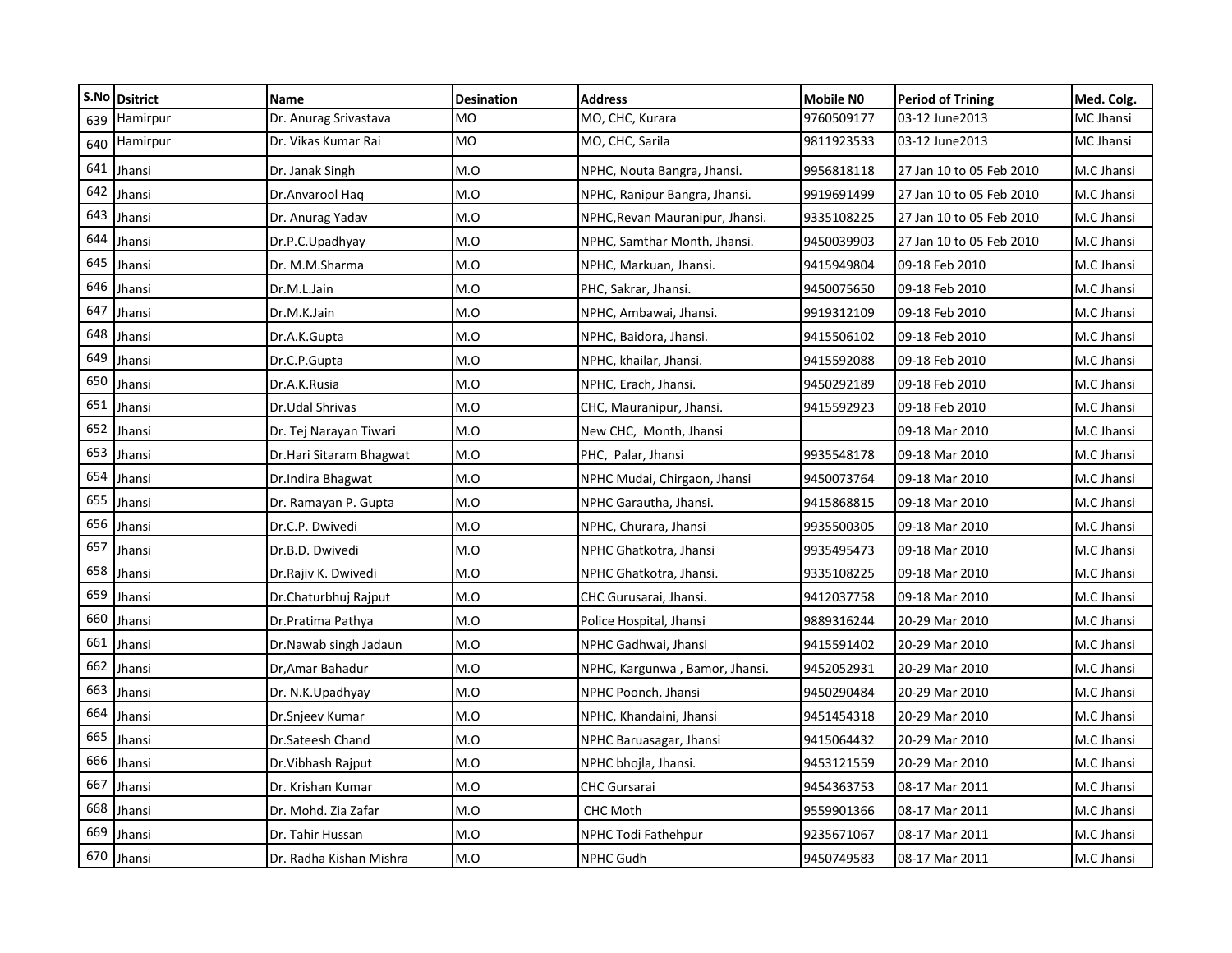|     | S.No Dsitrict | <b>Name</b>                      | <b>Desination</b> | Address                      | <b>Mobile NO</b> | <b>Period of Trining</b> | Med. Colg.  |
|-----|---------------|----------------------------------|-------------------|------------------------------|------------------|--------------------------|-------------|
| 671 | Jhansi        | Dr. Neeraj Kumar Gupta           | M.O               | PHC, Rampura                 | 9412484019       | 08-17 Mar 2011           | M.C Jhansi  |
| 672 | Jhansi        | Dr. Yogendra Singh               | M.O               | M.O. Jhansi                  | 9452699006       | 23-Mar 11 to 01 Ap 2011  | M.C Jhansi  |
| 673 | Jhansi        | Dr. Tarun Chandra                | M.O               | JR Pediatrics                | 7376526704       | 23-Mar 11 to 01 Ap 2011  | M.C Jhansi  |
| 674 | Jhansi        | Dr. Rakesh Singh Baghel          | M.O               | M.O.I.C, PHC Badera          | 8004276476       | 23-Mar 11 to 01 Ap 2011  | M.C Jhansi  |
| 675 | Jhansi        | Dr. Mahendra Singh               | M.O               | MOIC, NPHC,                  | 9695752141       | 23-Mar 11 to 01 Ap 2011  | M.C Jhansi  |
| 676 | Jhansi        | Dr. G. R. Raman                  | M.O               | MOIC, NPHC,                  | 8005199664       | 23-Mar 11 to 01 Ap 2011  | M.C Jhansi  |
| 677 | Jhansi        | Dr. Mahendra Pratap Singh        | M.O               | NPHC-Nota(Bangara), Jhansi   | 9454011427       | 04-13 Dec 2012           | M.C Jhansi  |
| 678 | Jhansi        | Dr. Anshu Man Tiwari             | M.O               | CHC, Babina, Jhansi          | 9956501708       | 04-13 Dec 2012           | M.C Jhansi  |
| 679 | Jhansi        | Dr. Ved Prakash                  | MO                | New PHC, Baghara, Jhansi     | 9452379145       | 15-24 Jan 2013           | M.C Jhansi  |
| 680 | Jhansi        | Dr. Prashant Kumar Jaen          | <b>MO</b>         | PHC Baragaon, Jhansi         | 9793312501       | 15-24 Jan 2013           | M.C Jhansi  |
| 681 | Jhansi        | Dr. Rajesh Singh                 | <b>MO</b>         | PHC Chirgaon, Jhansi         | 8853895993       | 15-24 Jan 2013           | M.C Jhansi  |
| 682 | Jhansi        | Dr. Yogita Agrawal               | <b>MOIC</b>       | Rajapur Babina, Jhansi       | 8756696940       | 02-11 Jan 2013           | MC Jhansi   |
| 683 | Jhansi        | Dr. Ramnaresh                    | <b>MOIC</b>       | NPHC, Ghat Kotra , Jhansi    | 8400323422       | 02-11 Jan 2013           | MC Jhansi   |
| 684 | Jhansi        | Dr. Akhilesh Kumar Singh         | M.O               | CHC Bangra, Jhansi           | 9415728179       | 02-11 Jan 2013           | MC Jhansi   |
| 685 | Jhansi        | Dr. M. Mashooqu Siddiqui         | MO                | CHC, Baragaon, Jhansi        | 9415189833       | 18-27 Sept 2013          | M.C. Jahnsi |
| 686 | Jhansi        | Dr. Lalit Mohan Narwariya        | M.O               | CHC, Bangra, Jhansi          | 9450481220       | 18-27 Sept 2013          | M.C. Jahnsi |
| 687 | Jhansi        | Dr. Saurabh Ramashankar Swarn MO |                   | CHC, Baragaon, Jhansi        | 7376084587       | 18-27 Sept 2013          | M.C. Jahnsi |
| 688 | Jhansi        | Dr. Renu Taraiya                 | M.O               | R.H.P, Jhokan Bagh, Jhansi   | 9794402323       | 19-28 NOV 2013           | MC Jhansi   |
| 689 | Jhansi        | Dr. Ravi Shankar                 | M.O               | CHC, Badagaon, Jhansi        | 9450077949       | 19-28 NOV 2013           | MC Jhansi   |
| 690 | Jhansi        | Dr. Ramnaresh Soni               | M.O               | CHC, Babina, Jhansi          | 9450032245       | 19-28 NOV 2013           | MC Jhansi   |
| 691 | Jhansi        | Dr. Arvind Srivastava            | M.O               | PHC Chirgaon, Jhansi         | 8009570901       | 03-12 Dec 2013           | MC Jhansi   |
| 692 | Jhansi        | Dr. Vineet Kumar                 | M.O               | NPHC Baruasagar, Jhansi      | 9453233991       | 03-12 Dec 2013           | MC Jhansi   |
| 693 | Jhansi        | Dr. Amit Tiwari                  | M.O               | CHC Babina, Jhansi           | 8808552488       | 03-12 Dec 2013           | MC Jhansi   |
| 694 | Jhansi        | Dr. Hukum Chand Arya             | M.O               | NPHC Marknwan, Jhansi        | 8808483095       | 17-26 Dec 2013           | MC Jhansi   |
| 695 | Jhansi        | Dr. Omprakash Rathore            | M.O               | NPHC Marknwan, Jhansi        | 8808986375       | 17-26 Dec 2013           | MC Jhansi   |
| 696 | Jalaun        | Dr. Maneesh Kumar                | M.O               | CHC Kouch, Jalaun            | 9936710273       | 14-23 Feb 2011           | M.C Jhansi  |
| 697 | Jalaun        | Dr. K.R. Ahirwar                 | M.O               | PHC Rampura, Jalaun          | 8601110750       | 14-23 Feb 2011           | M.C Jhansi  |
| 698 | Jalaun        | Dr. M.M. Prajapati               | M.O               | NPHC Somai, Jalaun           | 9559855893       | 14-23 Feb 2011           | M.C Jhansi  |
| 699 | Jalaun        | Dr. Santosh Kr. Gupta            | M.O               | NPHC Dirawati Jalaun         | 9452844805       | 23-01 Ap 2011            | M.C Jhansi  |
| 700 | Jalaun        | Dr. Suman                        | M.O               | NPHC, Ata Jalaun             | 9532377771       | 23-01 Ap 2011            | M.C Jhansi  |
| 701 | Jalaun        | Dr. Dharendra Bir Singh          | M.O               | PHC Babai, Jalaun            | 9450036324       | 04-13 Dec 2012           | M.C Jhansi  |
| 702 | Jalaun        | Dr. Rahul Sachan                 | MO                | New PHC Maheva, Orai(Jalaun) | 9695778740       | 15-24 Jan 2013           | M.C Jhansi  |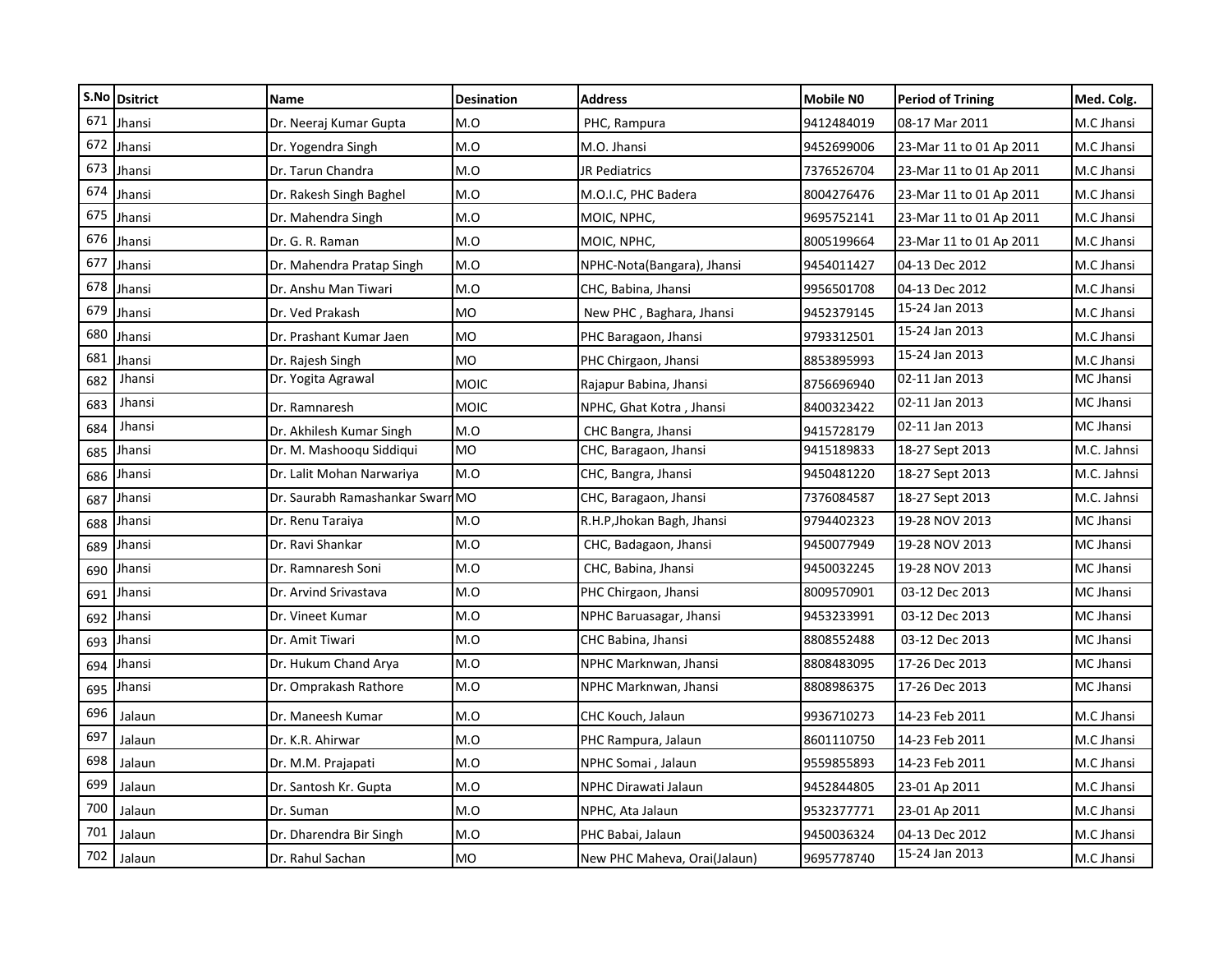|     | S.No Dsitrict | <b>Name</b>                 | <b>Desination</b> | <b>Address</b>                  | <b>Mobile NO</b> | <b>Period of Trining</b> | Med. Colg.       |
|-----|---------------|-----------------------------|-------------------|---------------------------------|------------------|--------------------------|------------------|
| 703 | Jalaun        | Dr. Gaurav Dwivedi          | <b>MO</b>         | MOIC, PHC Somai, Jalaun         | 8400381132       | 15-24 Jan 2013           | M.C Jhansi       |
| 704 | Jalaun        | Dr. Vinod Kumar Rajput      | M.O               | <b>CHC Madhogarh Jalaun</b>     | 9450370034       | 02-11 Jan 2013           | MC Jhansi        |
| 705 | Jalaun        | Dr. Binod Kumar             | <b>MO</b>         | CHC, Kadaura                    | 9451062514       | 22-31 May 2013           | MC Jhansi        |
| 706 | Jalaun        | Dr. Yogesh Arya             | MO                | NPHC, Hardoi Gujar              | 7376990789       | 22-31 May 2013           | MC Jhansi        |
| 707 | Jalaun        | Dr. Vijay Prakash           | <b>MO</b>         | CHC, Kalpi                      | 8765187115       | 22-31 May 2013           | MC Jhansi        |
| 708 | Jalaun        | Dr. K.D. Gupta              | <b>MO</b>         | MO, CHC, Jalaun                 | 9236823016       | 03-12 June 2013          | MC Jhansi        |
| 709 | Jalaun        | Dr. Surendra Kumar Brisenia | <b>MO</b>         | New PHC, Parasan, Jalaun        | 7388675558       | 18-27Sept 2013           | MC Jhansi        |
| 710 | Jalaun        | Dr. Dinesh Bardiya          | M.O               | CHC Konch, Jalaun               | 8765708195       | 18-27Sept 2013           | MC Jhansi        |
| 711 | Jalaun        | Dr. Rajkumar Verma          | M.O               | PHC, Chiriya, Jalaun            | 9452239930       | 19-28 NOV 2013           | <b>MC Jhansi</b> |
| 712 | Jalaun        | Dr. Anand Kumar Dwivedi     | M.O               | PHC Dakore, Jalaun              | 9721451736       | 17-26 Dec 2013           | MC Jhansi        |
| 713 | Kushinagar    | Dr. Rupesh Kumar Kushwaha   | <b>MO</b>         | CHC, Kaptan ganj                | 9794807748       | 22-31 May 2013           | MC Jhansi        |
| 714 | Kushinagar    | Dr. Umesh Narayan Gupta     | <b>MO</b>         | CHC, Fazil Nagar                | 9450888939       | 22-31 May 2013           | MC Jhansi        |
| 715 | Kushinagar    | Dr. Shashi Shekhar Singh    | M.O               | CHC Khadda, Kushinagar          | 9451732862       | 19-28 NOV 2013           | MC Jhansi        |
| 716 | Kushinagar    | Dr. Dharmendra Kumar Tiwari | M.O               | PHC Sukrauli                    | 7398863421       | 19-28 NOV 2013           | MC Jhansi        |
| 717 | Kushinagar    | Dr. Prabhu Kumar            | M.O               | CHC Khadda, Kushinagar          | 9415636788       | 17-26 Dec 2013           | MC Jhansi        |
| 718 | Kushinagar    | Dr. Vimlendu Bhushan Prasad | M.O               | CHC Ramkola, Kushinagar         | 9336416509       | 17-26 Dec 2013           | MC Jhansi        |
| 719 | Lalitpur      | Dr. Vaibhav Purohit         | M.O               | PHC Saujva, Lalitpur            | 9838363580       | 14-23 Feb 2011           | M.C Jhansi       |
| 720 | Lalitpur      | Dr. Sunil Kr. Paharia       | M.O               | NPHC Saidppur, Lalitpur         | 9410200119       | 14-23 Feb 2011           | M.C Jhansi       |
| 721 | Lalitpur      | Dr. Mukesh Kumar            | M.O               | <b>MOIC Madawar</b>             | 7607312412       | 08-17 Mar 2011           | M.C Jhansi       |
| 722 | Lalitpur      | Dr. Siddhertha Verma        | M.O               | MOIC, Gauna Kusmad, Mehrone     | 9198848377       | 08-17 Mar 2011           | M.C Jhansi       |
| 723 | Lalitpur      | Dr. Nitin Bajaj             | M.O               | MOIC, NPHC Talbahat, Lalitpur   | 9453166905       | 04-13 Dec 2012           | M.C Jhansi       |
| 724 | Lalitpur      | Dr. Pradeep Singh Yadav     | M.O               | NPHC Jakhora, Lalitpur          | 8004446995       | 04-13 Dec 2012           | M.C Jhansi       |
| 725 | Lalitpur      | Dr. Ajay Kumar Khare        | MO <sub>II</sub>  | PHC Birdha, Lalitpur            | 9651575166       | 15-24 Jan 2013           | M.C Jhansi       |
| 726 | Lalitpur      | Dr. Anurag Bajaj            | <b>MO</b>         | CHC Talbehat, Lalitpur          | 8005411268       | 15-24 Jan 2013           | M.C Jhansi       |
| 727 | Lalitpur      | Dr. Gajendra Singh          | Mo                | PHC Delwara, Lalitpur           | 9452466907       | 15-24 Jan 2013           | M.C Jhansi       |
| 728 | Lalitpur      | Dr. Rajni Ratmale           | M.O               | CHC Talbehat, Lalitpur          | 9415475540       | 02-11 Jan 2013           | MC Jhansi        |
| 729 | Lalitpur      | Dr. Sumit Misuriya          | M.O               | PHC Jakhora, Lalitpur           | 9936050977       | 02-11 Jan 2013           | MC Jhansi        |
| 730 | Lalitpur      | Dr. D.K. Garg               | Physician         | CHC Talbehat, Lalitpur          | 9415067528       | 02-11 Jan 2013           | MC Jhansi        |
| 731 | Lalitpur      | Dr. Sushil Kumar            | <b>MO</b>         | CHC Mehroni, Lalitpur           | 9889314664       | 18-27Sept 2013           | MC Jhansi        |
| 732 | Lalitpur      | Dr. Awadhesh Kumar          | M.O               | PHC Bansi, Lalitpur             | 9415818616       | 18-27Sept 2013           | MC Jhansi        |
| 733 | Lalitpur      | Dr. Vishal Verma            | M.O               | NPHC Dongrakal Birdha, Lalitpur | 9648677900       | 19-28 NOV 2013           | MC Jhansi        |
| 734 | Lalitpur      | Dr. Vinod Kumar Suneriya    | M.O               | NPHC Kalyanpura                 | 7376523758       | 19-28 NOV 2013           | MC Jhansi        |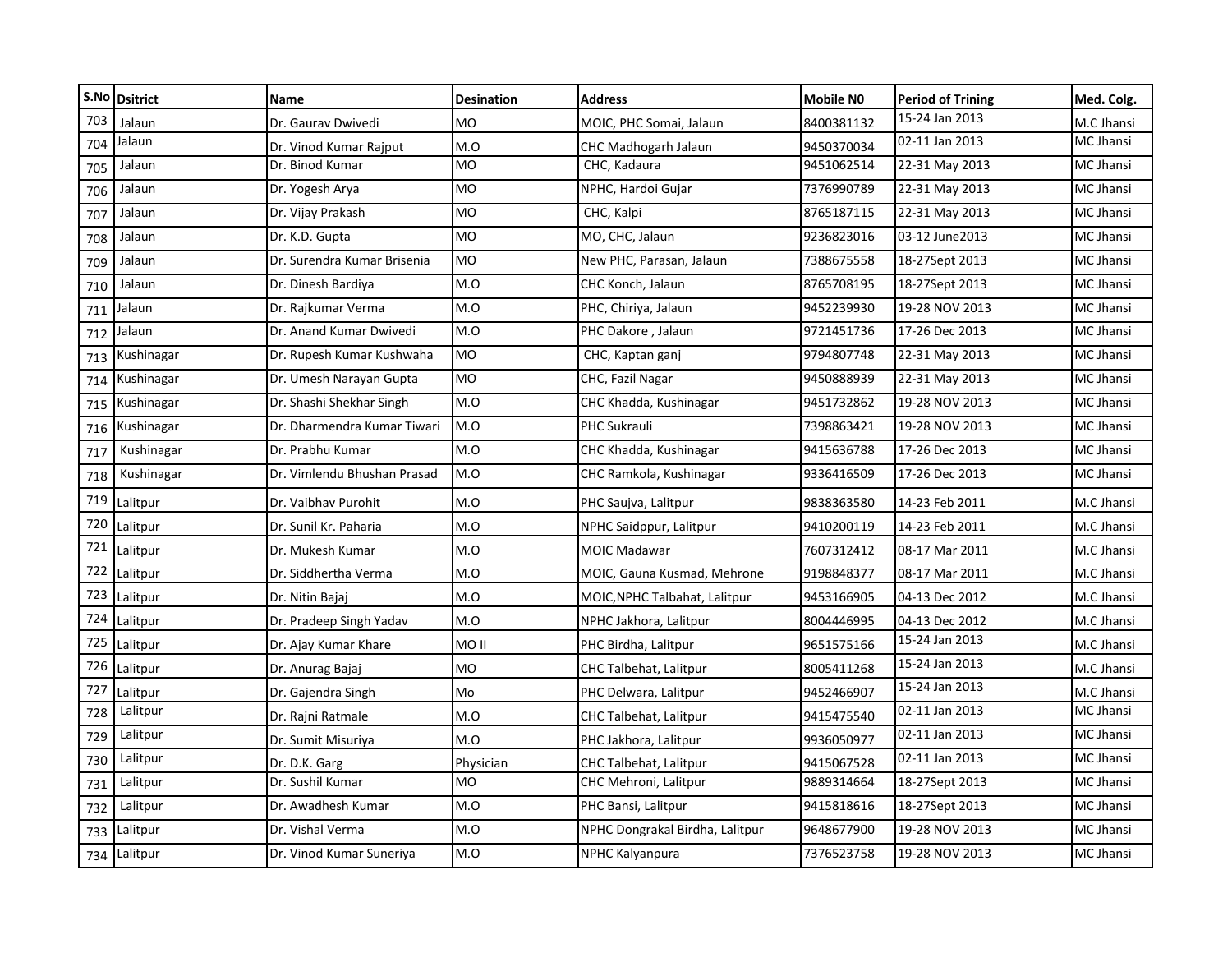|     | S.No Dsitrict   | <b>Name</b>                  | <b>Desination</b> | <b>Address</b>                                  | Mobile NO  | <b>Period of Trining</b> | Med. Colg.       |
|-----|-----------------|------------------------------|-------------------|-------------------------------------------------|------------|--------------------------|------------------|
| 735 | Lalitpur        | Dr. Sachchida Nand           | M.O               | <b>DTC Lalitpur</b>                             | 8004832212 | 03-12 Dec 2013           | <b>MC Jhansi</b> |
| 736 | Lalitpur        | Dr. J.S. Bakshi              | M.O               | C.M.O., CMO Office Lalitpur                     | 9415412661 | 03-12 Dec 2013           | MC Jhansi        |
| 737 | Mohaba          | Dr. Amrish Kumar             | <b>MO</b>         | CHC, Kulpahr                                    | 8726842604 | 22-31 May 2013           | MC Jhansi        |
| 738 | Mohaba          | Dr. Ishwar Chandra Prajapati | <b>MO</b>         | CHC, Kabrai                                     | 8931988333 | 22-31 May 2013           | MC Jhansi        |
| 739 | Mohaba          | Dr. Vinod Kumar              | MO                | New PHC, Bharwara                               | 9415502793 | 03-12 June2013           | MC Jhansi        |
| 740 | Mohaba          | Dr. Prashant Kumar Dixit     | <b>MO</b>         | New PHC Kohaniya                                | 9598653130 | 03-12 June2013           | MC Jhansi        |
| 741 | Mahoba          | Dr. Vinay Kumar Singh        | M.O               | CHC Kulpahar, Mahoba                            | 9453490025 | 17-26 Dec 2013           | MC Jhansi        |
| 742 | Muzaffar Nagar  | Dr. Narendra Kumar           | M.O               | Kandhla Muzaffar Nagar                          | 9412886934 | 08-17 Mar 2011           | M.C Jhansi       |
| 743 | Muzaffar Nagar  | Dr. Mohd. Anjoom             | M.O               | Kudana Muzaffar Nagar                           | 9760786014 | 08-17 Mar 2011           | M.C Jhansi       |
| 744 | Muzaffar Nagar  | Dr. Raj Kumar                | M.O               | Shahpur Muzaffar Nagar                          | 8650000802 | 23 01 Ap 2011            | M.C Jhansi       |
| 745 | Muzaffar Nagar  | Dr. Mahak Singh              | M.O               | Dudhaheri, Muzaffar Nagar                       | 9267350972 | 23 01 Ap 2011            | M.C Jhansi       |
| 746 | Muzaffar Nagar  | Dr. Suresh Kumar             | M.O               | MOIC PHC                                        | 9958674289 | 23 01 Ap 2011            | M.C Jhansi       |
| 747 | Muzaffar Nagar  | Dr. Sayyad Yasir Yazdani     | <b>MO</b>         | PHC Purqazi, Muzaffar Nagar                     | 8954169926 | 15-24 Jan 2013           | M.C Jhansi       |
| 748 | Muzaffar Nagar  | Dr. Kapil Kumar              | <b>MO</b>         | PHC Morna, Muzaffar Nagar                       | 9411618434 | 15-24 Jan 2013           | M.C Jhansi       |
| 749 | Muzaffar Nagar  | Dr. Pramod Kumar             | <b>MO</b>         | PHC Baghra, Muzaffar Nagar                      | 9758061021 | 15-24 Jan 2013           | M.C Jhansi       |
| 750 | MuzaffarNagar   | Dr. Amit Kumar               | <b>MO</b>         | PHC, Badsu Ghalibpur, MuzaffarNagar             | 8650000468 | 02-11 Jan 2013           | M.C Jhansi       |
| 751 | Muzaffar Nagar  | Dr. Vipul Kushwaha           | <b>MO</b>         | CHC, Jonsath                                    | 9045982049 | 22-31 May 2013           | MC Jhansi        |
| 752 | Muzaffar Nagar  | Dr. Lavish Singh             | <b>MO</b>         | MO, PHC, Kuralshi                               | 9456838515 | 03-12 June2013           | MC Jhansi        |
| 753 | Muzaffar Nagar  | Dr. Amit Kumar Saini         | M.O               | PHC Purkaji, Muzaffarnagar                      | 8126474290 | 18-27Sept 2013           | MC Jhansi        |
| 754 | Muzaffarnagar   | Dr. Mohit Kumar              | M.O               | PHC Purkaji, Muzaffarnagar                      | 9410559120 | 19-28 NOV 2013           | MC Jhansi        |
| 755 | Muzaffarnagar   | Dr. Mukesh Kumar             | M.O               | PHC Barla, Muzaffarnagar                        | 9997081768 | 03-12 Dec 2013           | MC Jhansi        |
| 756 | Siddharth Nagar | Dr.Zafar Ansari              | <b>MO</b>         | NPHC chakchai, Siddharth Nagar                  | 9450702453 | 27-Jan 10 to 05 Feb 2010 | M.C Jhansi       |
| 757 | Siddharth Nagar | Dr.Umesh Chandra             | <b>MO</b>         | NPHC Barhani, Siddharth Nagar                   | 9415181549 | 27-Jan 10 to 05 Feb 2010 | M.C Jhansi       |
| 758 | Siddharth Nagar | Dr. Shilesh Kumar            | <b>MO</b>         | CHC Uska Bazar, Siddharth Nagar                 | 9839029698 | 27-Jan 10 to 05 Feb 2010 | M.C Jhansi       |
| 759 | Siddharth Nagar | Dr. Vijay Kumar Gupta        | <b>MO</b>         | NPHC Bhadokhan, Siddharth Nagar                 | 9721742268 | 27-Jan 10 to 05 Feb 2010 | M.C Jhansi       |
| 760 | Siddharth Nagar | Dr.M.M. Ansari               | <b>MO</b>         | NPHC Dumariyaganj, Siddharth Nagar              | 9838914139 | 27-Jan 10 to 05 Feb 2010 | M.C Jhansi       |
| 761 | Siddharth Nagar | Dr.S. P. Gupta               | <b>MO</b>         | NPHC. Akarhara Barhani, Siddharth Na 9415667240 |            | 09-18 Feb 2010           | M.C Jhansi       |
| 762 | Siddharth Nagar | Dr.Prem Narayan              | <b>MO</b>         | NPHC, Rasoolpur, Siddhartnagar.                 | 9161340023 | 09-18 Feb 2010           | M.C Jhansi       |
| 763 | Siddharth Nagar | Dr.R.P.Maurya                | <b>MO</b>         | NPHC, Karma, Siddharthnagar.                    | 9838784789 | 09-18 Feb 2010           | M.C Jhansi       |
| 764 | Siddharth Nagar | Dr. Prashant Mishra          | <b>MO</b>         | NPHC, Chitauni Siddharth nagar                  | 9918343559 | 09-18 Feb 2010           | M.C Jhansi       |
| 765 | Siddharth Nagar | Dr.R.D.Kushwaha              | <b>MO</b>         | NPHC, Mau, Siddharthnagar                       | 9935428240 | 09-18 Feb 2010           | M.C Jhansi       |
| 766 | Siddharth Nagar | Dr.Rajwant                   | MO                | NPHC, Mithwal Bazar, Siddharthnagar. 9451011383 |            | 09-18 Feb 2010           | M.C Jhansi       |